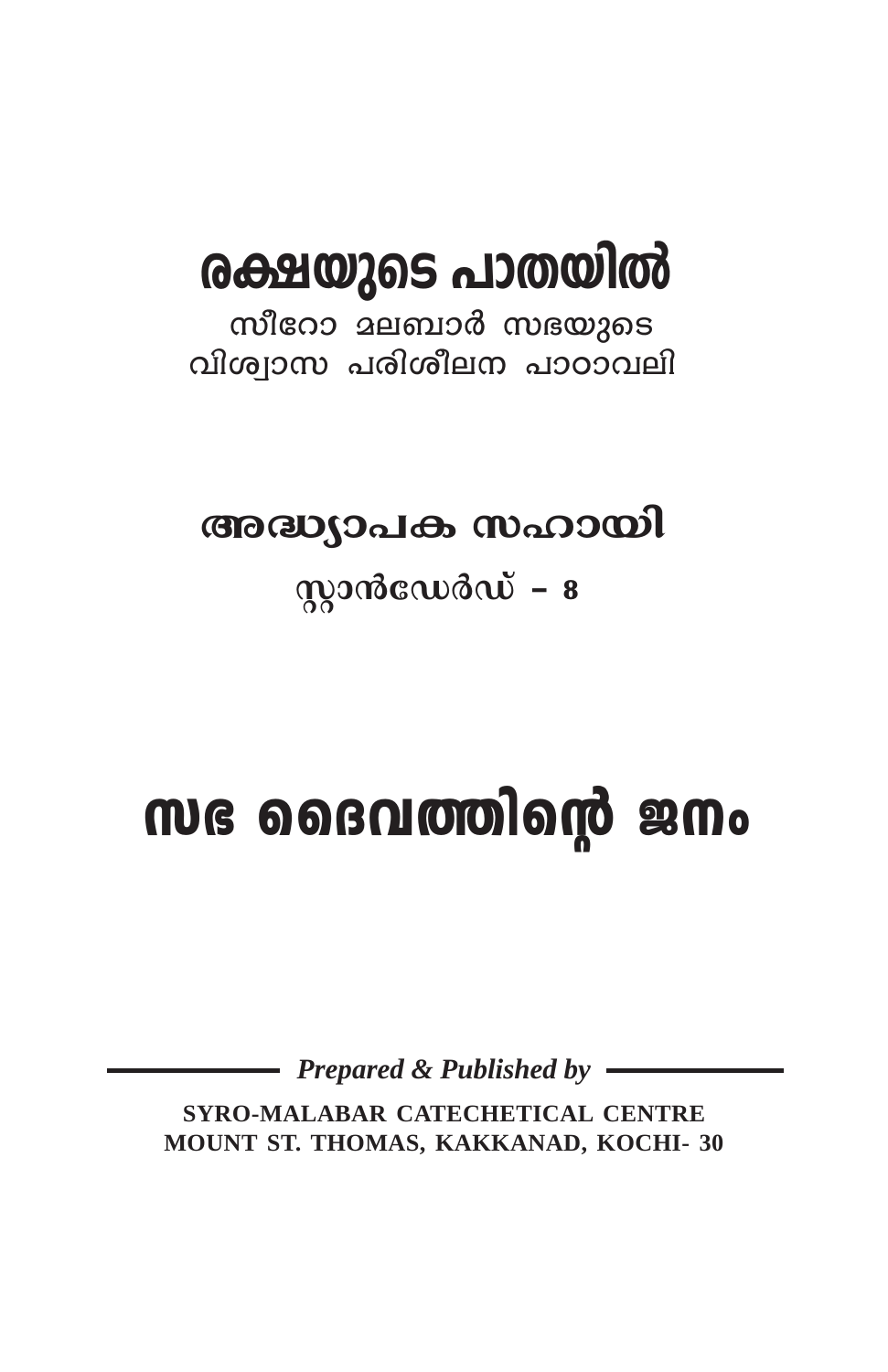### *Title :* **SABHA DAIVATHINTE JANAM (Malayalam)**

### *Text Prepared & Published by* SYRO-MALABAR CATECHETICAL CENTRE MOUNT ST. THOMAS, KAKKANAD, KOCHI- 30

*Distributed by* SMCC, MOUNT ST. THOMAS KAKKANAD, KOCHI-30

*Printed at*

Year of Publication 2011 Price : Rs. 15/-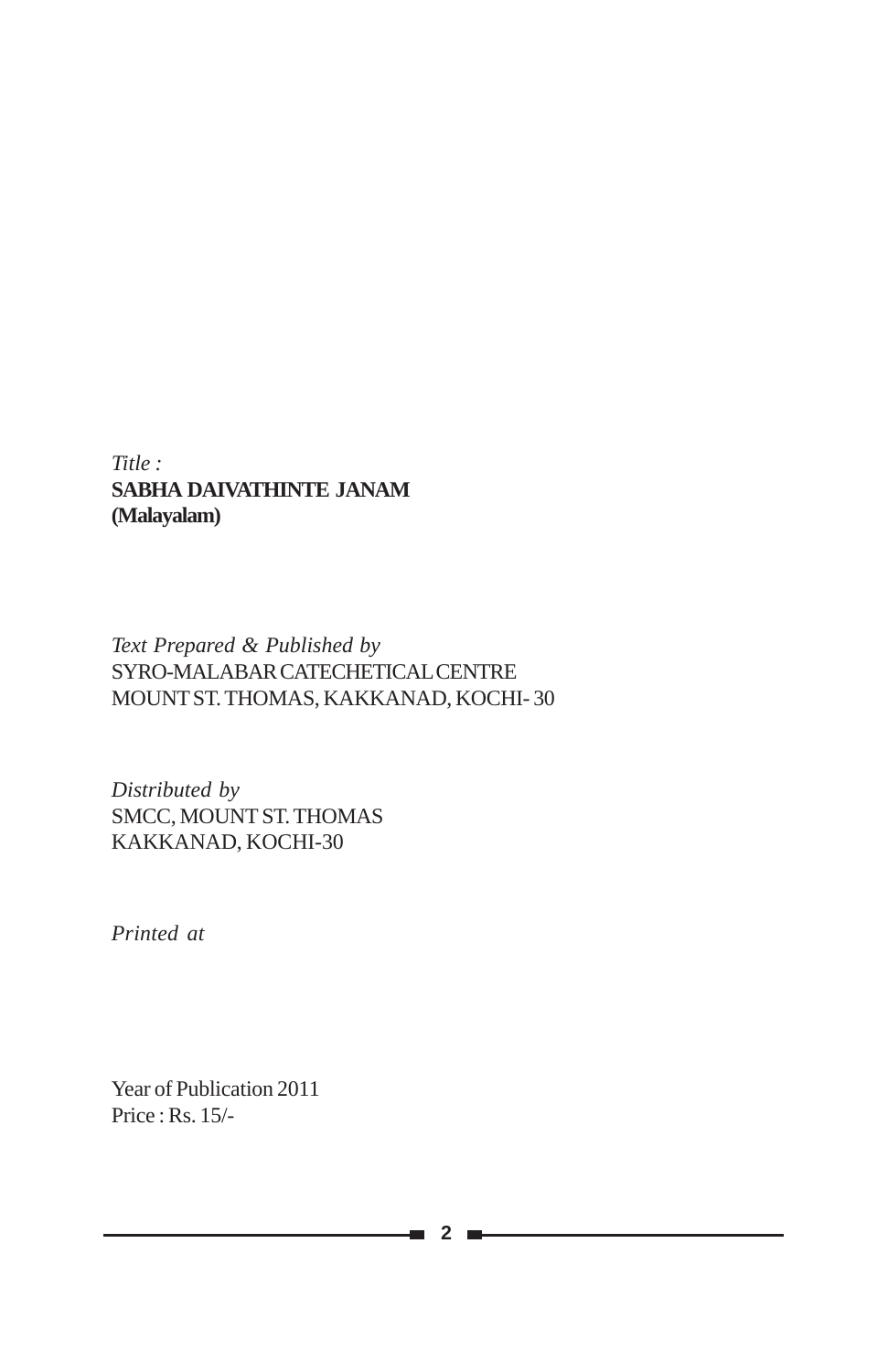## ആമുഖം

നിങ്ങൾ നന്നേ ചെറുപ്പത്തിൽ മതബോധനക്ലാസ്സിൽ പഠിച്ചിരുന്ന നാളുകളെക്കുറിച്ച് ഓർമ്മിക്കുവാൻ കഴിയുമോ? അവിടെ നിങ്ങൾ ഏറ്റവും ഇഷ്ടപ്പെട്ട കാര്യങ്ങൾ എന്തൊക്കെയായിരുന്നു? അവയെല്ലാം ഇന്ന് നിങ്ങൾ പഠിപ്പിക്കുന്ന കുട്ടികൾക്കും നൽകേണ്ടതല്ലേ? സൺഡേ സ്കൂളിൽ നിന്ന് നിങ്ങൾക്ക് ഉണ്ടായിട്ടുള്ള സന്തോഷാനുഭവങ്ങൾ ഓർമ്മയില്ലേ? അത്തരം അനുഭവങ്ങൾ ഇന്നത്തെ കുട്ടികൾക്കും നൽകണ്ടേ?

അക്കാലത്ത് നിങ്ങൾക്ക് പ്രയാസമുണ്ടാക്കിയ കാര്യങ്ങൾ ഓർക്കു ന്നുണ്ടോ? മതബോധനത്തിലുള്ള താൽപര്യം കുറയ്ക്കുന്ന എന്തെ ങ്കിലും അനുഭവങ്ങൾ ഉണ്ടായിട്ടുണ്ടോ? എങ്കിൽ അവയൊന്നും നമ്മുടെ കുട്ടികൾക്ക് ഉണ്ടാകാതെ നോക്കേണ്ടതല്ലേ?

നിങ്ങളുടെ മുന്നിലിരിക്കുന്ന എട്ടാം ക്ലാസ്സിലെ കുട്ടികൾക്ക് ശരി യായ വിശ്വാസപരിശീലനം നൽകാനുള്ള പരിശ്രമത്തിൽ മേൽപ്പറഞ്ഞ കാര്യങ്ങൾക്ക് പ്രാധാന്യമുണ്ട്.

ഒപ്പം മറ്റൊരു കാര്യവും കൂടി ഓർമ്മിക്കണം. കാലം മാറിക്കൊ ണ്ടിരിക്കുകയാണ്. കുട്ടികളുടെ ജീവിതസാഹചര്യങ്ങളിലും അനുഭ വങ്ങളിലും അഭിരുചികളിലും മാറ്റങ്ങൾ ഏറെയുണ്ട്. അതു പരിഗ ണിച്ചാലേ മതിയാവൂ. അതേസമയം മാറ്റങ്ങളുടെ ലോകത്ത് മാറ്റമി ല്ലാത്ത ദൈവത്തെയും മാറ്റം വരാത്ത ക്രിസ്തീയ സത്യങ്ങളെയും കുട്ടികളിൽ ഉറപ്പിക്കുകയാണ് മതബോധനത്തിന്റെ ലക്ഷ്യം. അതിന് ഉപകരിക്കുന്ന പുതിയ പാഠപുസ്തകമാണ് നിങ്ങൾക്ക് പഠിപ്പിക്കാനു ള്ളത്. പാഠപുസ്തകത്തോടൊപ്പം അദ്ധ്യാപകർക്കായി പ്രത്യേകം തയ്യാ റാക്കിയ അദ്ധ്യാപകസഹായിയാണ് നിങ്ങളുടെ കയ്യിലുള്ളത്. കഴിവു കൾ വളർത്തിയും കുറവുകൾ പരിഹരിച്ചും നല്ലൊരു അദ്ധ്യാപകൻ/ അദ്ധ്യാപിക ആയിത്തീരാൻ ഇതു നിങ്ങളെ സഹായിക്കും.

3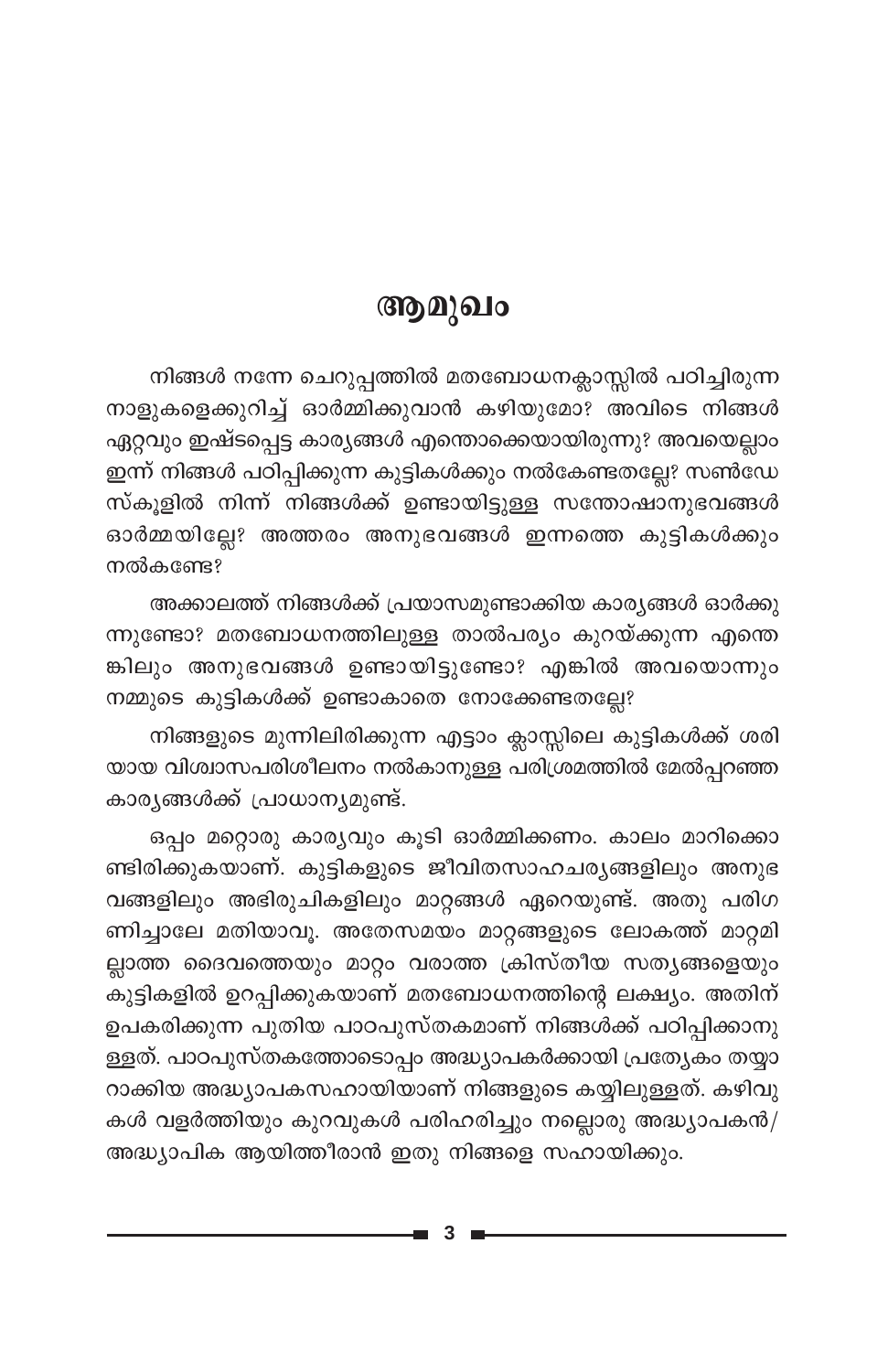# അദ്ധ്യാപകസഹായി എന്ത്? എന്തിന്?

## ഒരു അദ്ധ്യാപക സഹായി

- പാഠപുസ്തകത്തിന്റെ അനുബന്ധമാണ്  $\frac{1}{12}$
- അദ്ധ്യാപകന്റെ വഴികാട്ടിയാണ്  $\frac{1}{12}$
- $\frac{1}{12}$ പാഠങ്ങളുടെ വ്യാഖ്യാന രൂപമാണ്

ഒരു അദ്ധ്യാപകസഹായി പലവിധത്തിൽ അദ്ധ്യാപകന്/അദ്ധ്യാ പികയ്ക്ക് ഉപകരിക്കുന്നു:

- പാഠങ്ങൾ ശരിയായി മനസ്സിലാക്കാൻ  $\blacktriangleright$
- പാഠങ്ങൾ നേരായ മാർഗ്ഗത്തിൽ പഠിപ്പിക്കാൻ  $\blacktriangleright$
- പാഠങ്ങളുമായി ബന്ധപ്പെട്ട സംശയങ്ങൾ സ്വയം ദൂരീകരിക്കാൻ  $\blacktriangleright$
- കുട്ടികളുടെ സംശയങ്ങൾക്ക് തൃപ്തികരമായ മറുപടി നൽകാൻ ➤
- ക്ലാസ്സിലെ പ്രവർത്തനങ്ങൾ ശരിയായി സംഘടിപ്പിക്കാൻ ➤
- ചോദ്യങ്ങൾക്ക് ഉത്തരം കണ്ടെത്താൻ  $\blacktriangleright$
- പാഠപുസ്തകം പൂർണ്ണമായി ഉപയോഗപ്പെടുത്താൻ  $\blacktriangleright$
- അധിക വിവരങ്ങൾ ശേഖരിക്കാൻ  $\blacktriangleright$
- സ്വന്തം അദ്ധ്യാപനരീതികളെ മെച്ചപ്പെടുത്താൻ  $\blacktriangleright$
- പുതിയ പാഠപുസ്തകത്തിന്റെ സമീപനം ഉൾക്കൊണ്ടു നടപ്പിലാ ➤ ക്കാൻ

## അദ്ധ്യാപനവുമായി ബന്ധപ്പെട്ട മൂന്ന് പ്രധാന ചോദ്യങ്ങളുണ്ട്

- എന്താണ് പഠിപ്പിക്കേണ്ടത്? എന്ത് ലക്ഷ്യത്തോടെയാണ് പഠി  $1<sub>1</sub>$ പ്പിക്കേണ്ടത്?
- 2. ആരെയാണ് പഠിപ്പിക്കേണ്ടത്?
- എങ്ങനെയാണ് പഠിപ്പിക്കേണ്ടത്? 3.

വിശ്വാസപരിശീലനപ്രക്രിയയിൽ ഏർപ്പെട്ടിരിക്കുന്ന എല്ലാ അദ്ധ്യാ പകരും ഈ ചോദൃങ്ങൾക്ക് ഉത്തരം കണ്ടെത്തേണ്ടതാണ്.

#### വിശ്വാസപരിശീലനം എന്തെന്ന് അറിയണം.  $1.$

മാമ്മോദീസ സ്വീകരിച്ചവരെ ക്രിസ്തീയ വിശ്വാസത്തിന്റെ പക്വ തയിലേക്കും ക്രിസ്തീയ ജീവിതത്തിന്റെ പൂർണ്ണതയിലേക്കും നയി ച്ചുകൊണ്ട് ക്രിസ്തുവിൽ വളരുവാൻ സഹായിക്കുകയാണ് വിശ്വാ സപരിശീലനത്തിന്റെ അടിസ്ഥാന ലക്ഷ്യം. ഇതിനായി വിശ്വാസ ത്തിന്റെ അറിവിലേക്കും അനുഭവത്തിലേക്കും ജീവിതത്തി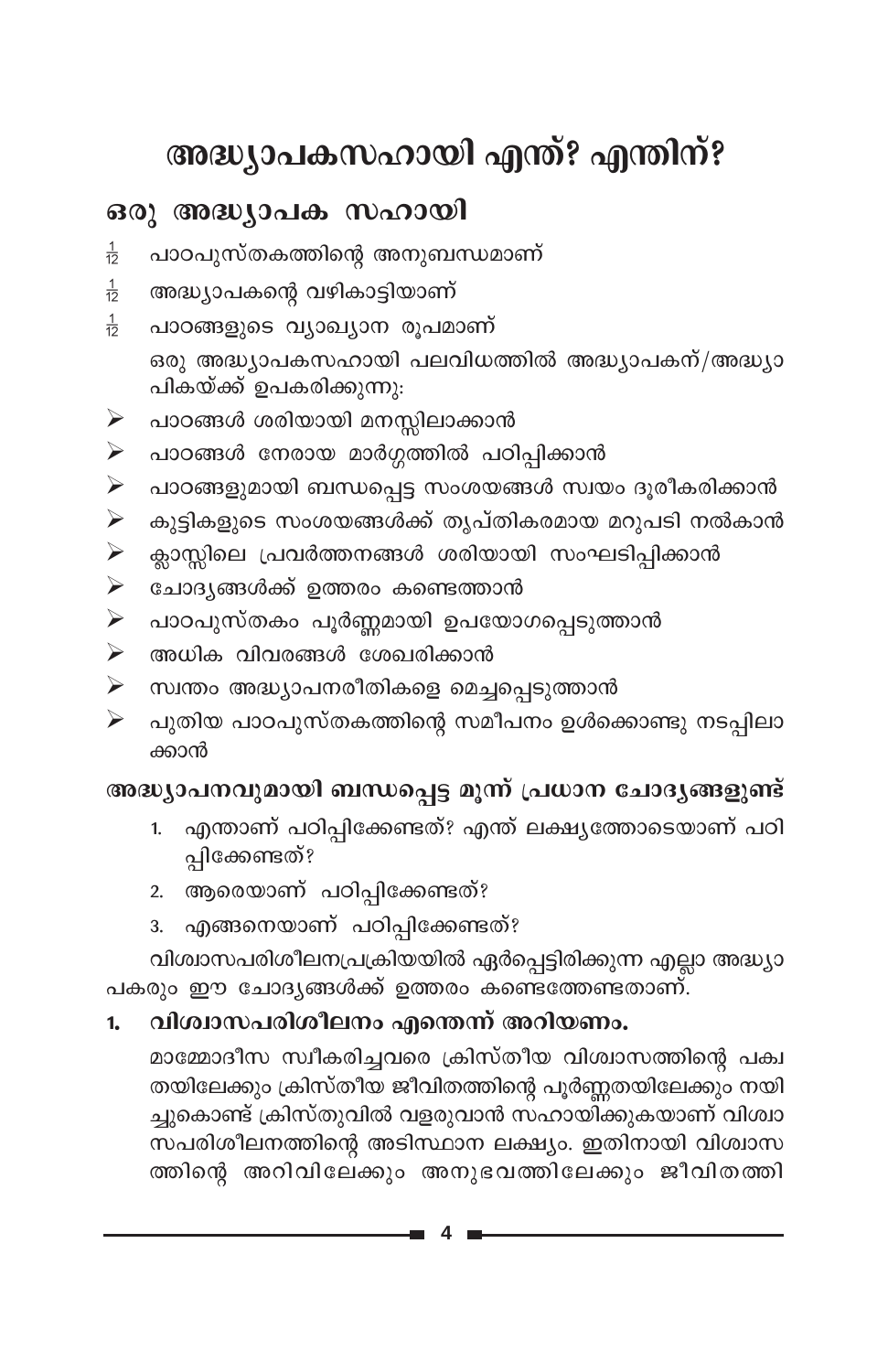ലേയ്ക്കും കുട്ടികൾക്ക് വഴികാട്ടുകയാണ് ശരിയായ വിശ്വാസപ നോവനുഭവിക്കുന്നു" എന്ന വി. പൗലോസിന്റെ തീക്ഷ്ണതയാ വണം വിശ്വാസപരിശീലനത്തിന്റെ പ്രചോദനഹേതു.

#### കുട്ടികളെ അറിയണം  $2.$

നാം പഠിപ്പിക്കേണ്ടതും വിശ്വാസപരിശീലനം നൽകേണ്ടതും കുട്ടി കൾക്കാണ്. അവരെ നാം ശരിയായി മനസ്സിലാക്കണം. കുട്ടിക ളുടെ പ്രായം, പ്രകൃതം, കഴിവുകൾ, കുറവുകൾ, താൽപര്യങ്ങൾ, \_\_<br>സാധൃതകൾ എന്നിവയെല്ലാം അറിയണം.

കുട്ടികളുടെ കഴിവുകളെക്കുറിച്ച് ഒന്നോർത്തു നോക്കൂ. അവർക്ക് എന്തെല്ലാം ചെയ്യാൻ കഴിയും?

- ചിരിക്കാൻ
- കരയാൻ
- ചിന്തിക്കാൻ
- കാണാൻ
- കേൾക്കാൻ
- ഓടാൻ
- ചാടാൻ
- കളിക്കാൻ
- സംസാരിക്കാൻ ... ഇങ്ങനെ ഒത്തിരിയൊത്തിരി കാര്യങ്ങൾ ചെയ്യാൻ സാധിക്കും.

കുട്ടികളുടെ സംസാരിക്കാനുള്ള കഴിവുമാത്രം പരിഗണിച്ചാലോ? ഏതൊക്കെ വിധത്തിലുള്ള സംസാരരീതികൾ കുട്ടികൾ ക്ലാസ്സിൽ പ്രകടിപ്പിക്കും? നിരവധി കാര്യങ്ങൾ വാമൊഴിയിലൂടെ കുട്ടികൾക്ക് ചെയ്യാനുള്ള കഴിവുണ്ട്? അവയൊന്ന് നമുക്ക് കുറിച്ചുവയ്ക്കാം.

- $\frac{1}{12}$  കഥ പറയാൻ
- $\frac{1}{12}$  പാട്ടുപാടാൻ
- $\frac{1}{12}$  ചോദ്യം ചോദിക്കാൻ
- $\frac{1}{12}$  ഉത്തരം പറയാൻ
- $\frac{1}{12}$  വിശേഷങ്ങൾ പങ്കുവയ്ക്കാൻ
- $\frac{1}{12}$  അറിയാവുന്ന കാര്യങ്ങൾ വിവരിക്കാൻ
- $\frac{1}{12}$  ഭാവനാപരമായി ചിന്തിച്ചുപറയാൻ
- $\frac{1}{12}$  സംഭവങ്ങളെക്കുറിച്ച് വിവരിക്കാൻ
- $\frac{1}{12}$  പരാതികൾ പറയാൻ

5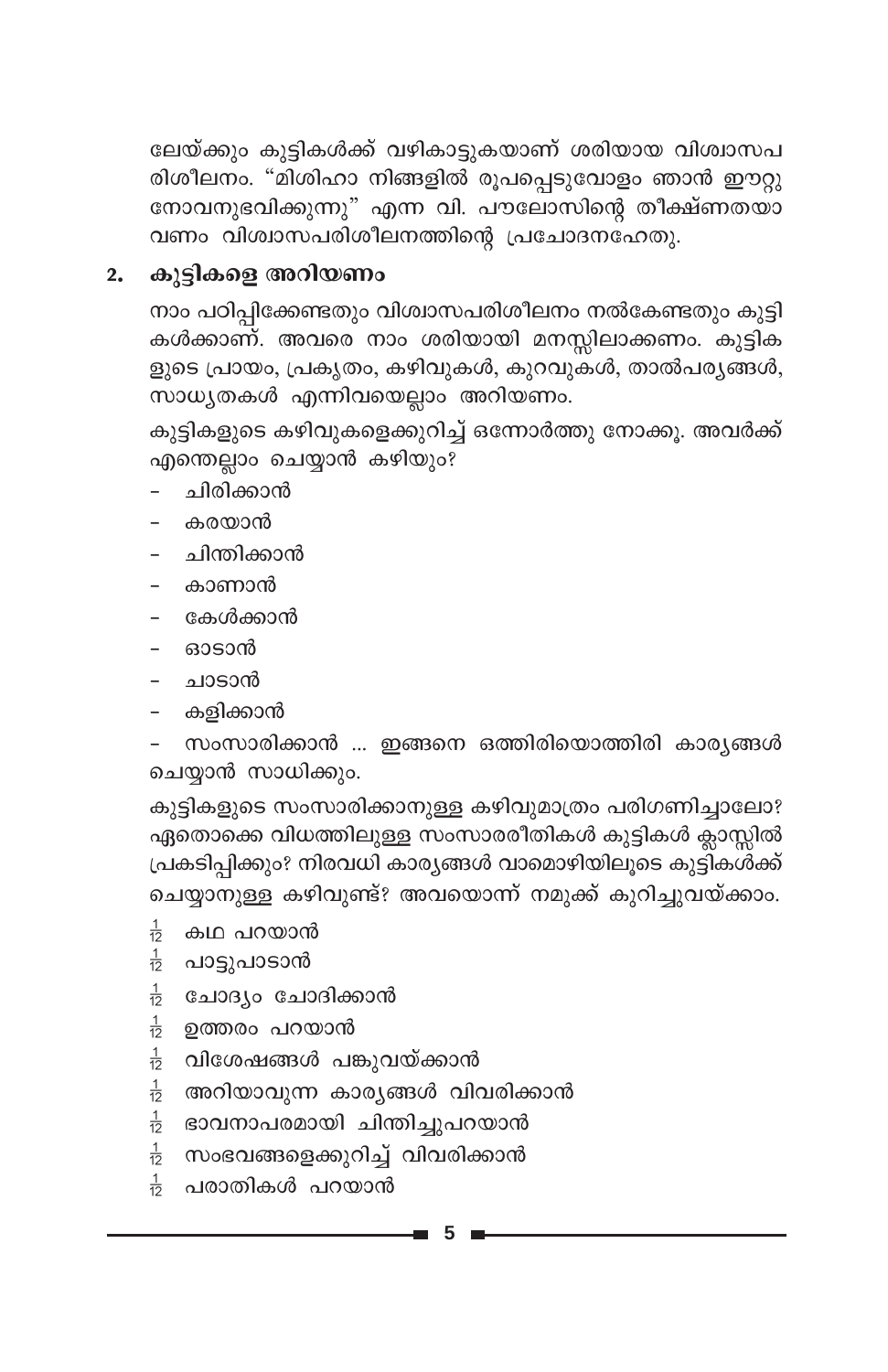- $\frac{1}{12}$  നിർദ്ദേശങ്ങൾ ഉന്നയിക്കാൻ
- $\frac{1}{12}$  ചിത്രം നോക്കി അശയം പറയാൻ...

## കളിക്കാൻ ഇഷ്ടപ്പെടുന്ന കുട്ടികൾക്ക് അതിലൂടെ സാധിക്കുന്ന ഒത്തിരികാരൃങ്ങളുണ്ട്. അവ എന്തൊക്കെയാവാം?

- നിർദ്ദേശങ്ങൾ മനസ്സിലാക്കാൻ  $\frac{1}{12}$
- $\frac{1}{12}$  നിയമങ്ങൾ അനുസരിക്കാൻ
- $\frac{1}{12}$  നിയമം തെറ്റിച്ചാൽ പ്രതികരിക്കാൻ
- $\frac{1}{12}$  തെറ്റുകൾ തിരുത്താൻ
- $\frac{1}{12}$  സന്തോഷം പ്രകടിപ്പിക്കാൻ
- $\frac{1}{12}$  വികാരങ്ങൾ പ്രകടിപ്പിക്കാൻ
- $\frac{1}{12}$  സംഘമായി പ്രവർത്തിക്കാൻ
- പ്രവർത്തനങ്ങളിൽ ഉത്സാഹത്തോടെ ഏർപ്പെടാൻ....  $\frac{1}{12}$

കുട്ടികളെക്കുറിച്ച് അറിയാൻ ഇങ്ങനെ ഒട്ടേറെ കാര്യങ്ങളുണ്ട്. അദ്ധ്യാ പകൻ/അദ്ധ്യാപിക അവയെല്ലാം അറിഞ്ഞിരുന്നാൽ അദ്ധ്യാപനം കൂടു തൽ അർത്ഥവത്താകും.

കുട്ടികളെ മനസ്സിലാക്കാൻ അദ്ധ്യാപകരെ സഹായിക്കുന്ന പല മാർഗ്ഗങ്ങളുണ്ട്.

- $\Box$  കുട്ടികളുമായുള്ള ഇടപെടൽ
- $\blacksquare$  സൂക്ഷ്മനിരീക്ഷണം
- $\Box$  ശിശുമനഃശാസ്ത്രത്തിലുള്ള അറിവ്
- $\Box$  അത്തരം പുസ്തകങ്ങളുടെ വായന

### <u>3. പഠനരീതി അറിയണം</u>

പുതിയ കാലം, പുതിയ കുട്ടികൾ, പുതിയ പാഠപുസ്തകം... ഇങ്ങ നെയൊരു പുതിയ സാഹചര്യത്തിൽ പുത്തൻപഠനരീതികൾ നാം കുട്ടികൾക്ക് നൽകണം. അദ്ധ്യാപനത്തിൽ നൂതനമാർഗ്ഗങ്ങൾ സ്ഥീക രിക്കണം.

നേരത്തെ നാം കണ്ടതുപോലെ നാനാതരം കഴിവുകൾ ഓരോ കുട്ടിയിലുമുണ്ട്. അവ യഥോചിതം ഉപയോഗപ്പെടുത്തിക്കൊണ്ടുള്ള പഠനസമ്പ്രദായമാണ് വേണ്ടത്. കളിക്കാനും പ്രവർത്തിക്കാനും ഉത്സാ ഹമുള്ള കുട്ടികൾക്ക് നാം അതിനവസരം നൽകണം. ഈ വിചാര ത്തോടെയാണ് പുതിയ പാഠപുസ്തകങ്ങൾ തയ്യാറാക്കിയിട്ടുള്ളത്.

കേൾക്കാൻ മാത്രമല്ല, പറയാനും കാണാനും വരയ്ക്കാനും എഴുതാനും കളിക്കാനും്ഒകെെ പറ്റിയ നിരവധി പ്രവർത്തനങ്ങൾ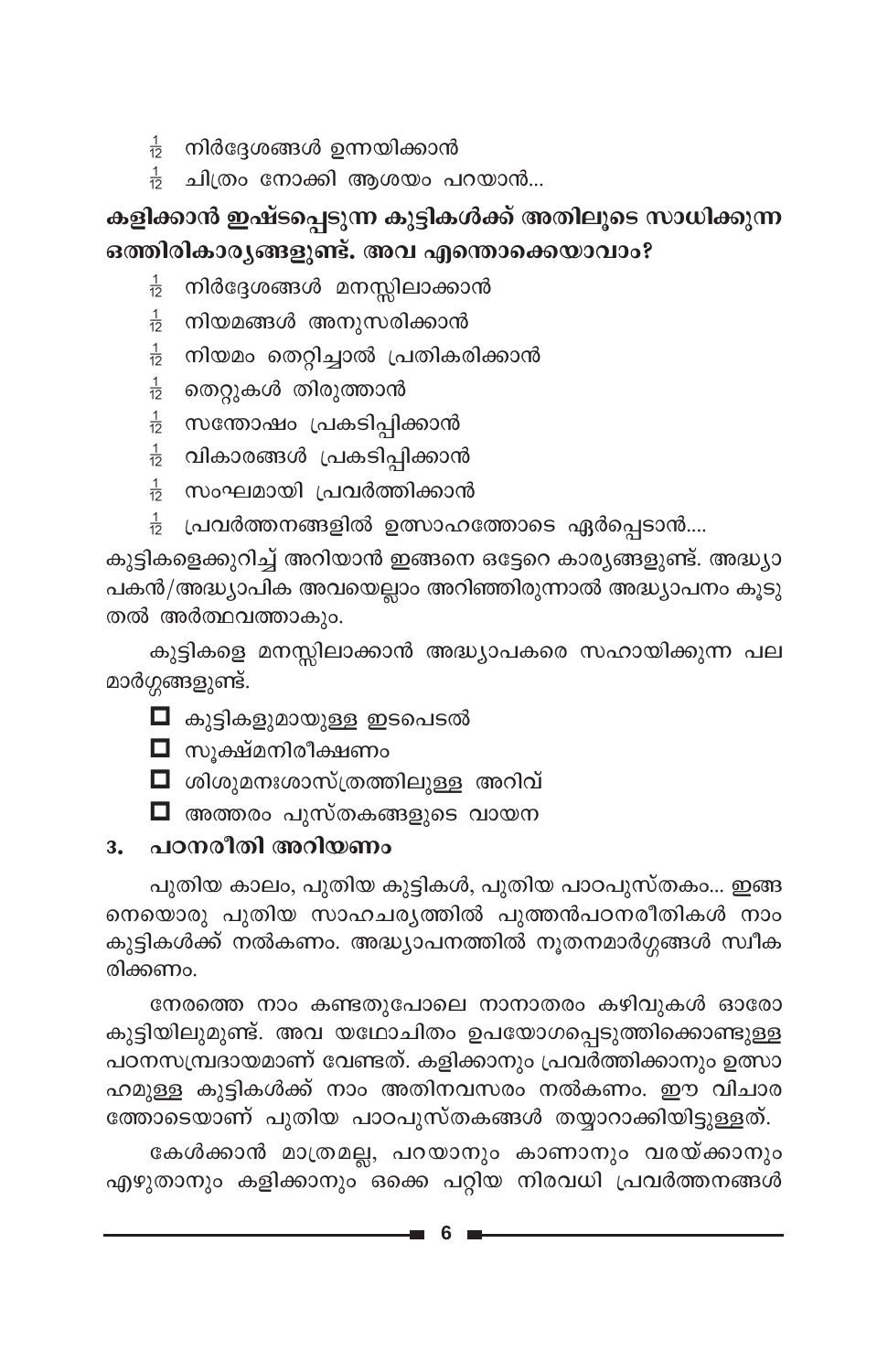പാഠപുസ്തകത്തിലുണ്ട്. അവയൊന്നും നിസ്സാരങ്ങളല്ല. ലളിതമാണെ ങ്കിലും ഓരോ പ്രവർത്തനത്തിലൂടെയും നമ്മുടെ വിശ്വാസത്തിന്റെ വിവിധ അംശങ്ങളാണ് കുട്ടികൾ നേടുന്നത്. ഈശോയെയും അവി ടുന്ന് നൽകുന്ന രക്ഷയേയും കുട്ടികൾക്ക് നൽകാനുള്ള പരിശ്രമത്തിൽ. കഴിവുള്ള എല്ലാ മാർഗ്ഗങ്ങളും നാം ഉപയോഗിക്കേണ്ടതാണ്. അതി നുവേണ്ടി പുതിയ ബോധനരീതികൾ ഗ്രഹിക്കാൻ വിശ്വാസപരിശീല കർ തയ്യാറാകണം. ഇക്കാര്യത്തിൽ അദ്ധ്യാപകർക്ക് ഒരളവുവരെ സഹാ യമേകാൻ ഈ അദ്ധ്യാപക സഹായിക്കു കഴിയും. കിട്ടാവുന്ന ഇടങ്ങ ളിൽ നിന്നൊക്കെ അദ്ധ്യാപനരീതികളിലുള്ള അറിവും പരിചയവും അദ്ധ്യാപകൻ നേടിയെടുക്കാൻ ശ്രമിക്കേണ്ടതുമാണ്.

## പ്രവർത്തനങ്ങളുടെ സവിശേഷതകൾ

വിശ്വാസപരിശീലനക്ലാസ്സിൽ അവതരിപ്പിക്കുന്ന ഏതു പ്രവർത്ത നവും വിജയിക്കണമെങ്കിൽ അതിന് ചില സവിശേഷതകൾ ഉണ്ടാക ണം. എങ്കിലേ അതുകൊണ്ട് ഫലം കിട്ടുകയുള്ളൂ.

എന്തൊക്കെയാവും ആ സവിശേഷതകൾ?

പഠനത്തിനുവേണ്ടി നാം നൽകുന്ന ഒരു പ്രവർത്തനം-

- കുട്ടികളിൽ താൽപര്യം ഉണ്ടാക്കുന്നത്  $\frac{1}{12}$
- $\frac{1}{12}$  കുട്ടികളുടെ പ്രകൃതത്തിന് ചേർന്നത്
- $\frac{1}{12}$ കുട്ടികൾക്ക് സ്വാതന്ത്ര്യം നൽകുന്നത്
- $\frac{1}{12}$ ഒരു ലക്ഷ്യത്തെ മുൻനിറുത്തിയുള്ളത്
- $\frac{1}{12}$  വിഷയവുമായി ബന്ധമുള്ളത്
- $\frac{1}{12}$  സമയബന്ധിതമായി ചെയ്യാവുന്നത്
- $\frac{1}{12}$  കുട്ടികളുടെ നിലവാരത്തിന് യോജിക്കുന്നത്
- കുട്ടികളിൽ വെല്ലുവിളി ഉയർത്തുന്നത്  $\frac{1}{12}$

```
അദ്ധ്യാപകന്/അദ്ധ്യാപികയ്ക്ക് വിലയിരുത്തുവാൻ കഴിയു
\frac{1}{12}ന്നത് ആയിരിക്കണം.
```
പാഠപുസ്തകത്തിലെയും അദ്ധ്യാപകസഹായിയിലെയും പ്രവർത്തനങ്ങൾ കുട്ടികൾക്കു നൽകുമ്പോഴും പുതിയ പ്രവർത്ത നങ്ങൾ അദ്ധ്യാപകർ കണ്ടെത്തുമ്പോഴും ഇപ്പറഞ്ഞ സവിശേഷ തകൾ ഓർമ്മയിൽ സൂക്ഷിക്കണം.

## അദ്ധ്യാപകൻ/അദ്ധ്യാപിക പ്രത്യേകം ശ്രദ്ധിക്കേണ്ട കാര്യങ്ങൾ

എല്ലാ കുട്ടികൾക്കും പാഠപുസ്തകം ഉണ്ടെന്ന് ഉറപ്പുവരുത്തണം. 1. അതു തുടക്കത്തിലെ വാങ്ങാൻ നിർദ്ദേശിക്കുകയും വേണം.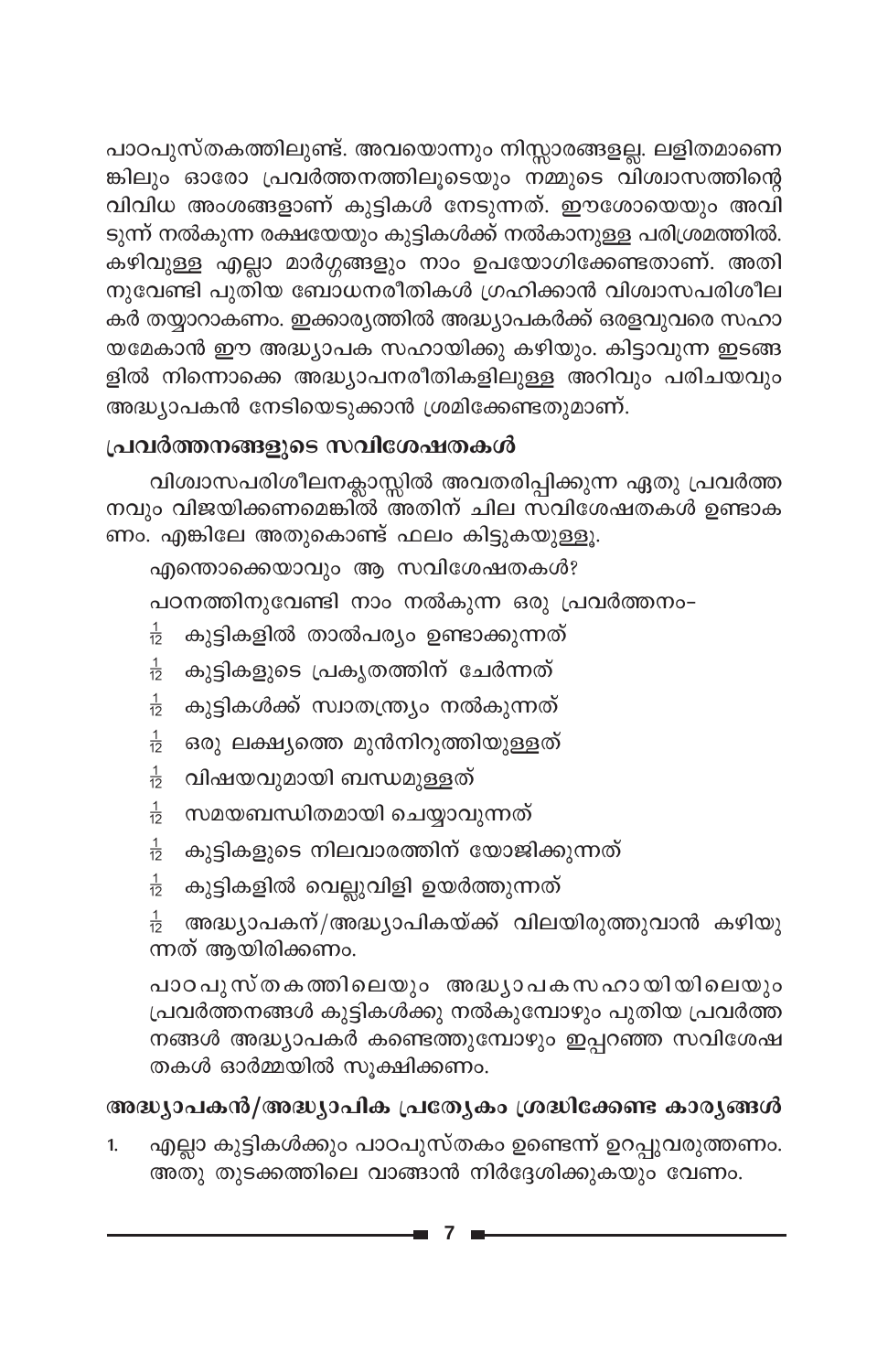- പാഠപുസ്തകത്തിൽ വരയ്ക്കാനും എഴുതാനുമുള്ള കാര്യങ്ങൾ  $2.$ ക്ലാസ്സിൽ വച്ചുമാത്രം ചെയ്യാനുള്ളതാണ്. ഇക്കാര്യം മുൻകൂട്ടി കുട്ടി ്കളെ ബോധ്യപ്പെടുത്തണം. അദ്ധ്യാപകന്റെ / അദ്ധ്യാപികയുടെ നിർദ്ദേശാനുസരണം മാത്രമേ കുട്ടി പാഠപുസ്തകം ഉപയോഗി ക്കാവു.
- കുട്ടികൾക്ക് വീട്ടിൽ വച്ച് ചെയ്യാനുള്ള അധിക പ്രവർത്തനങ്ങൾ 3. നൽകാവുന്നതാണ്. അത് വ്യക്തമായി പറഞ്ഞുവിടണം. അങ്ങനെ വരയ്ക്കാനും എഴുതുവാനും ചിത്രങ്ങൾ ഒട്ടിക്കാനുമൊക്കെ പ്രത്യേകം നോട്ടുബുക്ക് കുട്ടികൾക്ക് ഉണ്ടായിരിക്കുന്നത് നല്ലതാ ണ്. അദ്ധ്യാപകന്റെ / അദ്ധ്യാപികയുടെ താൽപര്യം പോലെ, സാഹചര്യങ്ങൾ കണക്കിലെടുത്ത് ഇക്കാര്യം ചെയ്യേണ്ടതാണ്.

## പാഠത്തിലേക്ക് പ്രവേശിക്കുമ്പോൾ

വിശ്വാസപരിശീലനത്തെക്കുറിച്ചും കുട്ടികളെക്കുറിച്ചും പുതിയ പഠ നരീതിയെക്കുറിച്ചുമൊക്കെ നാം മനസ്സിലാക്കി. ഇനി ഓരോ പാഠവും പ്രത്യേകമായി വിശകലനം ചെയ്യുകയാണ്. പാഠങ്ങളുടെ വിശകലന ത്തിൽ പ്രത്യേകമായൊരു രൂപഘടന സ്ഥീകരിച്ചിട്ടുമുണ്ട്. അതു താഴെ പ്പറയും വിധമാണ്.

#### കുട്ടികൾ സ്വായത്തമാക്കേണ്ടവ 1.

ഒരു പാഠത്തിലൂടെ കുട്ടി നേടിയിരിക്കേണ്ട ഉദ്ദേശ്യങ്ങൾ തന്നെ യാണ് ഇവിടെ സൂചിപ്പിക്കുന്നത്. അവയെ മൂന്നായി തിരിച്ച് അവത രിപ്പിക്കുന്നു. ഒരു പാഠം കുട്ടികൾ പഠിച്ചുകഴിയുമ്പോൾ എന്തൊക്കെ അവർ സ്വന്തമാക്കിയിരിക്കണമെന്ന് അദ്ധ്യാപകന്/അദ്ധ്യാപികയ്ക്ക് വ്യക്തമാകുന്നു. ചോദ്യോത്തരങ്ങൾക്കും പ്രവർത്തനങ്ങൾക്കും അപ്പു റത്ത് കുട്ടികളുടെ വിശ്വാസപരിശീലനത്തിന് ഇപ്പറഞ്ഞ കാര്യങ്ങൾ സ്വായത്തമാക്കിയേ മതിയാവു.

 $\Box$  ബോധ്യങ്ങൾ

 $\Box$  മനോഭാവങ്ങൾ

 $\Box$  ശീലങ്ങൾ

എന്നിങ്ങനെ വേർതിരിച്ച് നൽകിയിരിക്കുന്ന കാര്യങ്ങൾ കുട്ടി കൾക്ക് പകരാനാണ് നാം മറ്റുകാര്യങ്ങളെല്ലാം ചെയ്യുന്നത്.

### അദ്ധ്യാപകൻ/അദ്ധ്യാപിക കരുതേണ്ട ബോധനോപാധികൾ  $2.$

ഓരോ പാഠവും നന്നായി അവതരിപ്പിക്കുന്നതിന് ചില പഠനോ പകരണങ്ങൾ ആവശ്യമാണ്. അദ്ധ്യാപകസഹായിയിൽ ചേർത്തിരി ക്കുന്നവ കൂടാതെ യുക്തമെന്നു തോന്നുന്നവ, ലഭ്യമാണെങ്കിൽ ഉപ യോഗിക്കുന്നത് കൂടുതൽ പ്രയോജനകരമായിരിക്കും. അതിനുള്ള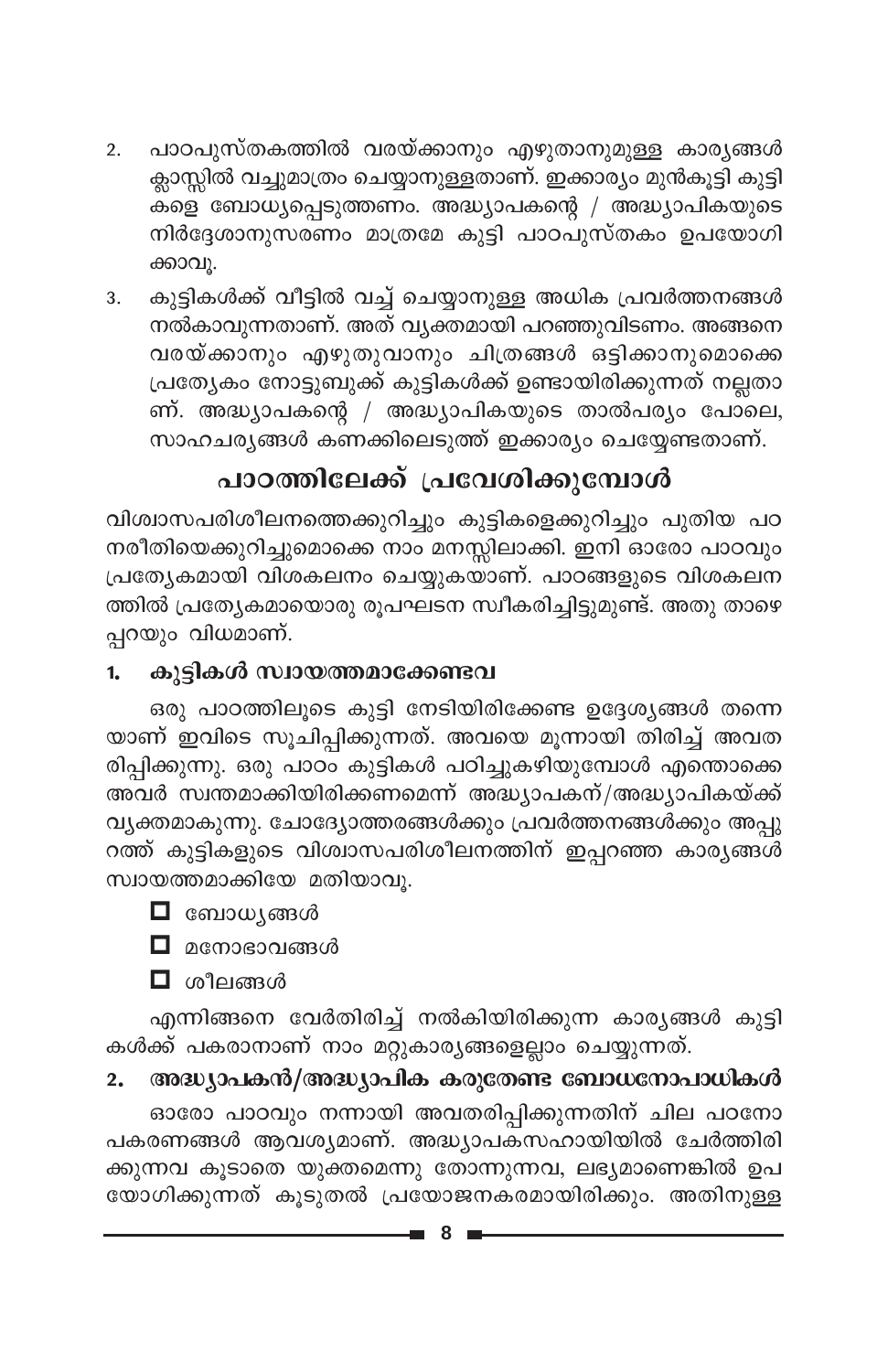ഒരു മാർഗ്ഗനിർദ്ദേശമായി മാത്രം ഇതിലെ സൂചനകൾ കണക്കാക്കി യാൽ മതി.

ഗാനങ്ങൾ, കഥകൾ, കളികൾ, നാടകരൂപങ്ങൾ തുടങ്ങിയവ യൊക്കെ ചില പാഠങ്ങളിൽ ആവശ്യമായി വരും. അവയെല്ലാം മനസ്സി ലെങ്കിലും തയ്യാറാക്കിയേ ക്ലാസ്സിൽ പോകാവൂ. അവയും ബോധനോ പാധികൾ തന്നെയാണ്.

#### പാഠാവതരണം з.

ഓരോ പാഠവും എങ്ങനെ അവതരിപ്പിക്കണം, എവിടെ തുടങ്ങ ണം, എന്തെല്ലാം കാര്യങ്ങൾ ഉൾക്കൊള്ളിക്കണം എന്നൊക്കെ വിവരി ക്കുന്ന ഭാഗമാണിത്. പാഠം തുടക്കം മുതൽ ഒടുക്കം വരെ വായിച്ച് അവതരിപ്പിക്കുന്ന രീതി എന്തായാലും ഒഴിവാക്കണം. കുട്ടികൾക്ക് ആകർഷകമായ വിധത്തിൽ പാഠം തുടങ്ങാനും തുടരാനും അവസാ നിപ്പിക്കുവാനും കഴിയണം. അതിനുള്ള ചില സൂചനകൾ പാഠാവതര ണഭാഗത്ത് നൽകുന്നുണ്ട്. അവയെക്കാൾ നല്ലതെന്നു തോന്നുന്നവ കണ്ടെത്തിയാൽ അത് ഉപയോഗിച്ചാൽ മതി. ഏറ്റ്വും കൂടുതൽ ഒരുക്കം ആവശ്യമുള്ള കാര്യമാണ് പാഠവതരണമെന്ന് മറക്കരുത്.

കഥപറച്ചിൽ, ചിത്രവായന, അഭിനയം, റോൾപ്ലേ, പാട്ടുകൾ, സംഭാ ഷണം, ഗ്രൂപ്പുപ്രവർത്തനം തുടങ്ങി ഏതുവിധത്തിലും പാഠാവതര ണമാകാം. അദ്ധ്യാകന്/അദ്ധ്യാപികയ്ക്ക് താൽപര്യവും കഴിവുമുള്ള ഉപാധികൾ ഉപയോഗിച്ചാൽ കൂടുതൽ കാര്യക്ഷമമാകും. കുട്ടികളെ ഈ വിധ പ്രവൃത്തികളിൽ ഉൾപ്പെടുത്തിക്കൊണ്ടും പാഠം അവതരിപ്പി ക്കാവുന്നതാണ്.

### 4. പാഠബന്ധിത പ്രവർത്തനങ്ങൾ

പാഠപുസ്തകത്തിലെ എല്ലാ പ്രവർത്തനങ്ങളെക്കുറിച്ചുമുള്ള നിർദ്ദേശങ്ങൾ ചേർത്തിരിക്കുന്നു. ചോദ്യങ്ങൾക്കുള്ള ഉത്തരങ്ങളും നൽകിയിട്ടുണ്ട്. അത് കണ്ടെത്തി എഴുതാനും സ്വയമേവ എഴുതാനു മുള്ളത് കുട്ടികൾ തനിച്ച് എഴുതട്ടെ. അവർക്ക് സഹായം നൽകിയാൽ മതി. അദ്ധ്യാപക സഹായിയിലെ വാക്കുകളോ, വാക്യങ്ങളോ തന്നെ കുട്ടികൾ എഴുതിക്കാണണമെന്ന് നിർബന്ധം പാടില്ല. ആവശ്യമുള്ളി ടത്ത് കുട്ടികളെ സഹായിക്കാൻ അദ്ധ്യാപകർക്ക് നൽ്കിയിട്ടുള്ള സൂച നകൾ മാത്രമായി അവയെ കണ്ടാൽ മതി. കുട്ടികൾക്ക് പൂർത്തിയാ ക്കാൻ പറ്റാത്തവ അദ്ധ്യാപകസഹായി നോക്കി, അദ്ധ്യാപകന്/അദ്ധ്യാ പികയ്ക്ക് പറഞ്ഞുകൊടുക്കാൻ കഴിയുമല്ലോ. ഓരോ പാഠത്തിലെയും മുഴുവൻ പ്രവർത്തനങ്ങളും നിർബന്ധമായും ചെയ്തിരിക്കണം.

#### അനുബന്ധിത പ്രവർത്തനങ്ങൾ 5.

പാഠങ്ങളിൽ ഇല്ലാത്തതും അവയോടു കൂട്ടിച്ചേർക്കാവുന്നതുമായ പ്രവർത്തനങ്ങളാണിവ. ഇവയോരോന്നും അദ്ധ്യാപകന്റെ/അദ്ധ്യാപിക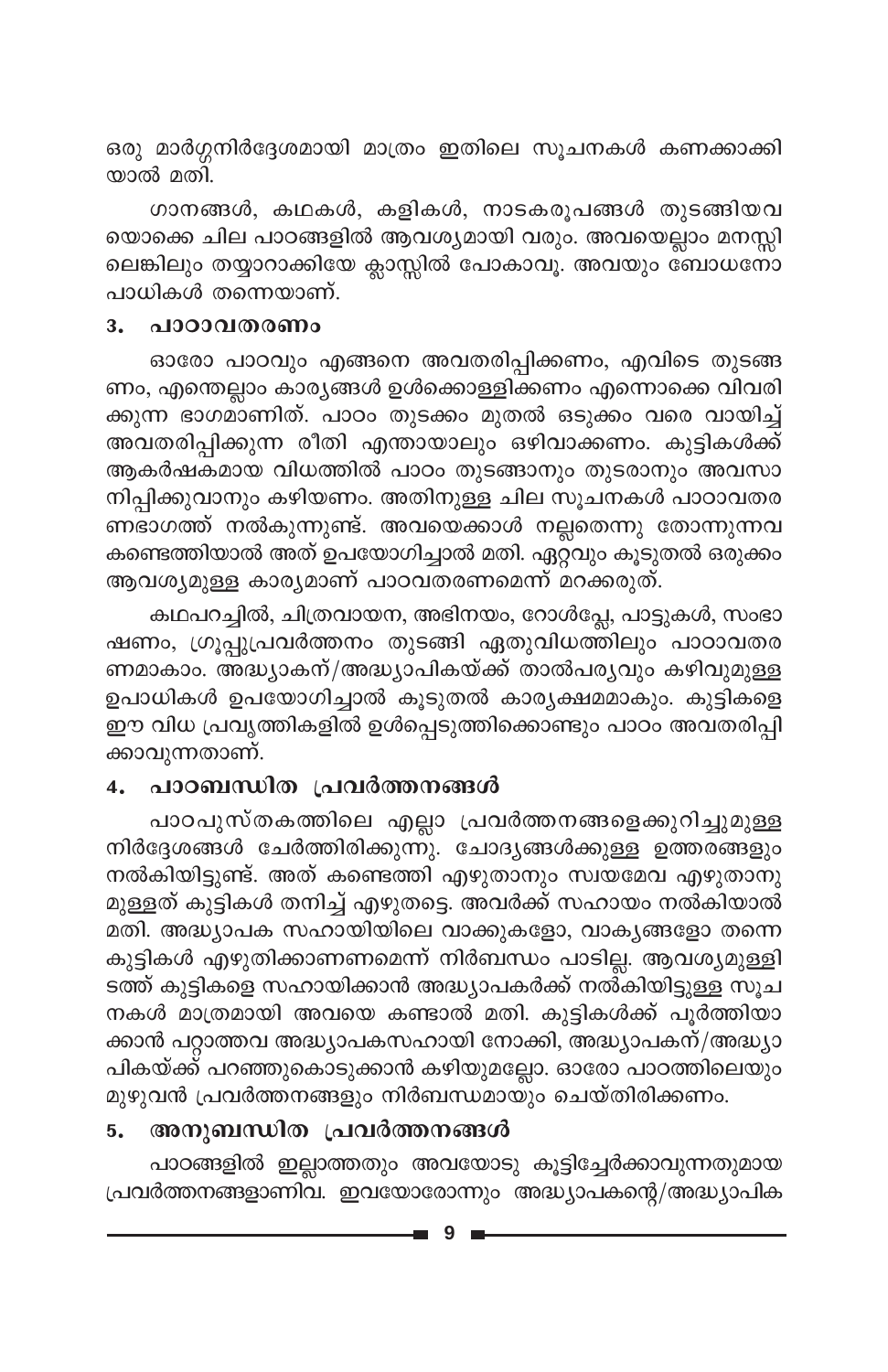യുടെ ഇഷ്ടാനുസരണം സ്വീകരിക്കാവുന്നതാണ്. സന്ദർഭത്തിന് ഇണ ങ്ങുംവിധം കഴിവുള്ളിടത്തോളം അനുബന്ധിത പ്രവർത്തനങ്ങൾ നൽകുന്നതാണ് നല്ലത്. അദ്ധ്യാപക സഹായിയിൽ ചേർക്കാത്ത പ്രവർത്തനങ്ങൾ കിട്ടുമെങ്കിൽ അവയും ക്ലാസ്സിൽ ഉപയോഗിക്കാം. കൂടുതൽ ചോദ്യങ്ങൾ പാഠഭാഗത്തുനിന്നും ത്യ്യാറാക്കി ചേർത്തിട്ടു ണ്ട്. അവയുടെ ഉത്തരങ്ങൾ കണ്ടെത്തി കുട്ടികൾക്ക് നൽകുന്നത് നല്ലതാണ്. അനുബന്ധിത പ്രവർത്തനങ്ങളെല്ലാം തന്നെ അദ്ധ്യാപ കന്റെ/അദ്ധ്യാപികയുടെ മനോഭാവത്തിനനുസൃതമായി ചെയ്യേണ്ടതാ ണെന്ന് ഓർമ്മിക്കുക.

## ഓരോ പാഠത്തിലും ഓർമ്മിക്കേണ്ട കാരൃങ്ങൾ

ഓരോ പാഠവും രണ്ട് ദിവസം (2 ഞായറാഴ്ചകൾ) കൊണ്ട് പഠി  $1.$ പ്പിച്ചുതീർക്കണം എന്നാണ് വിഭാവനം ചെയ്തിരിക്കുന്നത്. അതിനാൽ .<br>ഓരോ പാഠത്തിലെയും കാര്യങ്ങൾ രണ്ടായി വിഭജിച്ച് ഒരുങ്ങുന്നതാണ് സൗകര്യം.

പ്രവർത്തനങ്ങൾ എല്ലാം തന്നെ കുട്ടികൾ ചെയ്യേണ്ടത് ക്ലാസ്സിൽ 2. വച്ചാണ്. അതിനുള്ള സമയം രണ്ടുദിവസങ്ങളിലായി ലഭിക്കും.

ഓരോന്നും ചെയ്യാനുള്ള നിർദ്ദേശങ്ങൾ വ്യക്തമായും കൃത്യമായും നൽകണം. വീട്ടിൽ വച്ച് മതാപിതാക്കളുടെ സഹായത്തോടെ ചെയ്യേ ണ്ടവ ഉണ്ടെങ്കിൽ അത് രണ്ടാം ദിവസം ചെയ്തുകൊണ്ടുവരത്തക്ക വിധം ഒന്നാംദിവസം തന്നെ കുട്ടികളോടു പറഞ്ഞുവിടണം.

മനഃപാഠമാക്കാൻ കൊടുത്തിട്ടുള്ളവ കഴിവതും ക്ലാസ്സിൽ വച്ചു 3. തന്നെ ചെയ്യിക്കുക. ഒന്നോ രണ്ടോ തവണ വായിച്ചുകൊടുക്കാം. ഒറ്റയ്ക്കും ഗ്രൂപ്പായും വായിച്ചു പഠിക്കാൻ നിർദ്ദേശിക്കാം. മനഃപാഠ മാക്കി ചൊല്ലിക്കേൾപ്പിക്കുന്നവർക്ക് ചെറിയ സമ്മാനങ്ങളോ കയ്യടിയോ മറ്റെന്തെങ്കിലും അംഗീകാരമോ നൽകാം. ആദ്യമാദ്യം പഠിച്ചുകേൾപ്പി ക്കാൻ പ്രചോദനം നൽകുന്നത് നല്ലതാണ്.

എന്റെ തീരുമാനം എന്നപേരിൽ കൊടുത്തിരിക്കുന്നവ കുട്ടിയിൽ 4. രൂപപ്പെടേണ്ട മനോഭാവങ്ങളോ ശീലങ്ങളോ ആണ്. ഓരോ പാഠത്തി ലെയും എന്റെ തീരുമാനം കുട്ടികൾക്ക് വിശദമാക്കിക്കൊടുക്കണം. അത് അവരുടെ തീരുമാനമാക്കി മാറ്റണം. പിറ്റേ ആഴ്ചയിൽ തീരു മാനം എത്രത്തോളം നടപ്പിലാക്കി എന്ന് അന്വേഷിക്കണം.

5. ബൈബിൾ വായന, എന്റെ ബൈബിൾ വാക്യം എന്ന പ്രവർത്തനം കുട്ടികളുടെ ബൈബിൾ പഠനവും പാരായണവും വളർത്താനുള്ളതാ ണ്. ബൈബിൾ വായിച്ച്, ഇഷ്ടപെട്ട വാക്യം എഴുതിക്കൊണ്ടുവരാ നുള്ള നിർദേശം ഒന്നാം ദിവസം നൽകണം. രണ്ടാംദിവസം അതു പരിശോധിക്കുകയും വേണം. ഒന്നാം പാഠം പഠിപ്പിക്കുമ്പോൾ അദ്ധ്യാ പകൻ/അദ്ധ്യാപിക സമ്പൂർണ്ണ ബൈബിൾ ക്ലാസ്സിൽ കൊണ്ടുപോയി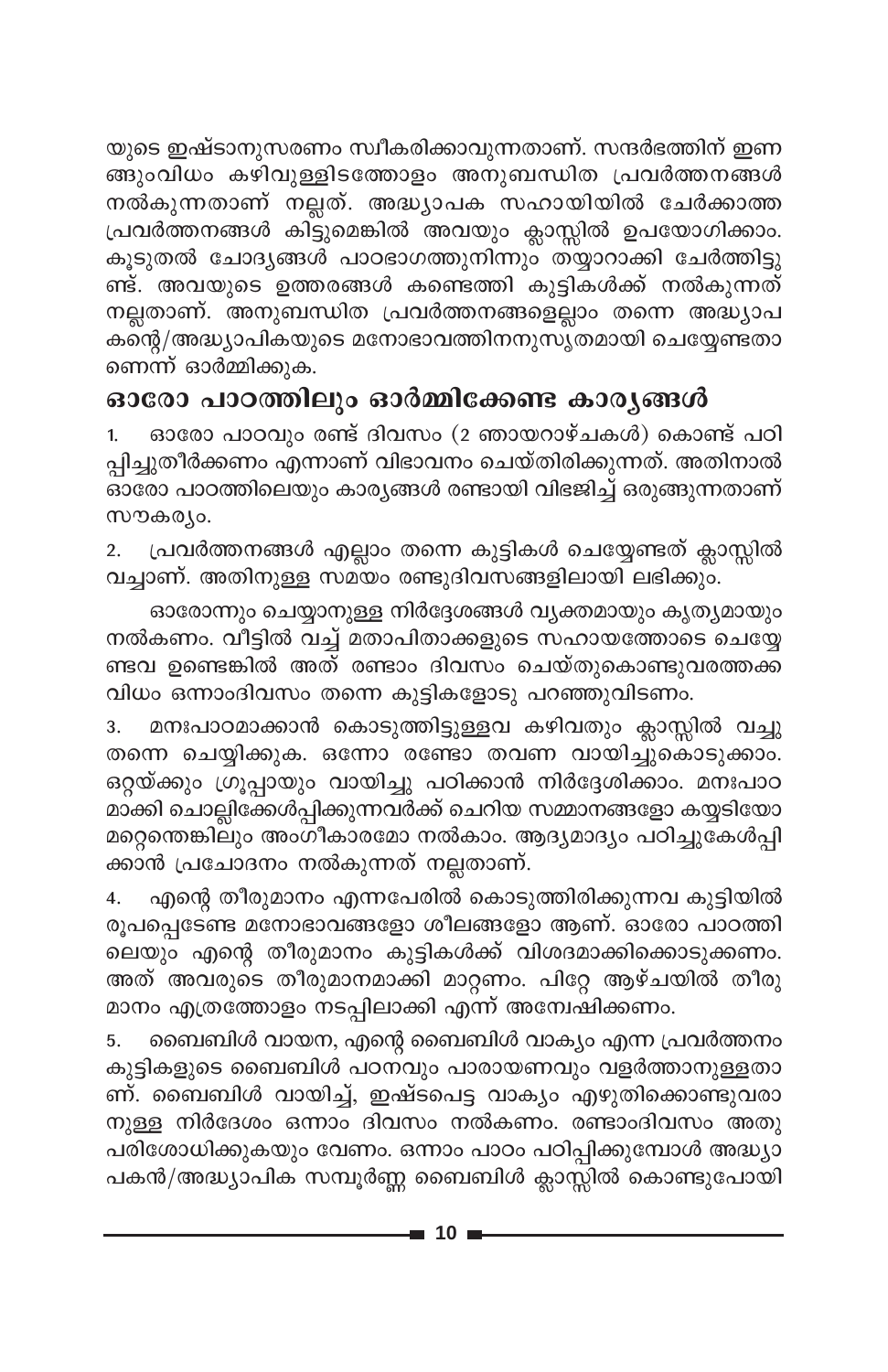ഉൽപ്പത്തി 1:26–31 ഭാഗം വായിച്ചു കേൾപ്പിക്കണം. അതിൽ നിന്ന് ഇഷ്ട പ്പെട്ട ഒരു വാക്യം ഓരോ കുട്ടിയോടും ചോദിച്ച് അത് എഴുതാൻ ആവശ്യപ്പെടണം. ഇതുപോലെ മറ്റുപാഠങ്ങളിൽ മാതാപിതാക്കളുടെ സഹായത്തോടെ കുട്ടികൾ വായിച്ച് എഴുതണം.

### ഓർമ്മിക്കാൻ മുന്നുകാര്യങ്ങൾ കൂടി

1. ഈ അദ്ധ്യാപനസഹായി പൂർണ്ണമായി ശ്രദ്ധാപൂർവ്വം വായി ക്കണം. ഓരോ പാഠവിശകലനവും വായിച്ചു മനസ്സിലാക്കണം.

2. ഓരോ പാഠവും പഠിപ്പിക്കുന്നതിനുമുമ്പായി അതാത് പാഠവി ശകലനത്തിന്റെ സഹായത്തോടെ നല്ല ഒരുക്കം നടത്തണം. പാഠാസൂ ത്രണം നന്നായാൽ ക്ലാസ്സെടുക്കാൻ ഏറെ എളുപ്പമാകും. എന്തെല്ലാം കാര്യങ്ങൾ, ഏതു വി്ധത്തിൽ കുട്ടികൾക്കു നൽകണം. എന്തെല്ലാം പ്രവൃത്തികൾ അവരെക്കൊണ്ടുചെയ്യിക്കണം എന്നെല്ലാം മുൻകൂട്ടി തീരുമാനിക്കുന്നതാണ് ആസൂത്രണം.

3. പാഠാസൂത്രണത്തിൽ തീരുമാനിച്ച് കാര്യങ്ങൾ ഒരു നോട്ടുബു ക്കിൽ എഴുതിവച്ചാൽ എളുപ്പമായി. അതുനോക്കി ക്ലാസ്സ് നയിക്കാം. ഓരോ അദ്ധ്യാപകനും അദ്ധ്യാപികയ്ക്കും സൗകര്യമെന്നു തോന്നുന്ന വിധത്തിൽ എഴുതിയാൽ മതി. പാഠക്കുറിപ്പുകൾ എഴുതിശീലിക്കുന്നത് കൂടുതൽ നന്നായി ഒരുങ്ങാൻ ഇടവരുത്തും. പലയിടത്തുനിന്നായി ലഭിക്കുന്ന അധിക വിവരങ്ങളും പ്രവർത്തനങ്ങളും ഈ ബുക്കിൽ എഴുതാനും കഴിയും.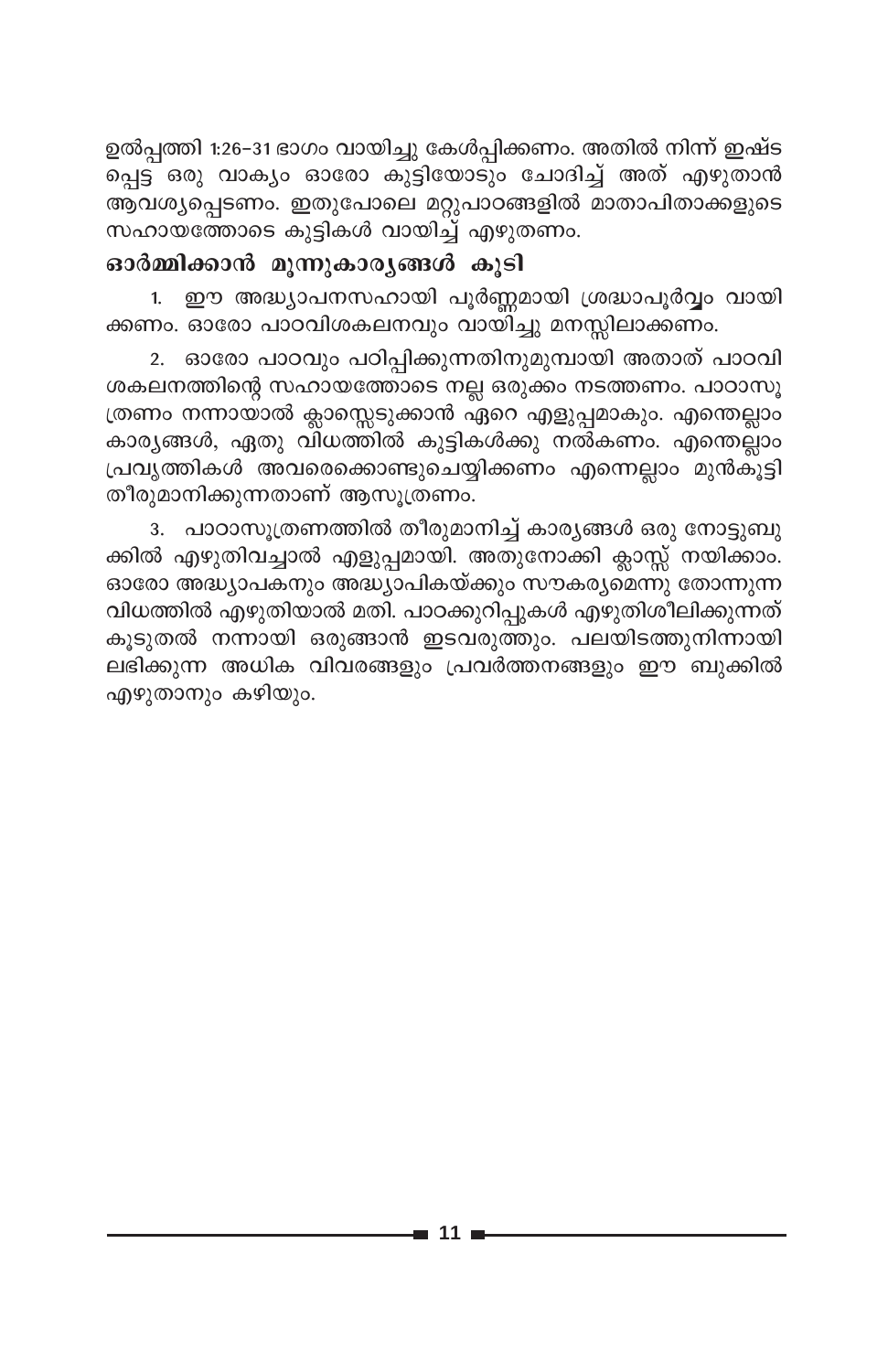$\blacksquare$ 

# സഭ ദൈവത്താൽ തെരഞ്ഞെടുക്കപ്പെട്ട ജനം

## I. ആമുഖം

അബ്രാഹത്തിന്റെ വിളിയിലൂടെ ദൈവം ഇസ്രായേലിനെ തന്റെ സ്വന്തം ജനമായി തെരഞ്ഞെടുത്തു. അതുപോലെ പുതിയനിയമത്തിൽ ദൈവം തന്റെ സ്ഥതം ജനമാക്കിത്തീർത്തവരുടെ സമൂഹമാണ് സഭ. പൂർ<mark>വ്വ</mark>പിതാക്കന്മാർ വിശ്വാസവും അനുസരണവും വഴി ദൈവത്തിന്റെ തെരഞ്ഞെടുപ്പിനു പ്രത്യുത്തരം നൽകിയതുപോലെ സഭാമക്കളായ നമ്മളും ഈ വിളിക്ക് പ്രത്യുത്തരം നൽകണം. ഈ ആശയം ഗ്രഹി ക്കാൻ സാധിക്കത്തക്കവിധം പാഠം അവതരിപ്പിക്കണം.

## $\mathbf{II.}$  കുട്ടികൾ സ്വന്തമാക്കേണ്ടത്

## $a)$  comowyo

- അബ്രാഹത്തിന്റെ വിളിയിലൂടെ ദൈവം ഇസ്രായേലിനെ തെര ÷. ഞ്ഞെടുത്തു.
- സീനായ് ഉടമ്പടിയിലൂടെ ദൈവം അവരെ സ്വന്തജനമാക്കി. ÷ അവർ അവിശ്വസ്തത പുർത്തിയിരുന്നിട്ടും ദൈവം തന്റെ വിശ്വസ്തത പാലിച്ചു.
- പുതിയനിയമത്തിലെ തെരഞ്ഞെടുക്കപ്പട്ട ജനമാണ് സഭ. ÷
- മനുഷ്യരക്ഷ പൂർത്തിയാക്കാൻ ദൈവത്താൽ പ്രത്യേകം തെര ÷ ഞ്ഞെടുക്കപ്പെട്ടവരുടെ സമൂഹമാണ് സഭ.
- അന്ത്യത്താഴവേളയിൽ അപ്പവും വീഞ്ഞും സ്വന്തം ശരീരര  $\sigma_{\rm eff}^{\rm th}$ ക്തങ്ങളാക്കിക്കൊണ്ട് അവിടുന്നു പുതിയ ഉടമ്പടി സ്ഥാപിച്ചു.
- തന്റെ മരണോത്ഥാനങ്ങളിലൂടെ ഈശോ ഈ ഉടമ്പടി  $\sigma_{\rm eff}^{\rm th}$ പൂർത്തിയാക്കി.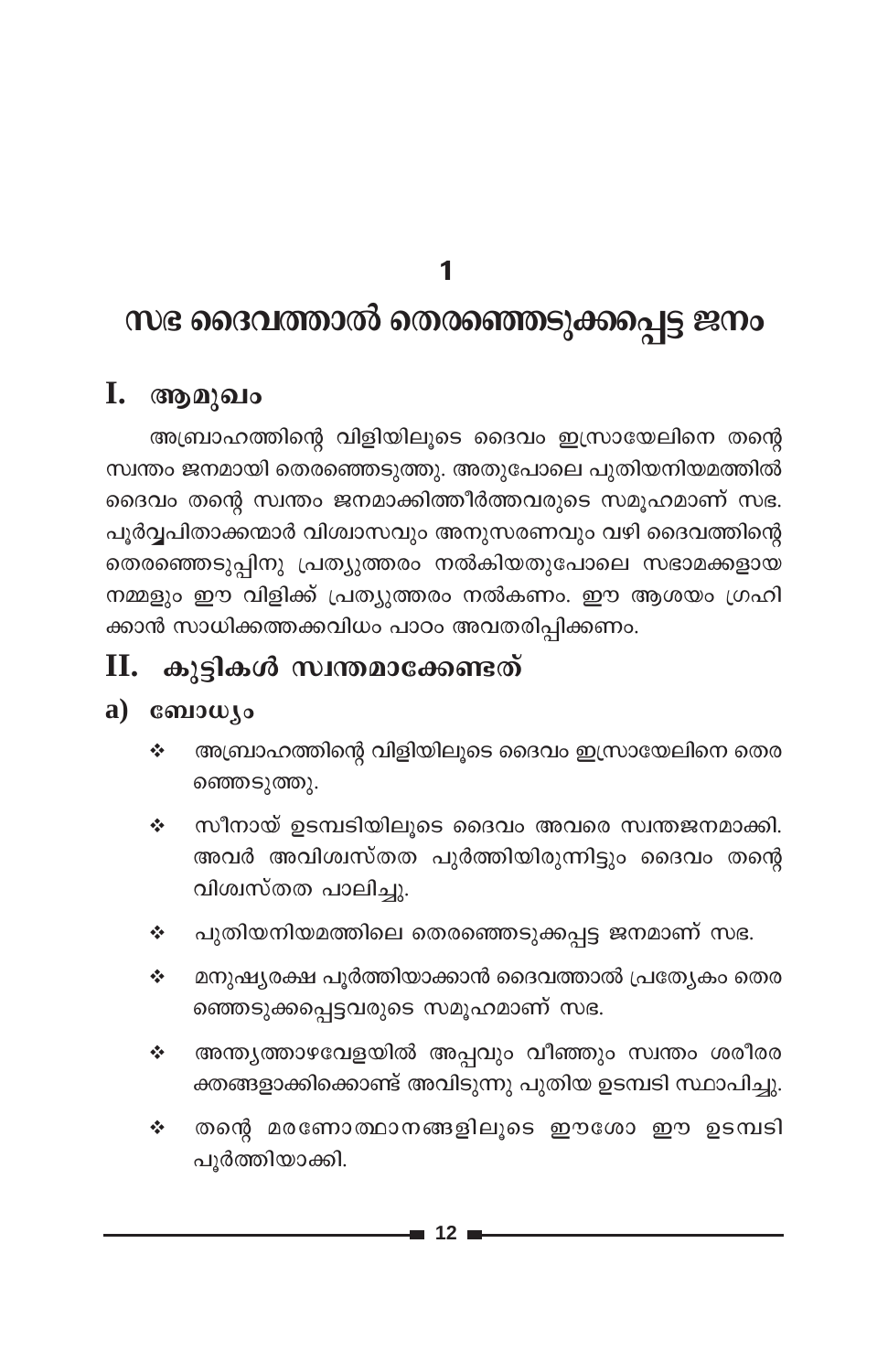### $\mathbf b$ )  $\mathbf a$  and  $\mathbf a$

- ഈശോയിലൂടെ ദൈവപുത്രസ്ഥാനത്തേയ്ക്ക് വിളി ലഭിച്ച ÷ നാം അവിടുത്തെ രക്ഷയും ദൈവപുത്രസ്ഥാനവും സ്വന്ത മാക്കി വളരണം.
- തിരുസഭയിൽ അംഗമായതിൽ അഭിമാനം കൊള്ളണം. ÷

### $c)$  ശീലം

- ദൈവസന്നിധിയിൽ സ്നേഹത്തിൽ പരിശുദ്ധരും നിഷ്കളങ്ക  $\frac{1}{2}$ രുമായി ജീവിക്കാൻ പരിശ്രമിക്കുന്നു.
- തിരുസഭയുടെ പ്രവർത്തനങ്ങളിൽ സജീവമായി പങ്കുചേരു ÷  $\langle$  m.

#### ബോധനോപാധികൾ III.

പാഠപുസ്തകത്തിലെ ചിത്രങ്ങൾ (വലുപ്പത്തിൽ), പഴയ ഉടമ്പ ടിയും പുതിയ ഉടമ്പടിയും താരതമൃപ്പെടുത്തിയ ചാർട്ട്, വിശുദ്ധ ഗ്രന്ഥം, വത്തിക്കാൻ കൗൺസിൽ പ്രമാണരേഖകൾ, ഭാരതസഭാച രിത്രം

#### IV. പാറാവതരണം

'കണ്ടെത്താം വായിക്കാം' എന്ന പ്രവർത്തനത്തിലൂടെ പാഠാവത രണം നടത്താം. ഇസ്രായേലിന്റെ തെരഞ്ഞെടുപ്പുമായി ബന്ധപ്പെട്ട ബൈബിൾ ഭാഗങ്ങൾ അധ്യാപകൻ പറയുന്നു. ആദ്യം കണ്ടെത്തുന്ന കുട്ടി അതു വായിക്കുന്നു. അതിനെ അടിസ്ഥാനമാക്കിയുള്ള ചോദ്യങ്ങ ളിലൂടെ പാഠത്തിലേയ്ക്കു പ്രവേശിക്കുന്നു (ഉല്പ 12: 1-2, 7,8; 15: 6).

### കഥ പറയാം

അബ്രാഹത്തിന്റെ വിളി മുതൽ സീനായ് ഉടമ്പടി വരെയുള്ള ഇസ്രായേലിന്റെ ചരിത്രം കഥാരൂപത്തിൽ അവതരിപ്പിക്കുന്നു.

|    | പഴയ ഉടമ്പടിയും ഇസ്രായേലും പുതിയ ഉടമ്പടിയും സഭയും |                                     |
|----|--------------------------------------------------|-------------------------------------|
| 1. | മോശയിലൂടെ വിമോചനം                                | ഈശോയിലൂടെ വിമോചനം                   |
| 2. | ഈജിപ്തിലെ അടിമത്തത്തിൽ<br>നിന്ന്                 | പാപത്തിന്റെ അടിമത്ത<br>ത്തിൽ നിന്ന് |
| 3. | പഴയ പെസഹ                                         | പുതിയ പെസഹ                          |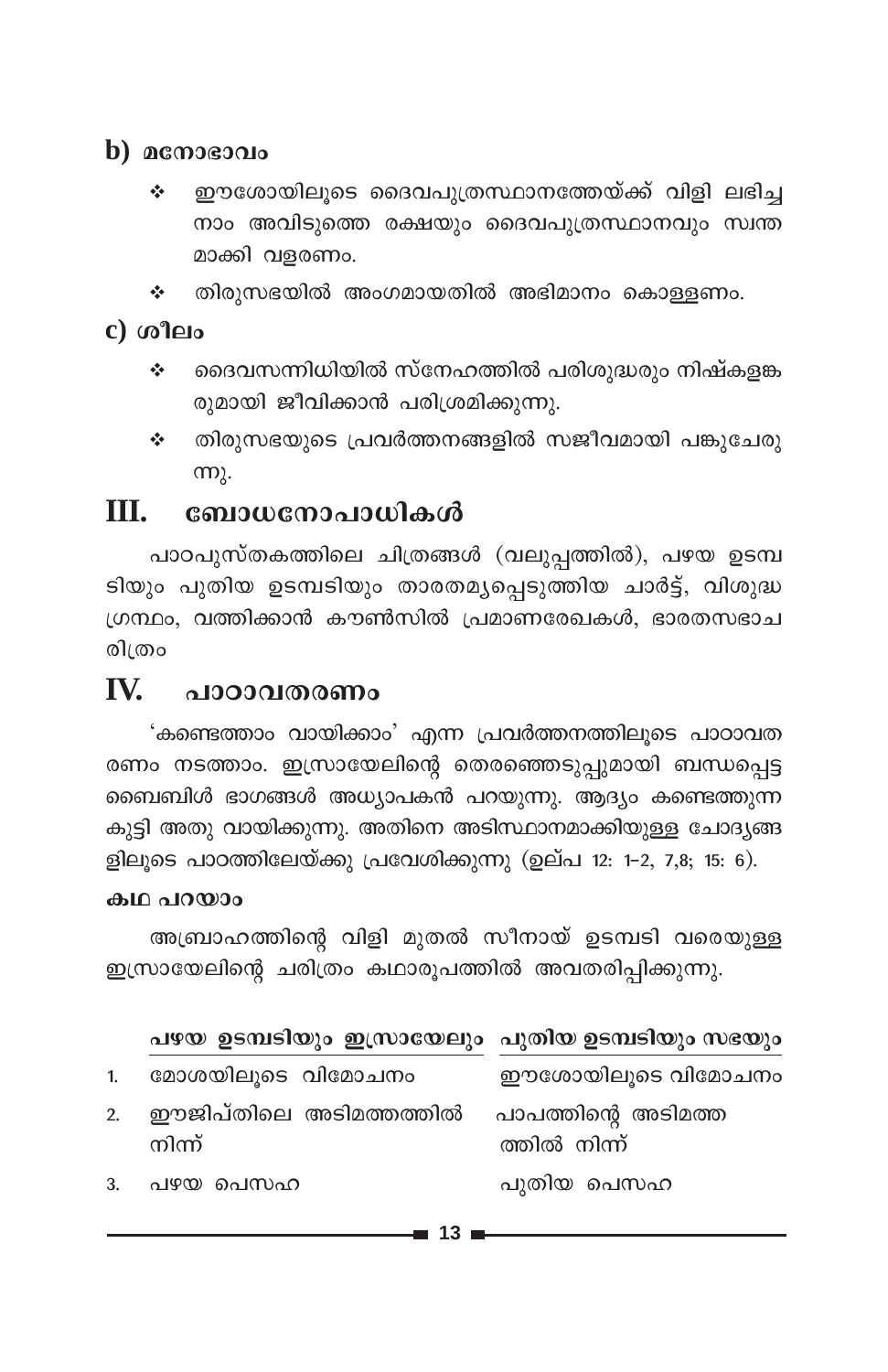- കുഞ്ഞാടിന്റെ രക്തം  $\overline{4}$ .
- കാനാൻ ദേശത്തേയ്ക്ക് 5
- സീനായ് ഉടമ്പടി 6.
- നിയമത്താൽ നയിക്കപ്പെടുന്ന  $\overline{7}$ . ജനം
- V. പാഠബന്ധിത പ്രവർത്തനങ്ങൾ

## ദൈവവചനം വായിക്കാം ധ്യാനിക്കാം

(എഫേ 1: 3–14) ക്ലാസിൽ വായിച്ച് ഒരു നിമിഷം മനസ്സിൽ ധ്യാനി ക്കുന്നു

### ഓർമ്മിക്കാൻ ഒരു തിരുവചനം

(എഫേ 1:4) മനഃപാഠമാക്കുന്നു. ക്ലാസിൽ ചാർട്ടായി എഴുതിയിടു  $π$ ).

### നമുക്കുപ്രാർത്ഥിക്കാം

ഒരുമിച്ച് പ്രാർത്ഥിക്കുന്നു.

### എന്റെ തീരുമാനം

മൗനമായി വായിച്ചിട്ട് തീരുമാനം ഉറക്കെ പറയുന്നു.

## സഭയോടൊത്തു ചിന്തിക്കാം

രണ്ടാം വത്തിക്കാൻ കൗൺസിൽ ഡിക്രി പരിചയപ്പെടുക എന്ന ലക്ഷ്യത്തോടെയാണ് ഈ ഭാഗം ഉൾക്കൊള്ളിച്ചിരിക്കുന്നത്. അതു കൊണ്ട് സാധിക്കുന്നിടത്തോളം കൗൺസിൽ ഡിക്രിയിൽ നിന്നു തന്നെ ഈ ഭാഗം വായിക്കാൻ ശ്രദ്ധിക്കണം.

### മാതൃസഭയെ അറിയാൻ

സഭാചരിത്രം ഉൾക്കൊള്ളിക്കാൻ സാധിക്കാത്തതിന്റെ കുറവു പരി ഹരിക്കാനാണ് ഈ ഭാഗം ചേർത്തിരിക്കുന്നത്. ഭാരതസഭാചരിത്ര ത്തിൽ നിന്നും കൂടുതൽ വിശദീകരണങ്ങൾ ചേർത്ത് അവതരി പ്പിക്കുന്നതു നന്നായിരിക്കും.

[ഭാരതസഭാചരിത്രം (റവ. ഡോ. സേവ്യർ കൂടപ്പുഴ) അദ്ധ്യായം 4]

### ഉത്തരം കണ്ടെത്താം

- 1. പേജ് 10 **ഖണ്ഡിക** 1
- 2. പേജ് 11 ഖണ്ഡിക 1
- 3. പേജ് 12 **ഖണ്ഡിക** 2

-∎ 14 i

ഈശോയുടെ തിരുരക്തം

സ്വർഗീയ ജറുസലേമി

ലേയ്ക്ക്

അന്ത്യത്താഴ ഉടമ്പടി

പരിശുദ്ധാത്മാവിനാൽ നയി ക്കപ്പെടുന്ന ജനം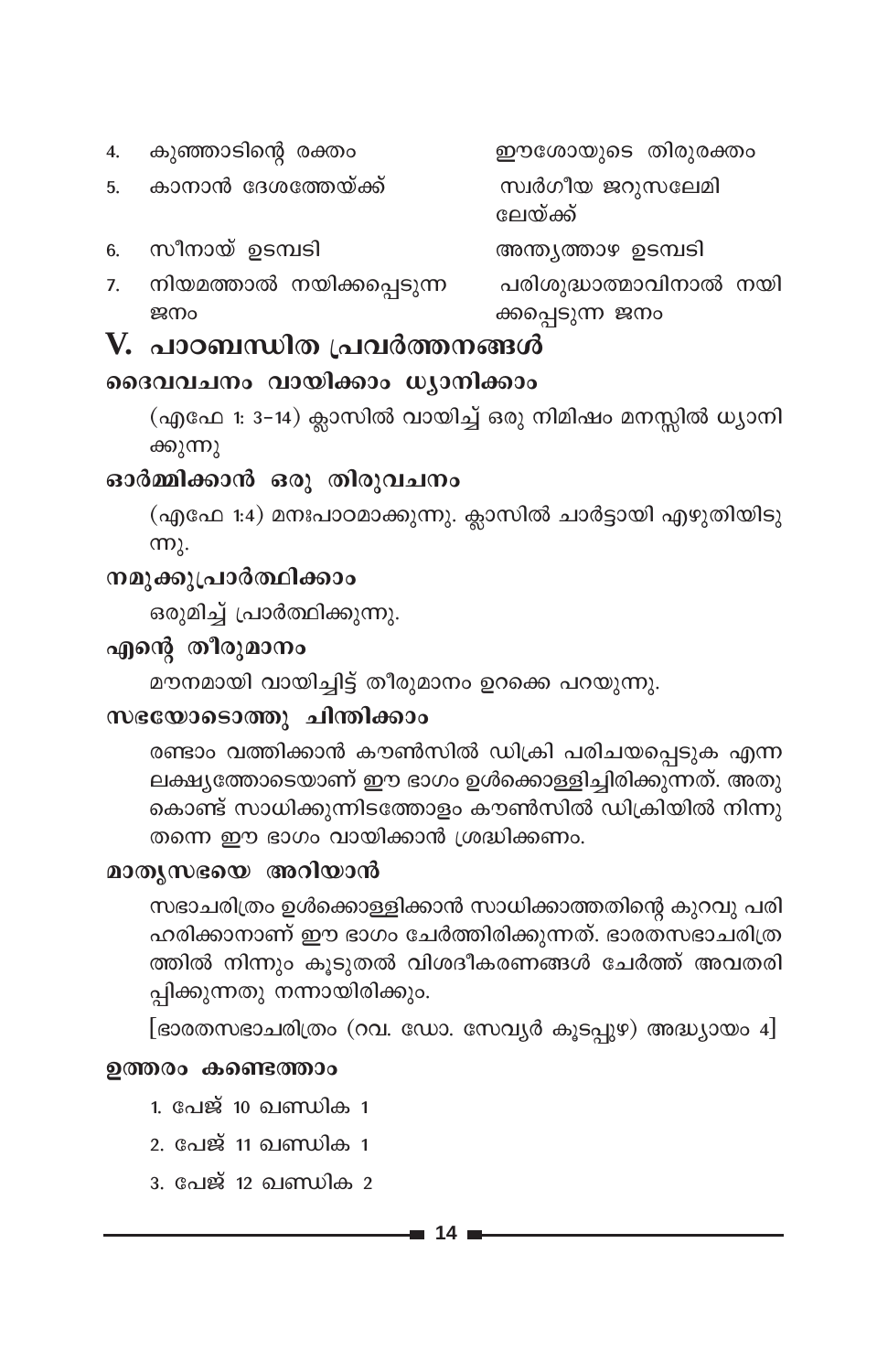- 4. പേജ് 13 ഖണ്ഡിക 2
- <u>5. പേജ് 13 ഖണ്ഡിക 1</u>

## VI. അനുബന്ധിത പ്രവർത്തനങ്ങൾ

- 1. സഭയിൽ അംഗമായതിൽ അഭിമാനംകൊള്ളുന്ന ഒരു കഥയോ കവിതയോ ഗാനമോ ചിത്രമോ രചിക്കുക, അല്ലെങ്കിൽ ശേഖരി ക്കുക.
- 2. ഇസ്രായേലിന്റെ രക്ഷാകരചരിത്രം ചുരുക്കി എഴുതുക.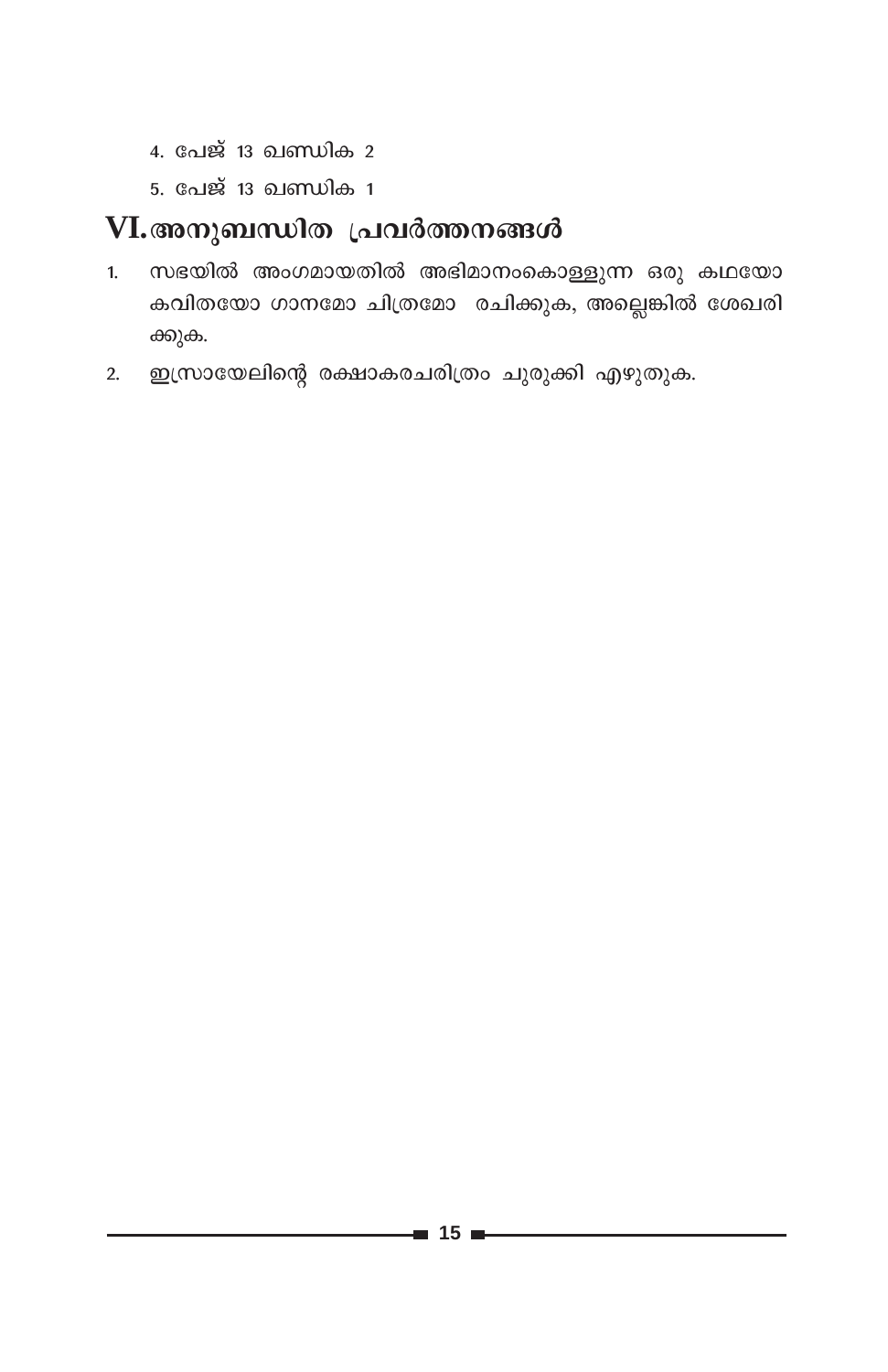$\mathfrak{p}$ 

# സഭ രക്ഷിക്കപ്പെട്ടവരുടെ സമൂഹം

## I. **ആമു**ഖം

തന്റെ സ്വന്തമായ ഇസ്രായേൽ ജനത്തെ ദൈവം ഫറവോയുടെ .<br>അടിമത്തത്തിൽ നിന്നും മോശയിലൂടെ മോചിപ്പിച്ചു. പുതിയ ഇസ്രാ യേലായ നമ്മളും രക്ഷിക്കപ്പെട്ടവരാണ്. ഈശോ ആണ് നമ്മുടെ ഏക രക്ഷകൻ. രക്ഷ സ്വന്തമാക്കാൻ തിരുവചനവും കൂദാശകളും നമ്മെ സഹായിക്കുന്നു. തിരുസഭയിലൂടെയാണ് രക്ഷ ഇന്നു നമുക്ക് അനു ഭവിക്കാൻ സാധിക്കുന്നത്. ഈ ആശയം ഗ്രഹിക്കത്തക്കവിധം പാഠം അവതരിപ്പിക്കണം.

## II. കുട്ടികൾ സ്വന്തമാക്കേണ്ടത്

## a)  $\cos\omega$

- എല്ലാവരും രക്ഷയിലേയ്ക്കു വിളിക്കപ്പെട്ടിരിക്കുന്നു. ÷
- കല്പനകളുടെ പാലനം രക്ഷയ്ക്കുള്ള അവശ്യ വ്യവസ്ഥ **Bellin** താണ്.
- ∻ ഈശോയാണ് ഏക രക്ഷകൻ
- ഈശോയാൽ രക്ഷിക്കപ്പെട്ട സഭയിൽ തിരുവചനവും കൂദാ **AND** ശകളും സ്വീകരിച്ചു വളരുമ്പോൾ നമ്മളും രക്ഷ അനുഭവി ക്കുന്നവരാകും.

### $\mathbf b$ ) മനോഭാവം

- ∻ കൽപനകൾ അനുസരിക്കുന്നതിലുള്ള ഉത്സാഹം.
- ❖ എന്നും ദൈവവചനം വായിക്കുന്നതിലുള്ള താല്പര്യം
- ∻ കൂദാശകൾ സ്വീകരിക്കുന്നതിലുള്ള താല്പര്യം
- $c)$   $\omega$   $\omega$ 
	- ദൈവപ്രമാണങ്ങളും തിരുസഭയുടെ കല്പനകളും അനുസ  $\frac{1}{2}$ രിക്കുന്നതിൽ ശ്രദ്ധിക്കുന്നു.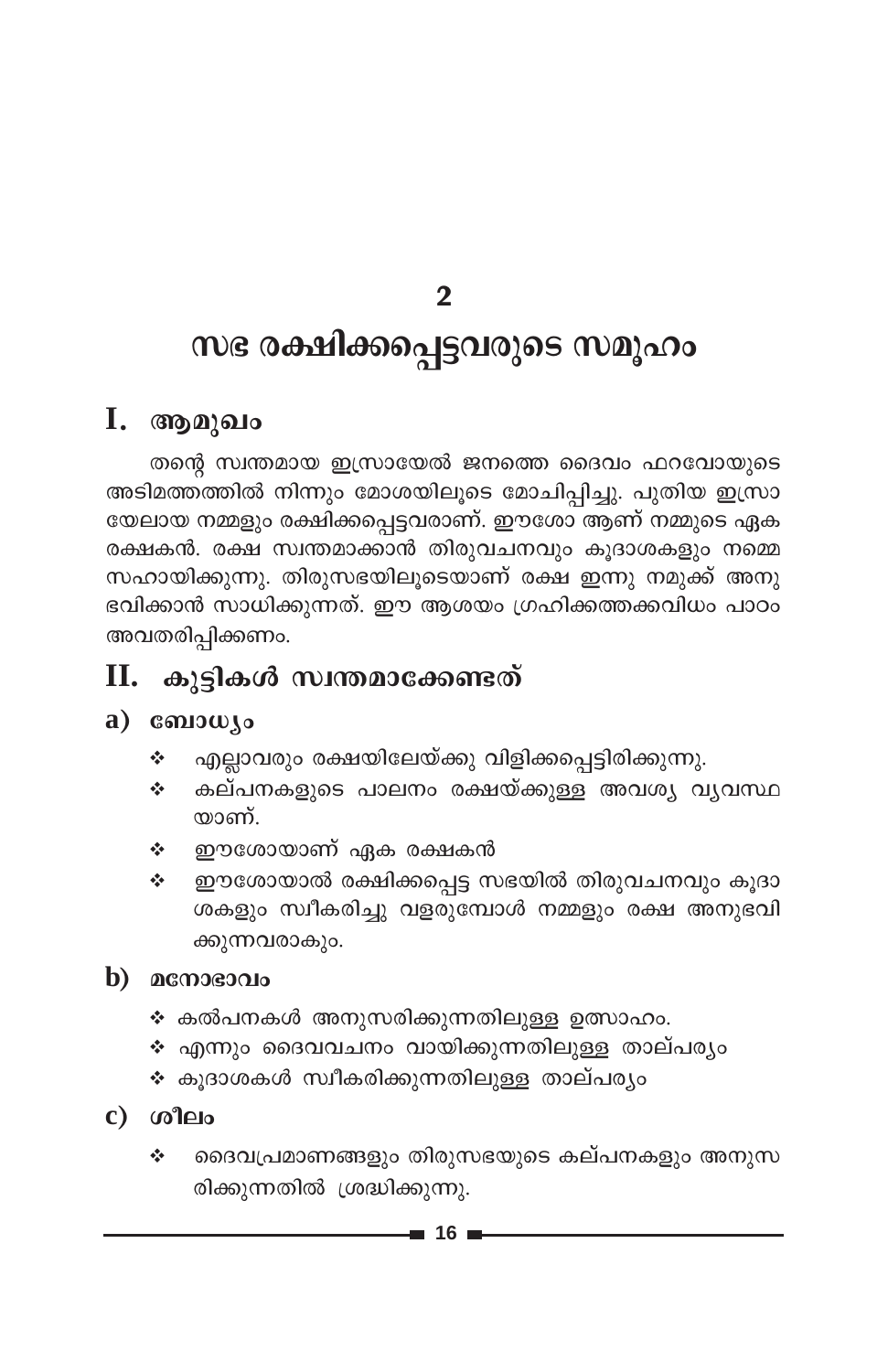- ❖ ദിവസവും ദൈവവചനം വായിച്ചു ധ്യാനിക്കുന്നു.
- ❖ കൂദാശകൾ അടുക്കലടുക്കൽ സ്ഥീകരിക്കുന്നു.

#### ബോധനോപാധികൾ III.

പേപ്പർ കട്ടിംഗുകൾ, കല്പനകളെഴുതിയ ചാർട്ട്, പദക്കാർഡുകൾ, ഒരു കൈയിൽ വിശുദ്ധ ഗ്രന്ഥവും മറുകൈയിൽ കൂദാശകൾ എന്നെഴുതിയ കാർഡും പിടിച്ചു നിൽക്കുന്ന സഭാമാതാവിന്റെ ചിത്രം, വിശുദ്ധ ഗ്രന്ഥം, വത്തിക്കാൻ കൗൺസിൽ പ്രമാണരേഖ കൾ, ഭാരതസഭാചരിത്രം

#### IV. പാഠാവതരണം

ഏതെങ്കിലും വിപത്തുകളിൽ നിന്നും രക്ഷിക്കപ്പെട്ട ഒരാളുടെ സംഭവം രേഖപ്പെടുത്തിയിട്ടുള്ള പേപ്പർ കട്ടിംഗുകൾ്/ ജീവചരിത്രം വായിച്ച് ചർച്ച ചെയ്തുകൊണ്ട് ക്ലാസ് ആരംഭിക്കാം. കുട്ടികളുടെ അനുഭവം പങ്കുവയ്ക്കുകയും ചെയ്യാം. തുടർന്ന് ഇസ്രായേലിന് ഈജിപ്തിന്റെ അടിമത്തത്തിൽ നിന്നും ലഭിച്ച മോചനത്തിന്റെ കഥ അവതരിപ്പിക്കുക. പ്രധാനപ്പെട്ട ബൈബിൾ വാകൃങ്ങൾ പദ ക്കാർഡുകളായി എഴുതിയിട്ട് അവ ചേർത്ത് വാക്യം നിർമ്മിക്കാ നുള്ള പ്രവർത്തനങ്ങൾ നൽകാം.

#### പാഠബന്ധിത പ്രവർത്തനങ്ങൾ  ${\bf V}_{\cdot}$

(ഒന്നാം പാഠത്തിലേതുപോലെ)

## മാതൃസഭയെ അറിയാൻ

[ഭാരതസഭാചരിത്രം (റവ. ഡോ. സേവൃർ കൂടപ്പുഴ) അദ്ധ്യായം 4; പേജ് 119-124, 133-134, 142-146]

### ഉത്തരം കണ്ടെത്താം

- 1. പേജ് 17 ഖണ്ഡിക 4
- 2. പേജ് 18 ഖണ്ഡിക 1
- <u>3. പേജ് 18 ഖണ്ഡിക 1</u>
- 4. പേജ് 18,19 ഖണ്ഡിക 3
- <u>5. പേജ് 20 ഖണ്ഡിക 3</u>

## VI. അനുബന്ധിത പ്രവർത്തനങ്ങൾ

- ഈശോയാണ് ഏക രക്ഷകൻ എന്ന ആശയം വരുന്ന ഗാനം  $1<sup>1</sup>$ ഒന്നിച്ച് ആലപിക്കുക.
- 2. ഈശോ രക്ഷകനായി അനുഭവപ്പെട്ട കുട്ടികളുടെ ഏതെങ്കി ലുമൊരു സംഭവം പങ്കുവയ്പ്പിക്കുക.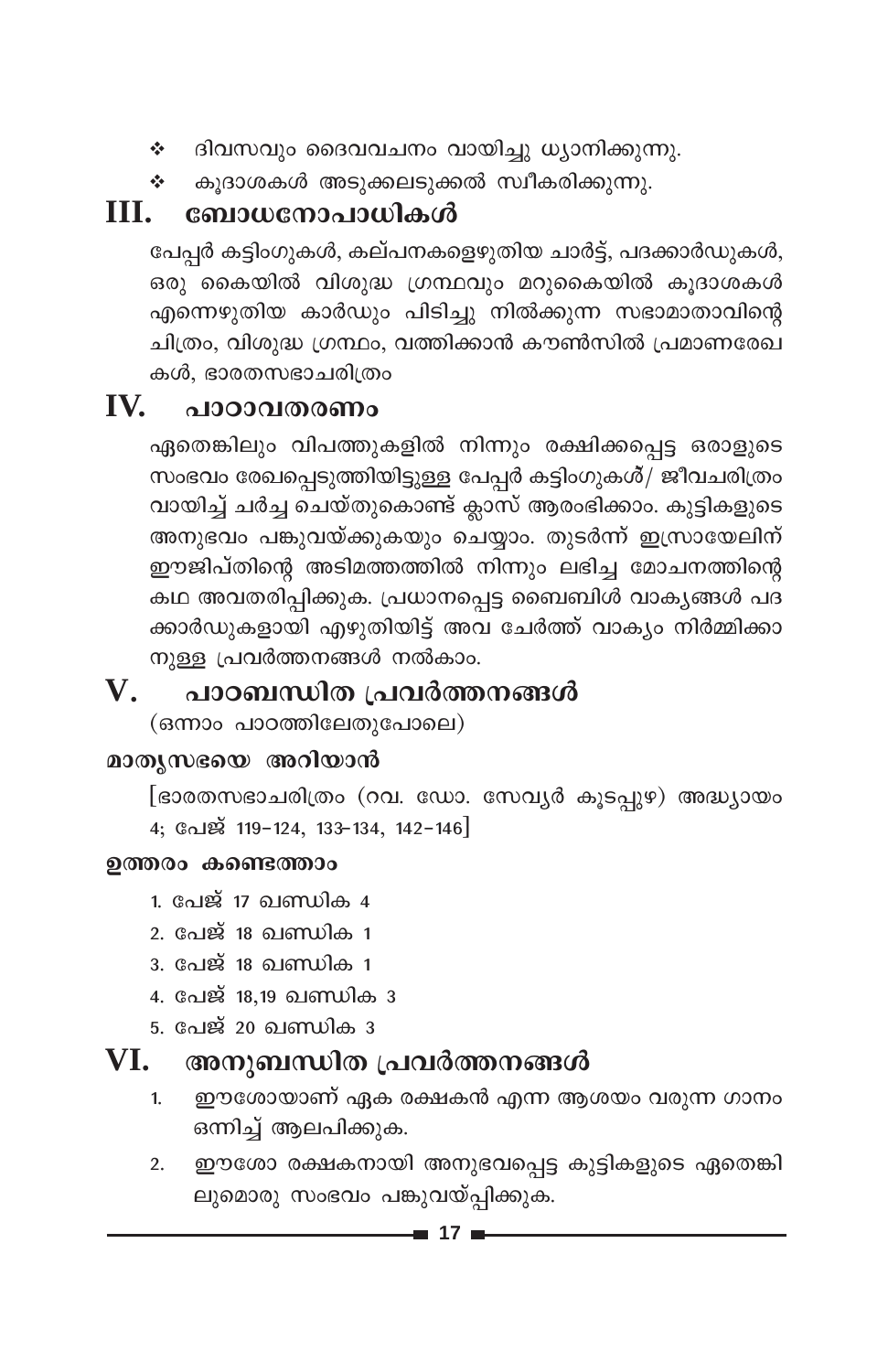3

# സഭ വിശ്വാസികളുടെ സമൂഹം

## I. ആമുഖം

ഈശോയിൽ വിശ്വസിച്ച് അവിടുത്തെ രക്ഷകനും നാഥനുമായി ഏറ്റുപറയുന്നവരുടെ സമൂഹമാണ് സഭ. വചനം സ്ഥീകരിച്ച് മാന സാന്തരത്തിലേയ്ക്കു കടന്നുവന്നവരുടെ സമൂഹമാണത്. മാമ്മോ ദീസായിലൂടെ സഭാകൂട്ടായ്മയിലേയ്ക്കു പ്രവേശിപ്പിക്കപ്പെട്ടവ രായ നമ്മൾ തെറ്റായ വഴികളിൽ നിന്നും മാറി തിരുവചനത്താലും കൂദാശകളാലും നയിക്കപ്പെടുന്നവരാകണം. ഈ ആശയം ഗ്രഹി ക്കത്തക്കവിധം പാഠം അവതരിപ്പിക്കണം.

## $\mathbf{II.}$  കുട്ടികൾ സ്വന്തമാക്കേണ്ടത്

### a)  $\omega_{\text{10}}$

- ദൈവത്തിന്റെ വിളിക്കു മനുഷ്യൻ നല്കുന്ന പ്രത്യുത്തരമാണ് ÷ വിശ്വാസം.
- സുവിശേഷപ്രഘോഷണം വിശ്വാസത്തിലേയ്ക്ക് നയിക്കു ÷  $π$ )
- തിരുവചനശ്രവണം മാനസാന്തരത്തിലേയ്ക്കും ജീവിതനവീ ❖ കരണത്തിലേയ്ക്കും നമ്മെ നയിക്കണം.
- മാമ്മോദീസായിലൂടെ നമ്മൾ സഭാമക്കളായി തീരുന്നു. ÷
- കൂദാശകൾ വിശ്വാസജീവിതത്തെ പരിപോഷിപ്പിക്കുന്നു. ٠

### $\mathbf b)$  acmosoolo

- ഈശോയിലുള്ള വിശ്വാസം ഏറ്റു പറയുന്നതിലുള്ള  $\frac{1}{2}$ സന്തോഷം.
- തിരുവചനം വായിക്കാനും പങ്കുവയ്ക്കാനുമുള്ള ഉത്സാഹം. ÷
- ഏതു സാഹചര്യത്തിലും തിരുസഭയോടു ചേർന്നു നിൽക്കാ ÷ നുള്ള താൽപര്യം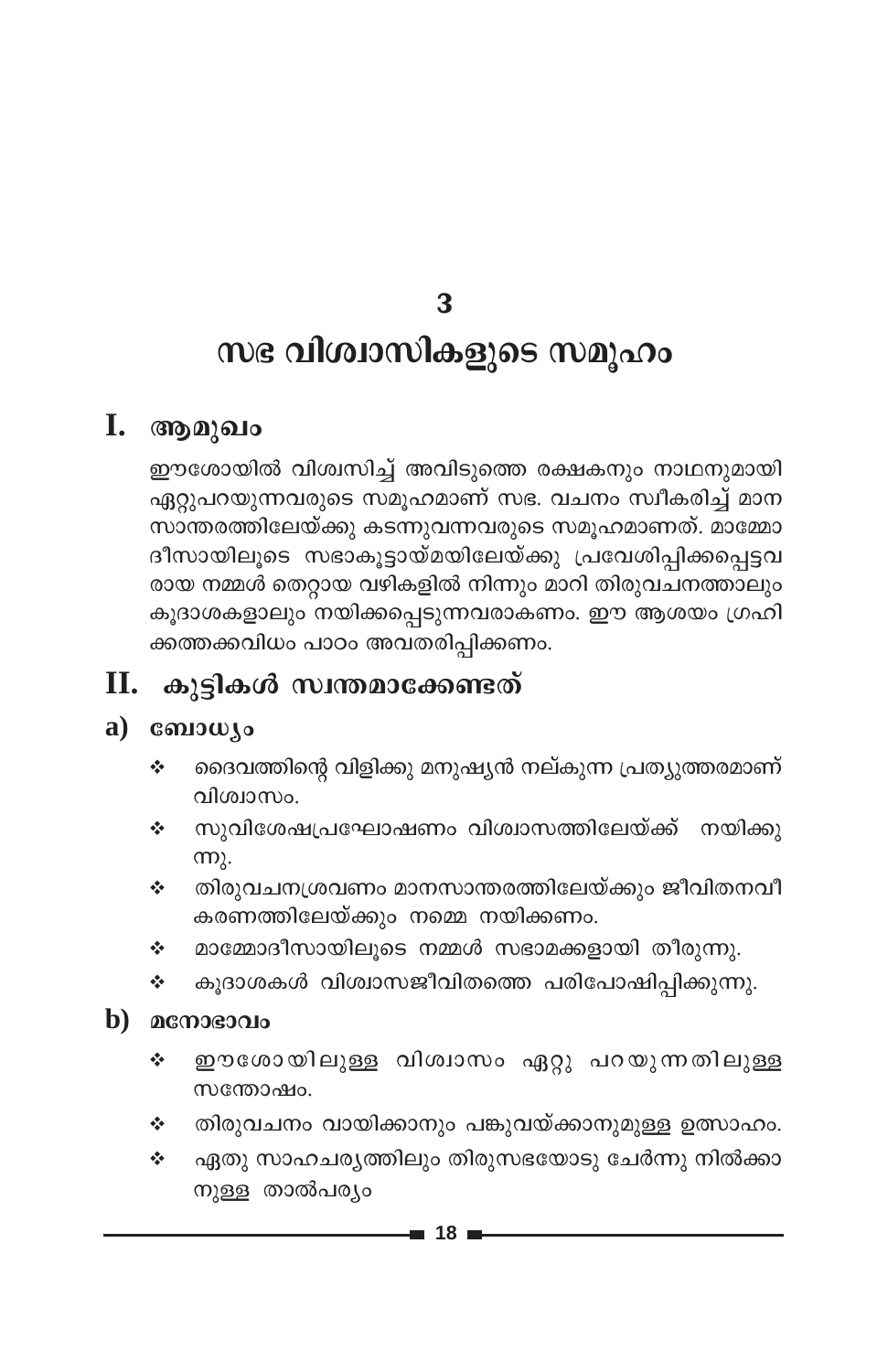## $c)$  ശീലം

❖ ദിവസവും ഒരോ ദൈവവചനമെങ്കിലും മനഃപാഠമാക്കുന്നു; കൂട്ടു കാരുമായി പങ്കുവയ്ക്കുന്നു.

❖ തെറ്റുചെയ്യാൻ പ്രേരിപ്പിക്കുന്ന സാഹചര്യങ്ങളും കൂട്ടുകെട്ടു കളും ഉപേക്ഷിക്കുന്നു.

#### III. ബോധനോപാധികൾ

പേപ്പർ കട്ടിംഗ്സ്, തിരുവചനങ്ങളെഴുതിയ ചാർട്ട്, വിശുദ്ധരുടെ ജീവചരിത്രങ്ങൾ, വിശുദ്ധ ഗ്രന്ഥം, വത്തിക്കാൻ കൗൺസിൽ പ്രമാ ണരേഖകൾ, ഭാരതസഭാചരിത്രം

#### IV. പാഠാവതരണം

ഈശോ നിങ്ങൾക്ക് ആരാണ് ? എന്ന ചോദ്യമുന്നയിച്ചുകൊണ്ട് ക്ലാസ് ആരംഭിക്കാം. കുട്ടികളുടെ പങ്കുവയ്ക്കൽ ബോർഡിൽ രേഖ പ്പെടുത്തി ചർച്ച ചെയ്യാം. തുടർന്ന് കേസറിയ ഫിലിപ്പിയിൽവച്ച് ഈശോ ശിഷ്യന്മാരോടു ചോദിച്ച ചോദ്യവും അവരുടെ മറുപടി കളും അവതരിപ്പിക്കുക.

## റോൾ പ്ലേ

പത്രോസ്ശ്ലീഹായുടെ പ്രസംഗവും ജനങ്ങളുടെ പ്രതികരണവും റോൾ പ്ലേ ആയി അവതരിപ്പിക്കാം.

### തിരുവചനം കണ്ടെത്താം

വിശ്വാസത്തെക്കുറിച്ചു പ്രതിപാദിക്കുന്ന പ്രധാനപ്പെട്ട ബൈബിൾ വാക്യങ്ങൾ കണ്ടെത്തി പദക്കാർഡു നിർമ്മിക്കാനുള്ള ഗ്രൂപ്പു പ്രവർത്തനം നൽകാം.

## പങ്കുവയ്ക്കാം

പ്രതിസന്ധിഘട്ടങ്ങളിൽ വിശ്വാസം കാത്തുസൂക്ഷിച്ചവരുടെ ജീവിത സാക്ഷ്യം, രക്തസാക്ഷികളുടെ ജീവചരിത്രം, പ്രലോഭന ങ്ങളെ ജയിച്ച സന്ദർഭങ്ങൾ എന്നിവ പങ്കുവയ്ക്കാവുന്നതാണ്.

#### പാഠബന്ധിത പ്രവർത്തനങ്ങൾ V.

(ഒന്നാം പാഠത്തിൽ നൽകിയിട്ടുള്ളതുപോലെ)

### മാതൃസഭയെ അറിയാൻ

 $[$ ഭാരതസഭാചരിത്രം (റവ. ഡോ. സേവ്യർ കൂടപ്പുഴ) അദ്ധ്യായം 5 $]$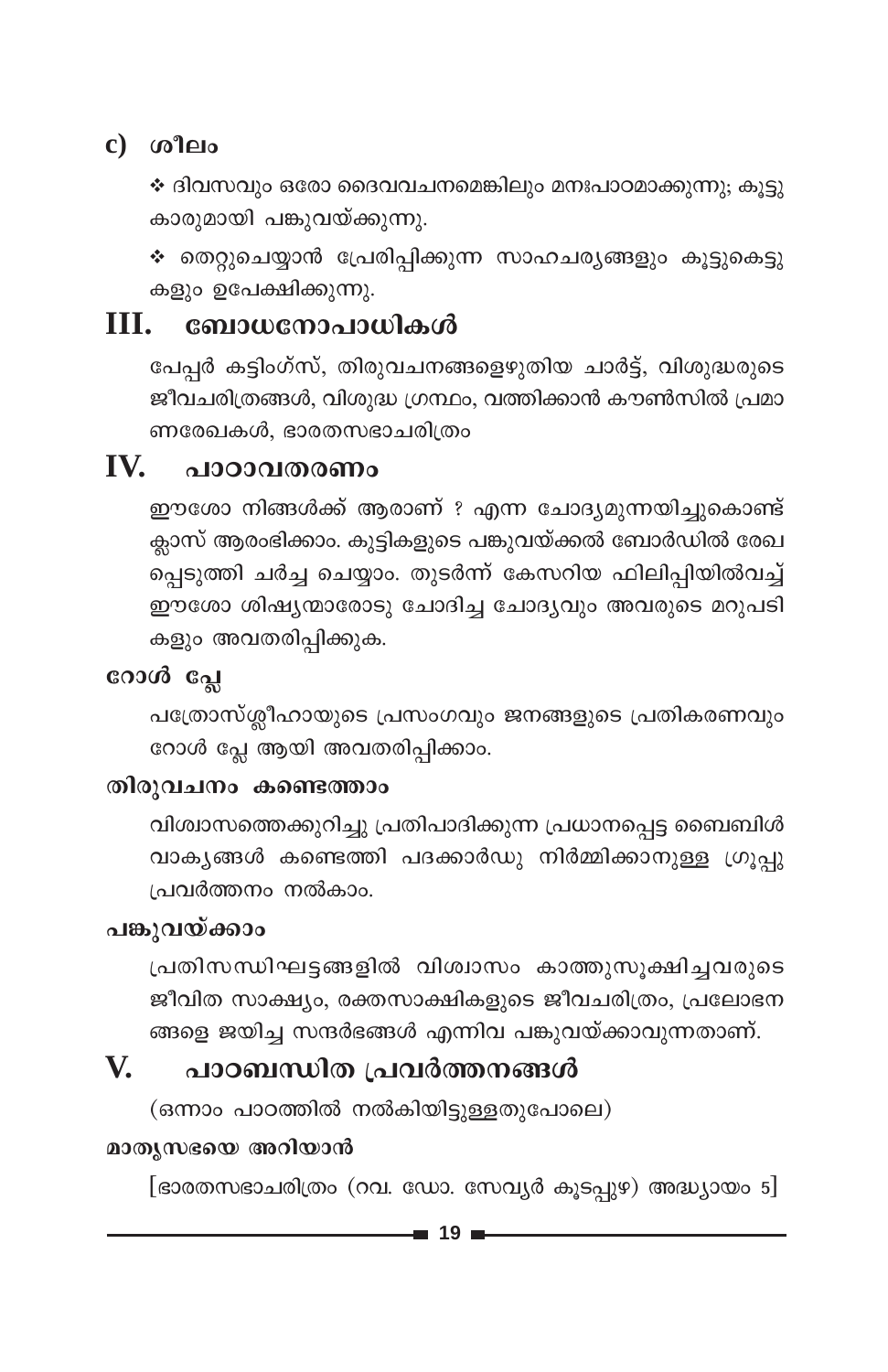എന്റെ തീരുമാനം പറയുമ്പോൾ ഈശോയിലുള്ള വിശ്വാസം പ്രക ടിപ്പിക്കാൻ ലഭിക്കുന്ന അവസരങ്ങൾ ഏവയെന്നു ചർച്ച ചെയ്ത് മന സ്സിലാക്കി കൊടുക്കുന്നതു നന്നായിരിക്കും.

### ഉത്തരം കണ്ടെത്താം

- 1. പേജ് 23 ഖണ്ഡിക 1
- 2. പേജ് 23 ഖണ്ഡിക 2
- $3.$  പേജ് 24
- 4. പേജ് 24, 25
- 5. പേജ് 25,26

#### VI. അനുബന്ധിത പ്രവർത്തനങ്ങൾ

- ഈശോയിലുള്ള വിശ്വാസം പ്രഖ്യാപിച്ചുകൊണ്ട് ഒരു  $1<sub>1</sub>$ പ്രസംഗം അവതരിപ്പിക്കുക.
- ഈശോയ്ക്കു സാക്ഷ്യം വഹിക്കാൻ ലഭിച്ച ഒരവസരം പങ്കു  $2.$ വയ്ക്കുക.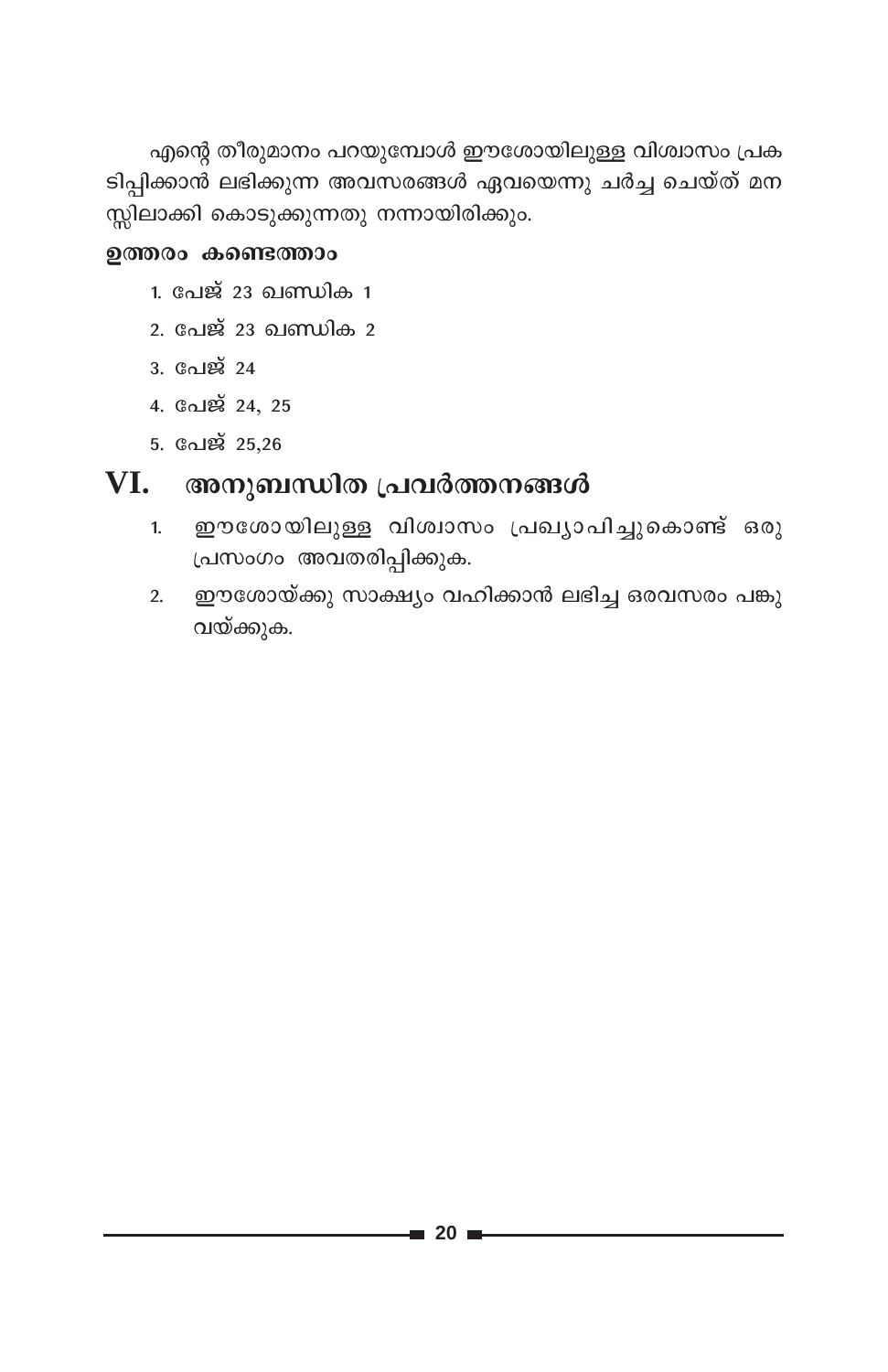$\overline{\mathbf{A}}$ 

# സഭ ആത്മാവിനാൽ നയിക്കപ്പെടുന്ന സമൂഹം

## I. ആമുഖം

പന്തക്കുസ്തായിൽ ഉദ്ഘാടനം ചെയ്യപ്പെട്ട സഭ ദൈവാത്മാവി നാൽ നയിക്കപ്പെടുന്ന ഒരു സമൂഹമാണ്. വിവിധങ്ങളായ ദാനങ്ങളും ഫലങ്ങളും വരങ്ങളും നൽകിക്കൊണ്ട് പരിശുദ്ധാത്മാവ് സഭയെ പടു ത്തുയർത്തുന്നു. സഭാമക്കളായ നമ്മളും പരിശുദ്ധാത്മാവിനാൽ നയി ക്കപ്പെടുന്നവരാകണം. കൂദാശകളിലൂടെ പരിശുദ്ധാത്മാവ് നമ്മിൽ നിറ യുന്നു. ഈ ആശയം ഗ്രഹിക്കത്തക്കവിധം പാഠം അവതരിപ്പിക്കണം.

## II. കുട്ടികൾ സ്വന്തമാക്കേണ്ടത്

## a)  $\cos\omega$

- പന്തക്കുസ്താ ദിനത്തിൽ പരിശുദ്ധാത്മാവിന്റെ വരവോടെ  $\frac{1}{2}$ സഭ ഔദ്യോഗികമായി ഉദ്ഘാടനം ചെയ്യപ്പെട്ടു.
- അപ്പസ്തോലന്മാരെയും ആദിമസഭയെയും നയിച്ചതും നിയ  $\frac{1}{2}$ ന്ത്രിച്ചതും പരിശുദ്ധാത്മാവാണ്.
- തന്റെ ദാനങ്ങളും ഫലങ്ങളും വരങ്ങളും നൽകി പരിശുദ്ധാ **Section** ത്മാവ് ഇന്നും സഭയെ നയിച്ചുകൊണ്ടിരിക്കുന്നു.
- കൂദാശകളിലൂടെ പരിശുദ്ധാത്മാവിനെ നമുക്കു ലഭിക്കുന്നു. ÷
- പ്രതിസന്ധികളിലും പീഡനങ്ങളിലും പരിശുദ്ധാത്മാവ് ÷ സഭയെ നയിക്കുന്നു.
- $\mathbf b)$  acmosonio
	- പരിശുദ്ധാത്മാവിന്റെ പ്രചോദനങ്ങൾ ശ്രദ്ധിക്കുവാനുള്ള ÷ താല്പര്യം.
	- കൂദാശകളുടെ സ്വീകരണത്തിലുള്ള താല്പര്യം. ٠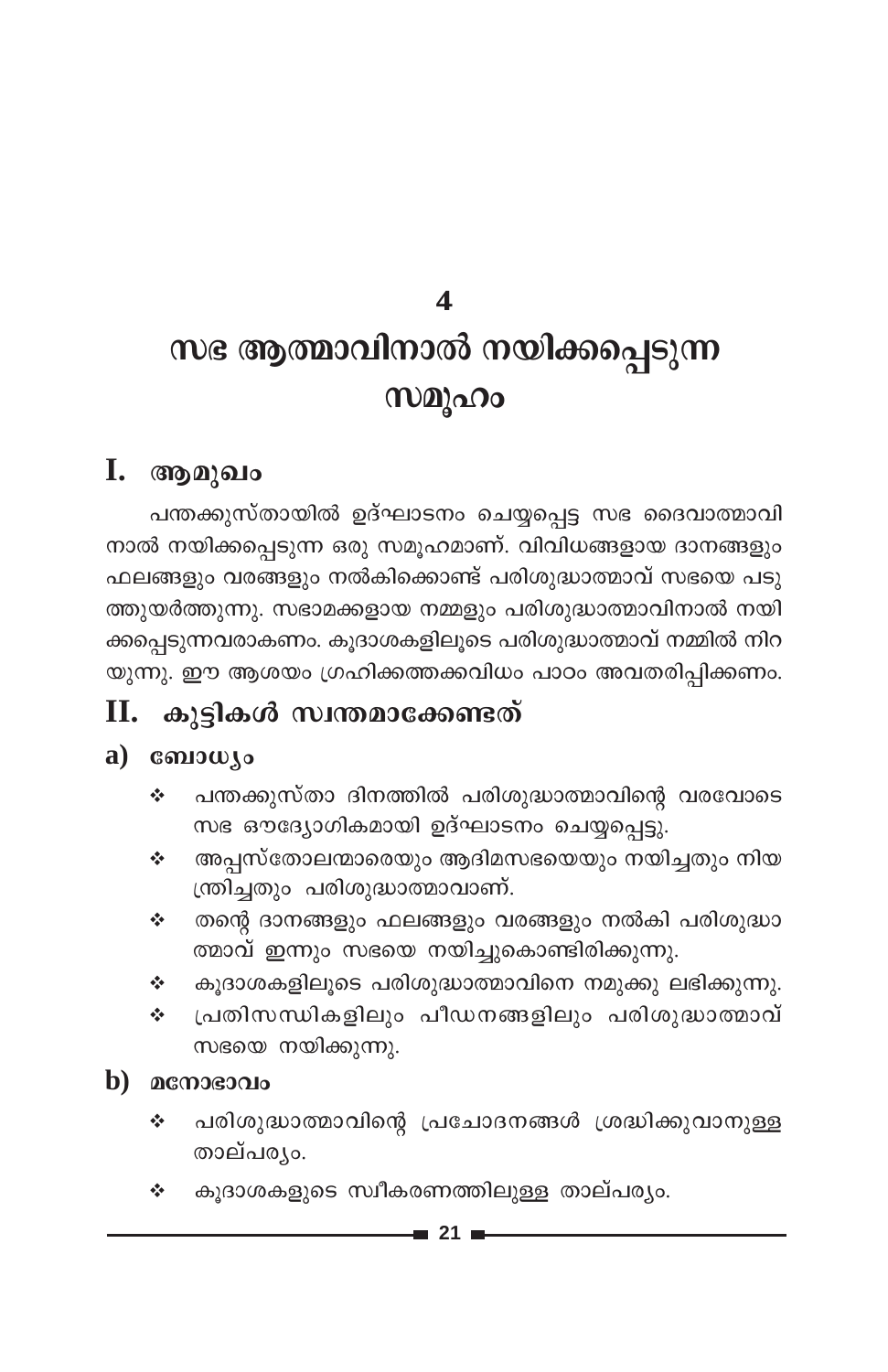## $c)$   $\omega$   $\omega$

- പരിശുദ്ധാത്മാവിനോട് ആലോചന ചോദിച്ചുകൊണ്ട് എല്ലാ  $\frac{1}{2}$ ക്കാര്യങ്ങളും ചെയ്യുന്നു.
- കൂദാശകൾ താല്പര്യത്തോടെ സ്വീകരിക്കുന്നു. ÷

#### ബോധനോപാധികൾ III.

പന്തക്കുസ്തായുടെ ചിത്രം, തിരുവചനങ്ങളെഴുതിയ ചാർട്ട്, രക്ത സാക്ഷികളുടെ പരിശുദ്ധാത്മപ്രചോദിതമായ വചനങ്ങൾ രേഖപ്പെടു ത്തിയ ചാർട്ട്, പരിശുദ്ധാത്മാവിന്റെ ഫലങ്ങളും ദാനങ്ങളും ചിത്രീക രിച്ച ചാർട്ട്. വിശുദ്ധ ഗ്രന്ഥം, വത്തിക്കാൻ കൗൺസിൽ പ്രമാണരേഖ കൾ, ഭാരതസഭാചരിത്രം

#### IV. പാഠാവതരണം

പന്തക്കുസ്തായുടെ ചിത്രം കാണിച്ചുകൊണ്ട് ചർച്ചയിലൂടെ ക്ലാസ് ആരംഭിക്കാം.

## റോൾ പ്ലേ

വിവിധ രക്തസാക്ഷികളുടെ പീഡനരംഗങ്ങളും അവർ മൊഴിഞ്ഞ ധീരവചനങ്ങളും റോൾ പ്ലേ ആയി അവതരിപ്പിക്കാം.

### തിരുവചനം കണ്ടെത്താം

അപ്പസ്തോലന്മാരെയും ആദിമസഭയേയും പരിശുദ്ധാത്മാവു നയി ക്കുന്നതു വ്യക്തമാക്കുന്ന ബൈബിൾ വാകൃങ്ങൾ കണ്ടെത്തി വായി ക്കാനുള്ള പ്രവർത്തനം നൽകാം.

## ചാർട്ടു നിർമ്മിക്കാം

ഓരോ കൂദാശയിലൂടെയും പരിശുദ്ധാത്മാവു നൽകുന്ന കൃപകളെ സൂചിപ്പിക്കുന്ന ചാർട്ടു നിർമ്മിക്കാം.

#### V. പാഠബന്ധിത പ്രവർത്തനങ്ങൾ

(ഒന്നാം പാഠത്തിലേതുപോലെ)

### മാതൃസഭയെ അറിയാൻ

[ഭാരതസഭാചരിത്രം (റവ. ഡോ. സേവ്യർ കൂടപ്പുഴ) അദ്ധ്യായം 7; പേജ് 227-228]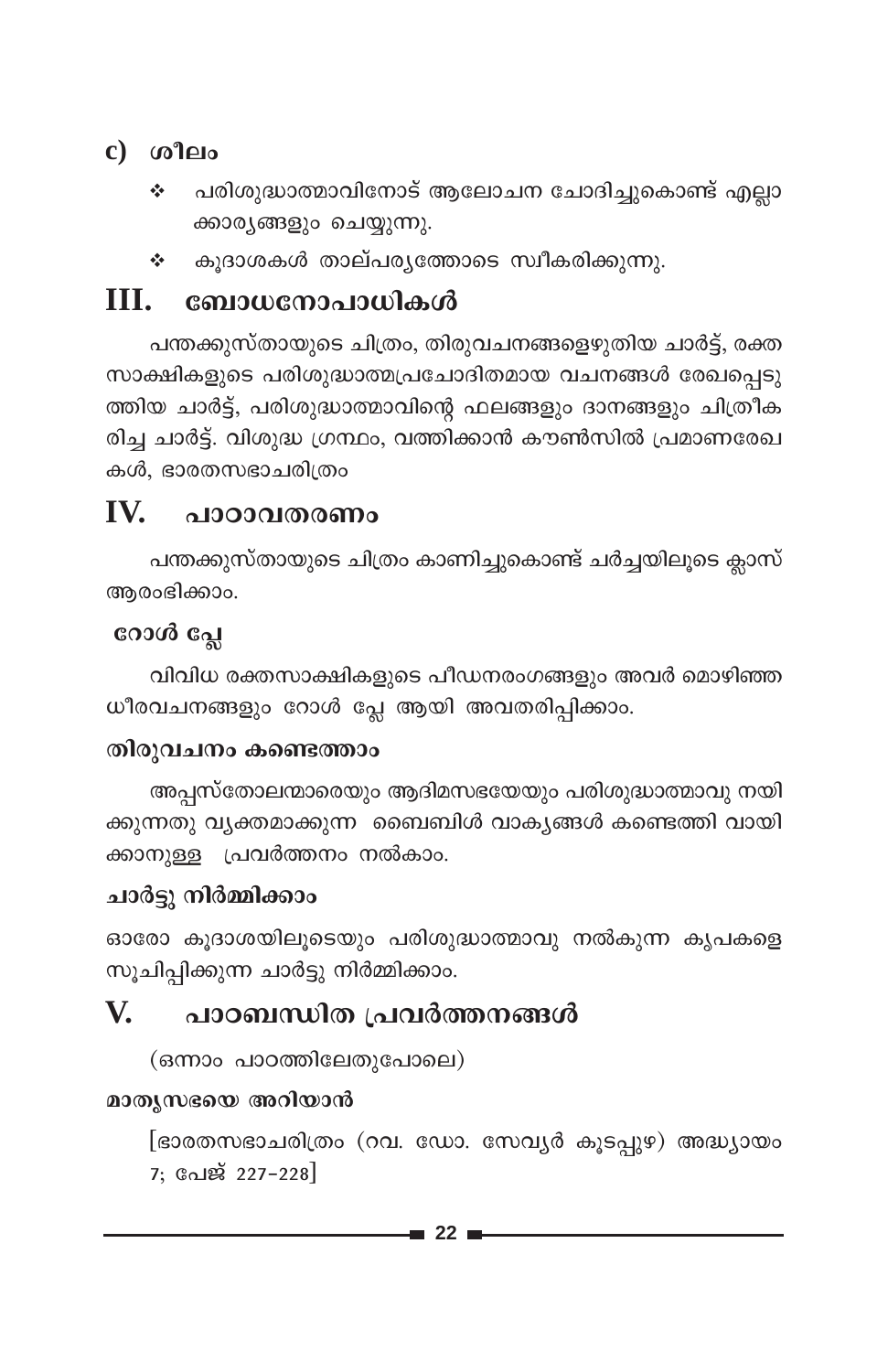മാർത്തോമ്മാ നസ്രാണികളുടെ വളർച്ചയും തളർച്ചയും, നമ്മുടെ റീത്ത്  $($ റവ. ഡോ. പ്ലാസിഡ്.ജെ പൊടിപ്പാറ).

### ഉത്തരം കണ്ടെത്താം

- 1. പേജ് 29,30
- 2. പേജ് 30 ഖണ്ഡിക 2
- 3. പേജ് 30 **ഖണ്ഡിക** 3
- 4. പേജ് 31 ഖണ്ഡിക 2
- 5. പേജ് 31 ഖണ്ഡിക 3

#### VI. അനുബന്ധിത പ്രവർത്തനങ്ങൾ

- 1. പന്തക്കുസ്താസംഭവം കഥാപ്രസംഗമാക്കി അവതരിപ്പിക്കുക.
- 2. പരിശുദ്ധാത്മാവിന്റെ ഒരു ഗാനം സംഘമായി ആലപിക്കുക.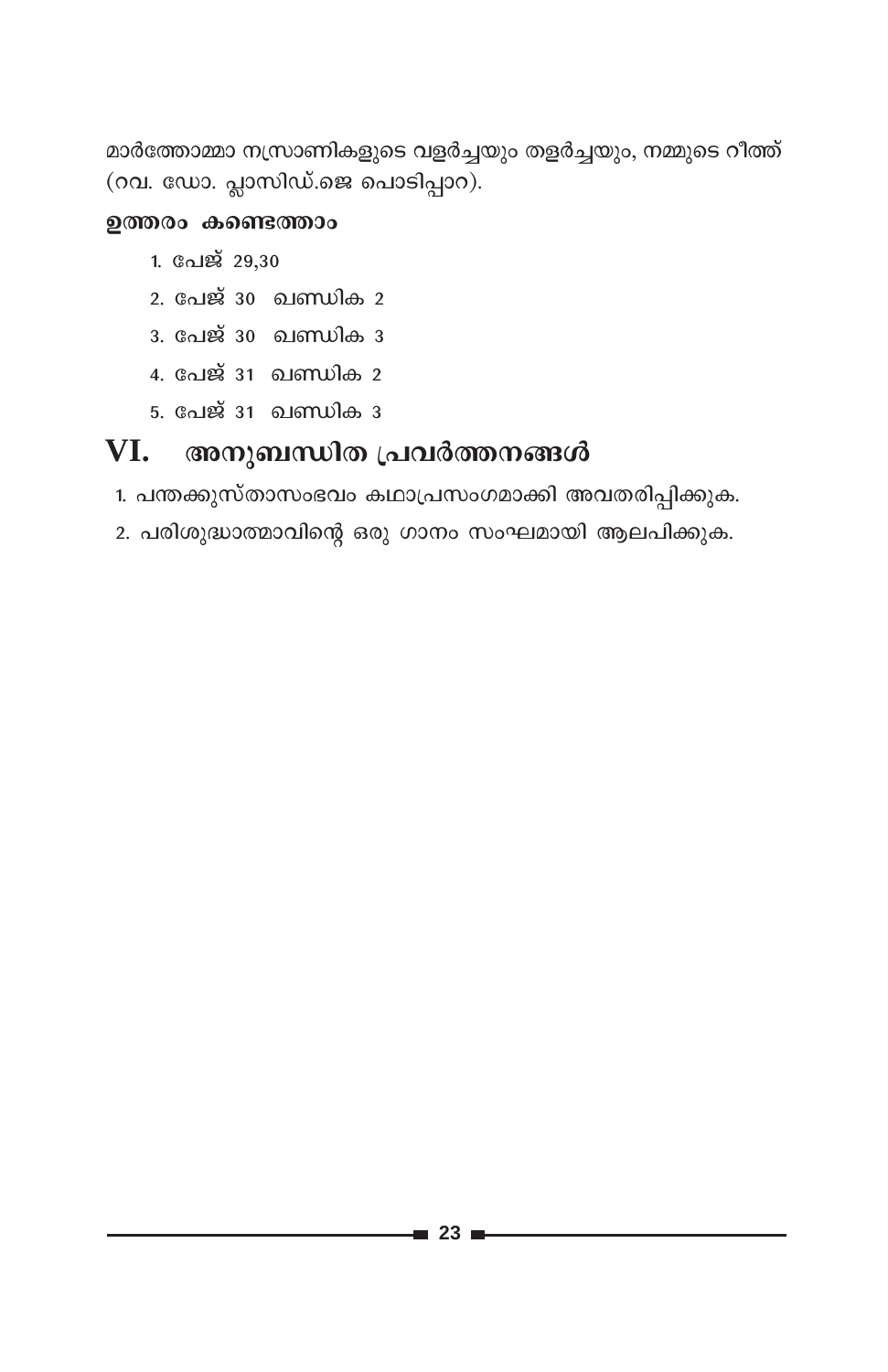5

## സഭ മിശിഹായുടെ ശരീരം

## I. ആമുഖം

സഭ മിശിഹായുടെ ശരീരമാണ്. സഭയാകുന്ന ശരീരത്തിലൂടെ മിശിഹാ ഇന്നും തന്റെ ദൗത്യം തുടർന്നുകൊണ്ടിരിക്കുന്നു. സഭയിലെ വിവിധ ശുശ്രൂഷകളും വരങ്ങളും വഴി ഈശോ സഭാഗാത്രത്തെ പരി പോഷിപ്പിക്കുന്നു. സഭാഗാത്രത്തിലെ ഒരംഗമെന്ന നിലയിൽ ഓരോ വ്യക്തിക്കും ചെയ്തുതീർക്കുവാനുള്ള ചില ഉത്തരവാദിത്വങ്ങളുണ്ട്. ഈ ആശയം ഗ്രഹിക്കത്തക്കവിധം പാഠം അവതരിപ്പിക്കണം.

## $II.$  കുട്ടികൾ സ്വന്തമാക്കേണ്ടത്

### a)  $\cos\omega$

- സഭാഗാത്രത്തിന്റെ ശിരസ് ഈശോ ആണ്. നാമെല്ലാവരും  $\sigma_{\rm eff}^{\rm th}$ പരസ്പരം ബന്ധപ്പെട്ട അവയവങ്ങളും.
- സഭയിലെ ഏതംഗത്തെ പീഡിപ്പിച്ചാലും ഈശോയെയാണ്  $\mathbf{r}_{\mathbf{a}}^{\mathbf{a}}$ പീഡിപ്പിക്കുന്നത്.
- സഭാമക്കളായ നമുക്കു ലഭിച്ചിരിക്കുന്ന ദാനങ്ങൾ സഭയുടെ  $\mathcal{L}_{\mathcal{C}}$  . വളർച്ചയ്ക്കായി വിനിയോഗിക്കണം.
- ഈശോയെ സ്നേഹിക്കുന്നവൻ സഭയേയും സ്നേഹിക്കു  $\mathcal{L}^{\bullet}$  $(m)$ .

### b)  $\alpha$ നോഭാവം

- സഭാസമൂഹത്തിലെ എല്ലാവരെയും സഹോദരങ്ങളായി  $\phi^{\ast}_{\phi}$ കാണുന്നു.
- ഓരോരുത്തർക്കും ലഭിച്ചിരിക്കുന്ന കഴിവുകൾ സഭയുടെ ÷ വളർച്ചയ്ക്കായി ആവശ്യാനുസരണം വിനിയോഗിക്കുന്നു.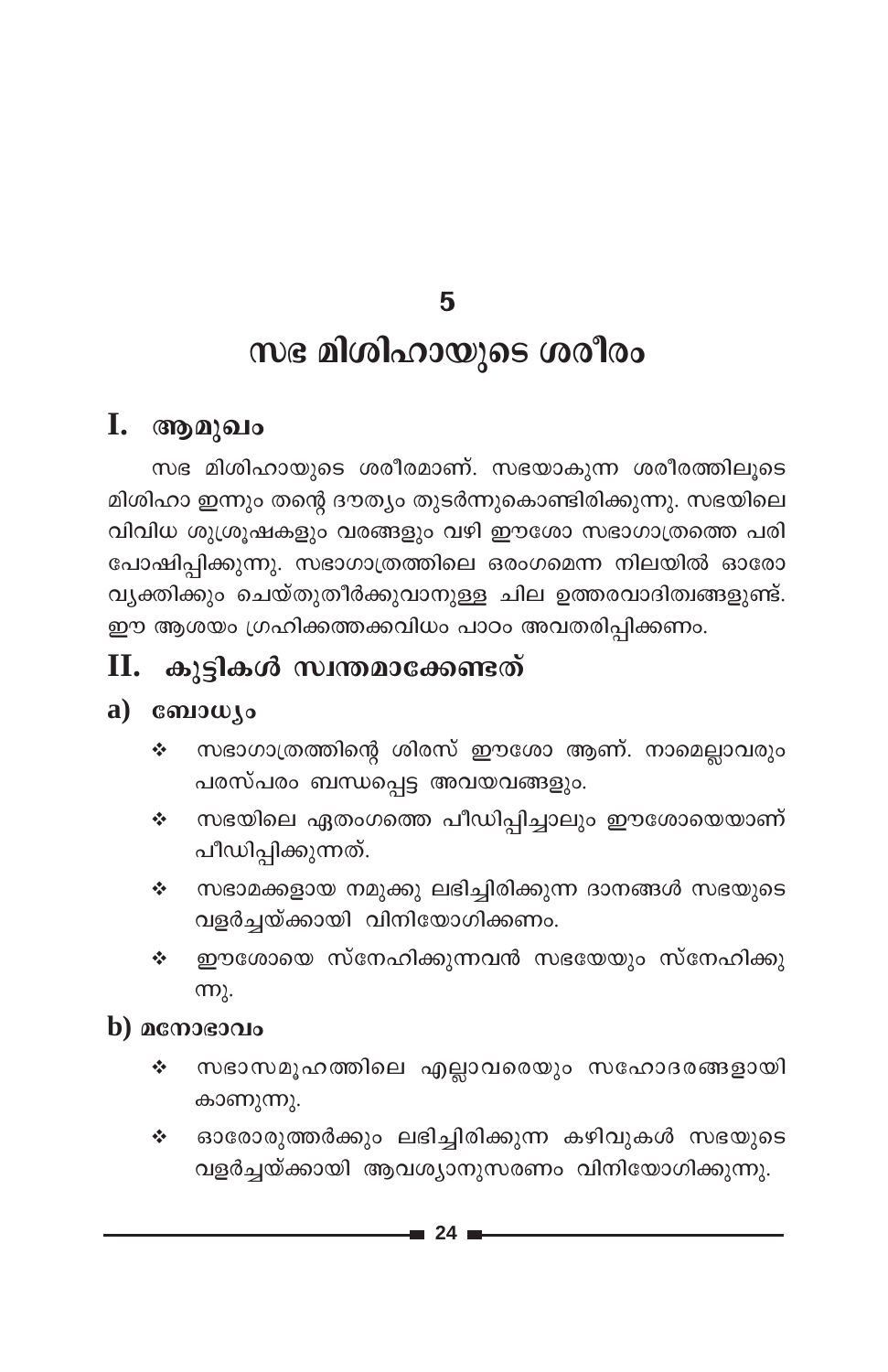## $c)$   $\omega$   $\omega$

- ദരിദ്രരോടും അവശതയനുഭവിക്കുന്നവരോടും അനാഥരോ  $\frac{1}{2}$ ടും സ്നേഹപൂർവ്വം പെരുമാറുന്നു.
- ഇടവകക്കൂട്ടായ്മയിൽ സജീവമായി പ്രവർത്തിക്കുന്നു.  $\mathcal{L}_{\mathcal{P}}$  .

#### ബോധനോപാധികൾ III.

ഈശോ ശിരസും നമ്മൾ ശരീരത്തിലെ അംഗങ്ങളുമായി ചിത്രീ കരിച്ചിരിക്കുന്ന ചിത്രം, സഭയുടെ വിവിധ പ്രേഷിതരംഗങ്ങൾ ചിത്രീ കരിക്കുന്ന ചാർട്ട്, കൊളാഷ്, വിശുദ്ധ ഗ്രന്ഥം, വത്തിക്കാൻ കൗൺസിൽ പ്രമാണരേഖകൾ, ഭാരതസഭാചരിത്രം

#### $\mathbf{IV}_{\cdot}$ പാറാവതരണം

സാവൂളിന്റെ മാനസാന്തരം സൂചിപ്പിക്കുന്ന പാഠത്തിലെ ചിത്രം ഉപയോഗിച്ചുകൊണ്ട് ക്ലാസ് ആരംഭിക്കാം.

## കൊളാഷ് നിർമ്മിക്കാം

സഭയുടെ വിവിധ ശുശ്രൂഷകളിലേർപ്പെട്ടിരിക്കുന്നവരുടെയും, പത്ര ങ്ങളിൽ നിന്നും മാസികകളിൽ നിന്നും രോഗികളും പീഡിതരും ദുഃഖി തരുമായവരുടെ ചിത്രങ്ങൾ മുറിച്ചെടുത്ത് ഈശോയുടെ ഔട്ട്ലൈൻ വരച്ച ഒരു ചാർട്ടിനുള്ളിൽ ഒട്ടിച്ച് സഭാഗാത്രത്തിന്റെ ഒരു കൊളാഷ് നിർമ്മിക്കാം.

#### $\mathbf{V}_{\bullet}$ പാഠബന്ധിത പ്രവർത്തനങ്ങൾ

( ഒന്നാം പാഠത്തിലേതുപോലെ )

## മാതൃസഭയെ അറിയാൻ

[ഭാരതസഭാചരിത്രം (റവ. ഡോ. സേവ്യർ കൂടപ്പുഴ) അദ്ധ്യായം 5 പേജ്  $197 - 200$ 

### ഉത്തരം കണ്ടെത്താം

- 1. പേജ് 35 ഖണ്ഡിക 2
- 2. പേജ് 35 ഖണ്ഡിക 4
- <u>3. പേജ് 35 ഖണ്ഡിക 4</u>
- 4. പേജ് 36 ഖണ്ഡിക 3
- 5. പേജ് 37 ഖണ്ഡിക 1

#### അനുബന്ധിത പ്രവർത്തനങ്ങൾ VI.

സഭയുടെ വിവിധ മേഖലകളിൽ ശുശ്രൂഷ ചെയ്യുന്നവരുമായി  $\mathbf{1}$ ഒരു അഭിമുഖം നടത്തി റിപ്പോർട്ട് തയ്യാറാക്കുക.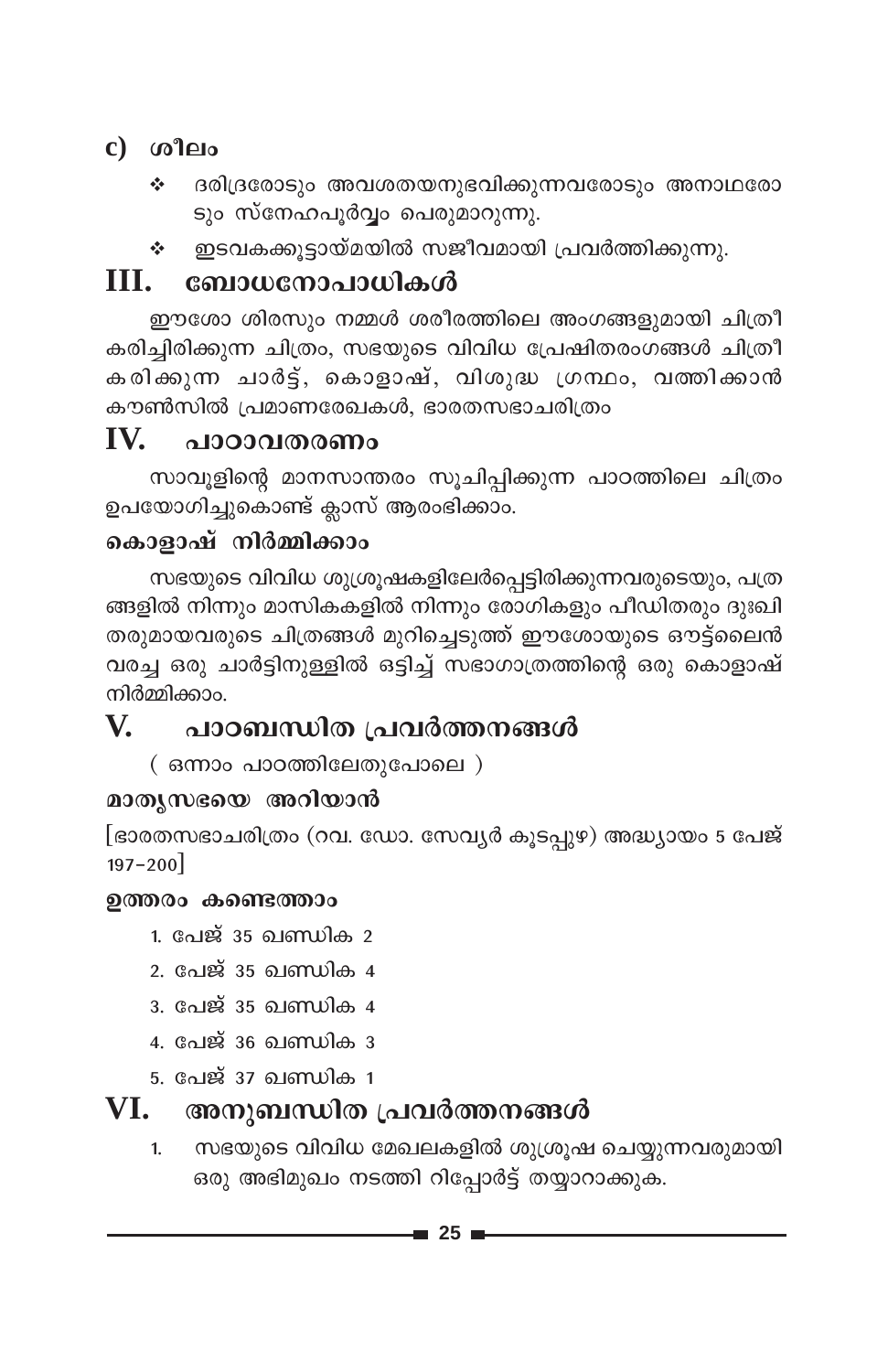6

## സഭ പുരോഹിത ജനം

## I. ആമുഖം

ഇസ്രായേൽ പുരോഹിതജനമായിരുന്നു. സീനായ് ഉടമ്പടിയിൽ ദൈവം അതു വ്യക്തമാക്കി. എന്നാൽ ഈശോ കാൽവരിയിലർപ്പിച്ച ബലിയോടെ പഴയനിയമ പൗരോഹിത്യം അവസാനിച്ചു. നിത്യപു രോഹിതനായിത്തീർന്ന മിശിഹായുടെ പൗരോഹിതൃത്തിൽ മാമ്മോ ദീസായിലൂടെ നമ്മെയും പങ്കാളികളാക്കി. ഇങ്ങനെ പൊതു പൗരോ ഹിത്യം ലഭിച്ച സഭാമക്കളുടെ ഇടയിൽ നിന്നും ദൈവം ചിലരെ ശുശ്രൂ ഷാപൗരോഹിത്യത്തിലേയ്ക്കു തെരഞ്ഞെടുത്തുയർത്തുന്നു. അവരാണ് പുതിയനിയമത്തിലെ വൈദികർ. ഏറ്റവും ശ്രേഷ്ഠമായ ആരാധനയായ വിശുദ്ധ കുർബ്ബാനയും മറ്റു കൂദാശകളും പരികർമ്മം ചെയ്തുകൊണ്ട് അവർ ദൈവജനത്തിന് പുരോഹിത ശുശ്രൂഷയർപ്പിക്കുന്നു. ഈ ആശയം ഗ്രഹിക്കത്തക്കവിധം പാഠം അവതരിപ്പിക്കണം.

## $\mathbf H$ . കുട്ടികൾ സ്വന്തമാക്കേണ്ടത്

### a)  $\omega_{\text{so}}$

- പഴയനിയമജനതയെപ്പോലെ പുതിയ ഇസ്രായേലായ സഭയും ÷ പുരോഹിതഗണമാണ്.
- കാൽവരിയിലെ ബലിയിലൂടെ നിതൃപുരോഹിതനായി ÷ ത്തീർന്ന മിശിഹ പുതിയനിയമ പൗരോഹിത്യത്തിനു തുടക്കം കുറിച്ചു.
- മാമ്മോദീസായിലൂടെ നമ്മളും മിശിഹായുടെ പൊതു പൗരോ A. ഹിത്യത്തിൽ പങ്കാളികളായിരിക്കുന്നു.
- ഏറ്റവും ശ്രേഷ്ഠമായ ആരാധനയായ വിശുദ്ധ കുർബ്ബാന ÷ യർപ്പിക്കാൻ ദൈവത്താൽ പ്രത്യേകം തെരഞ്ഞടുക്കപ്പെട്ടവ രാണ് ശുശ്രൂഷാപൗരോഹിത്യം ലഭിച്ച വൈദികർ.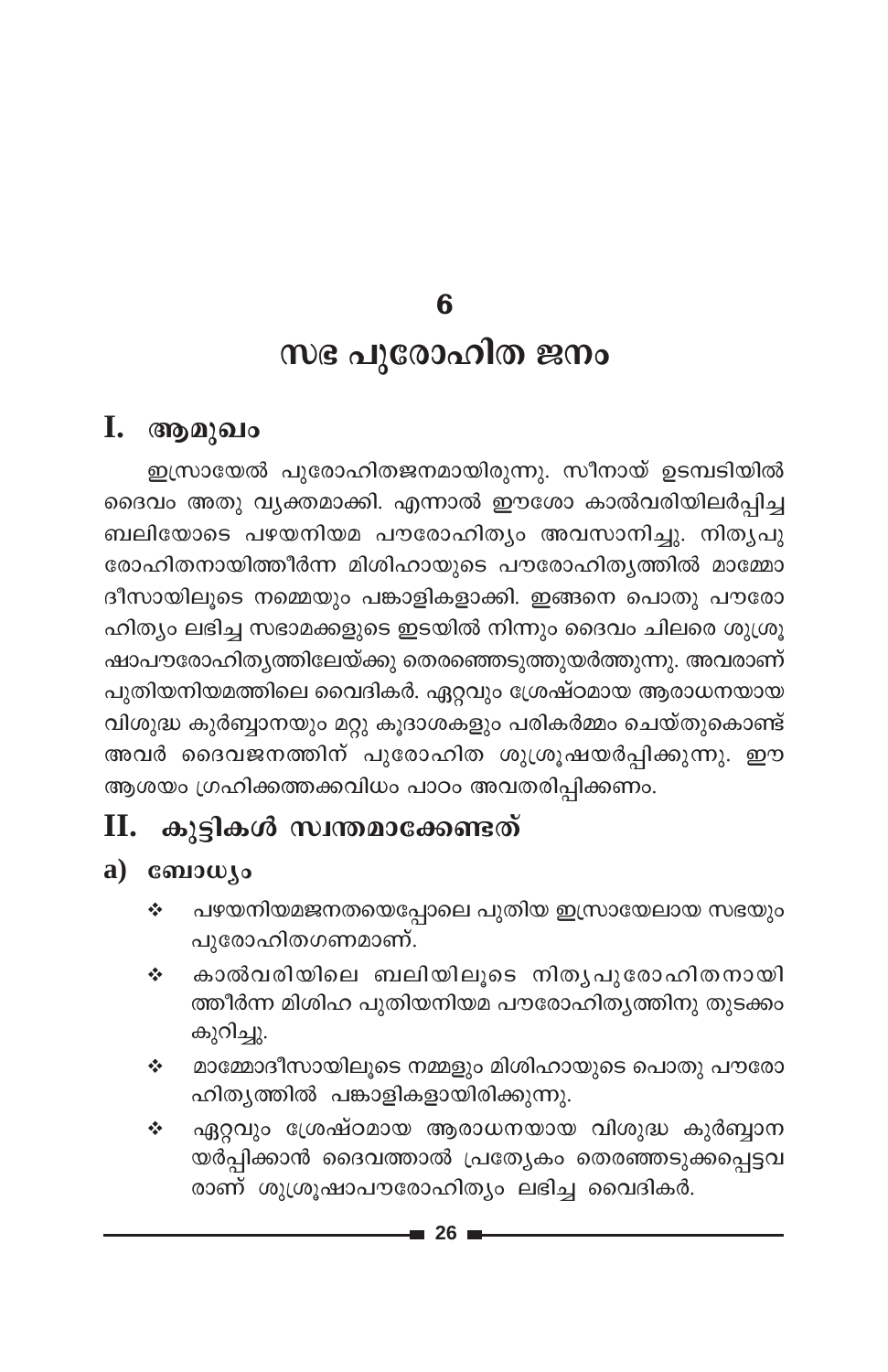## $\mathbf b$ )  $\mathbf a$  conservation

- ജീവിതത്തിലുണ്ടാകുന്ന സഹനങ്ങളും ദുരിതങ്ങളും ക്ഷമ  $\frac{1}{2}$ യോടെ സഹിച്ചുകൊണ്ട് ജീവിതബലിയർപ്പിക്കാനുള്ള മനോ ഭാവം
- പൗരോഹിത്യത്തോടുള്ള ആദരവും ശുശ്രൂഷാപൗരോഹിത്യ ÷ ത്തിൽ പങ്കുചേരാനുള്ള താൽപര്യവും.

 $c)$  ശീലം

- ÷ അനുദിനക്ലേശങ്ങളെ ബലിയുടെ ചൈതന്യത്തോടെ സ്വീക രിക്കുന്നു.
- സഭയിൽ കൂടുതൽ വൈദികരുണ്ടാകുവാനായി ആഗ്രഹിക്കു  $\mathbf{e}_\mathbf{a}^*$ കയും പ്രാർത്ഥിക്കുകയും ചെയ്യുന്നു.

### ШI. ബോധനോപാധികൾ

പഴയനിയമ പൗരോഹിതൃവും പുതിയനിയമ പൗരോഹിതൃവും തമ്മിലുള്ള വൃത്യാസം സൂചിപ്പിക്കുന്ന ചാർട്ട്, തിരുവചനക്കാർഡു കൾ, ശുശ്രൂഷാപൗരോഹിത്യം സ്വീകരിക്കുന്നതിന്റെ ചിത്രങ്ങൾ, അപ്പോൾ ഉപയോഗിക്കുന്ന പ്രാർത്ഥനകൾ, വിശുദ്ധ ഗ്രന്ഥം, വത്തി ക്കാൻ കൗൺസിൽ പ്രമാണരേഖകൾ, ഭാരതസഭാചരിത്രം.

### IV. പാഠാവതരണം

പൗരോഹിതൃസ്ഥീകരണത്തിന്റെ ചിത്രങ്ങളോ സി.ഡി യോ പ്രദർശി പ്പിച്ചുകൊണ്ട് ക്ലാസ് ആരംഭിക്കാം. തിരുപ്പട്ടസ്വീകരണ സമയത്ത് ഉപ യോഗിക്കുന്ന പ്രാർത്ഥനകളോ ഗാനങ്ങളോ വിശകലനം ചെയ്തു കൊണ്ട് ശുശ്രൂഷാപൗരോഹിതൃത്തിന്റെ മഹത്വം വൃക്തമാക്കാം. തുടർന്ന് പഴയനിയമ പൗരോഹിത്യവും പുതിയനിയമ പൗരോഹി തൃവും തമ്മിലുള്ള വ്യത്യാസം ചാർട്ടിലൂടെയും ചർച്ചകളിലൂടെയും വിശദമാക്കാം.

### V. പാഠബന്ധിത പ്രവർത്തനങ്ങൾ

(ഒന്നാം പാഠത്തിലേതുപോലെ)

## മാതൃസഭയെ അറിയാൻ

[ഭാരതസഭാചരിത്രം (റവ. ഡോ. സേവ്യർ കൂടപ്പുഴ) അദ്ധ്യായം 5 പേജ്  $195$ ]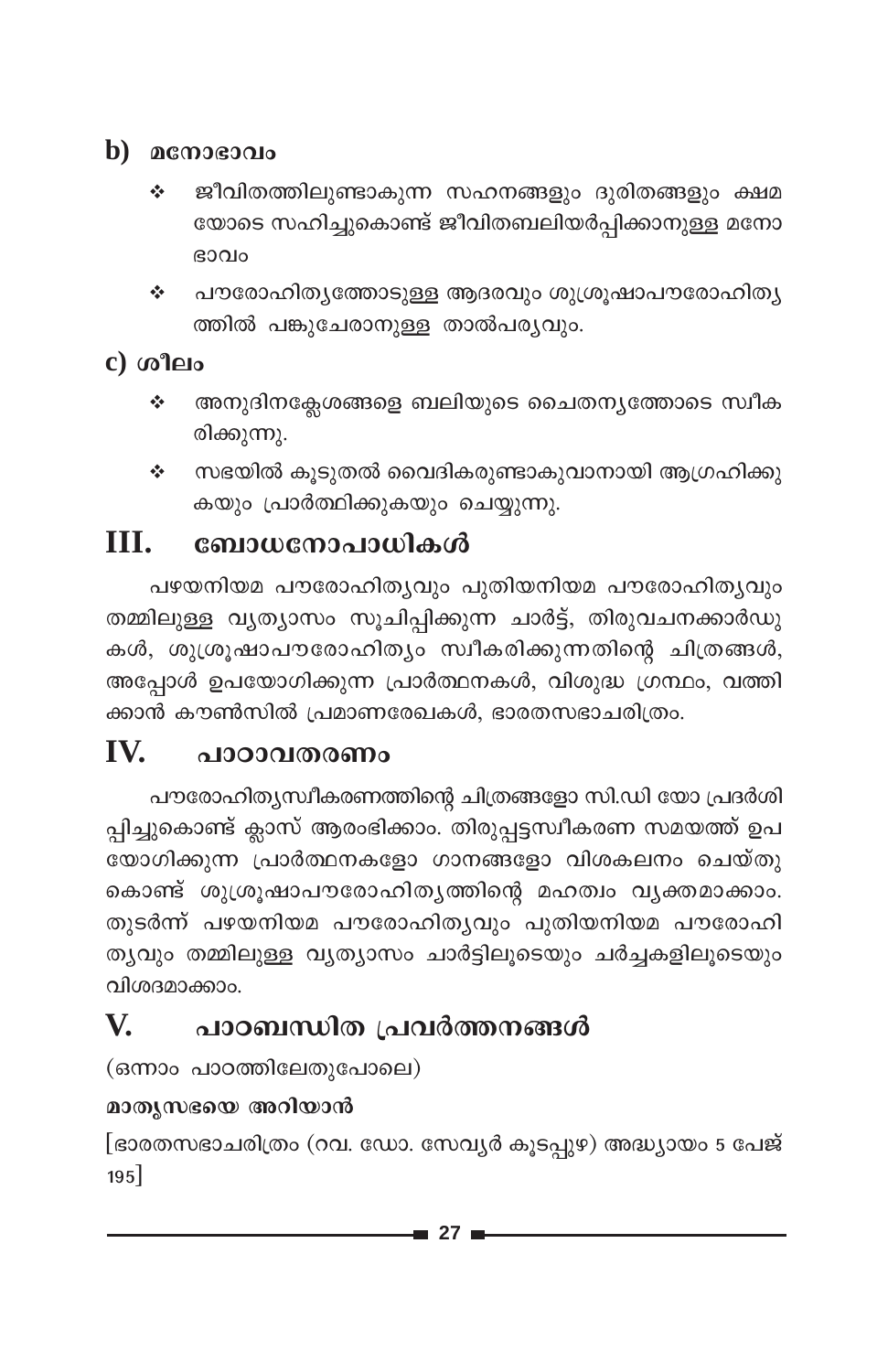### ഉത്തരം കണ്ടെത്താം

- 1. പേജ് 39 ഖണ്ഡിക 2
- 2. പേജ് 40 ഖണ്ഡിക 1
- <u>3. പേജ് 41 ഖണ്ഡിക 1</u>
- 4. പേജ് 42 ഖണ്ഡിക 1
- <u>5. പേജ് 41 ഖണ്ഡിക 2</u>

#### VI. അനുബന്ധിത പ്രവർത്തനങ്ങൾ

- പഴയനിയമ പൗരോഹിത്യവും പുതിയനിയമ പൗരോഹി  $1.$ ത്യവും പ്രതിപാദിക്കുന്ന വചനക്കാർഡുകൾ തയ്യാറാക്കുക.
- നിങ്ങളുടെ വികാരിയച്ചന്റെ പൗരോഹിത്യാനുഭവത്തെക്കു  $2.$ റിച്ചു ചോദിച്ചറിയുക.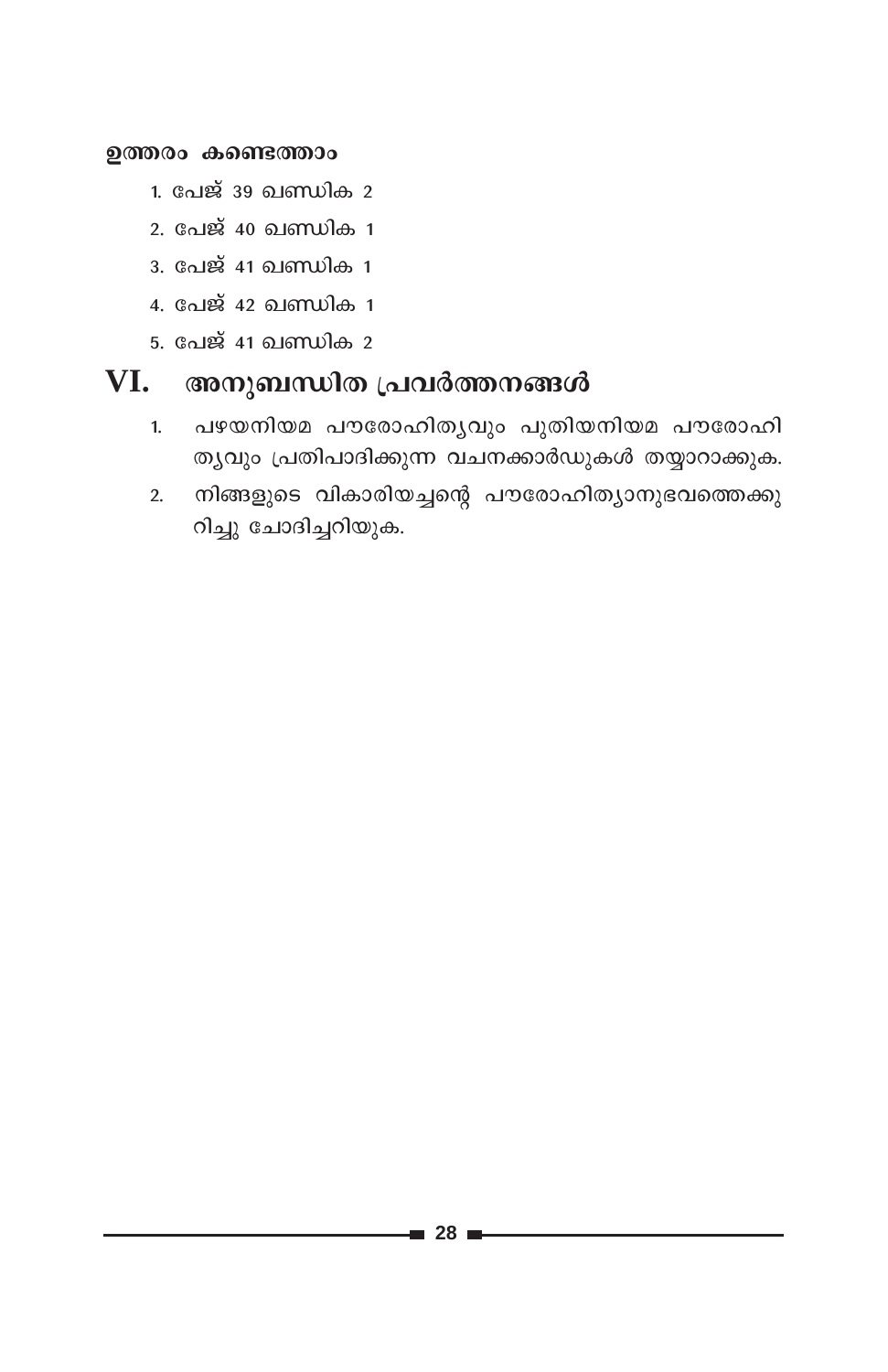$\overline{7}$ 

# സഭ പങ്കുവയ്ക്കുന്നവരുടെ സമൂഹം

#### I. ആമുഖം

മറ്റു ജനതകളിൽ അത്ഭുതമുളവാക്കുന്നവിധം പങ്കുവയ്ക്കുന്ന സമൂ ഹമായിരുന്നു ആദിമസഭ. അവരുടെയിടയിൽ ദാരിദ്ര്യദുഃഖമനുഭവി ക്കുന്നവരാരും ഉണ്ടായിരുന്നില്ല എന്നു തിരുവചനം സാക്ഷ്യപ്പെടു ത്തുന്നുണ്ട്. അത്രയ്ക്കും വലുതായിരുന്നു അവരുടെ പരസ്നേഹം. സഭ ഇന്നും ജീവകാരുണ്യപ്രവർത്തനങ്ങളിലൂടെ ഈ പങ്കുവയ്ക്കൽ തുടരുന്നു. സഭാവിരോധികൾ സഭയ്ക്കെതിരായി മറിച്ചു പഠിപ്പിക്കു മ്പോൾ അതിൽ കുടുങ്ങാതെ സഭയുടെ ജീവകാരുണ്യപ്രവർത്തന ങ്ങളിൽ പങ്കുചേരാനും അതിൽ അഭിമാനിക്കാനും സഭാമക്കൾക്കു സാധിക്കണം. ഈ ആശയം ഗ്രഹിക്കത്തക്കവിധം പാഠം അവതരിപി ക്കണം.

## II. കുട്ടികൾ സ്വന്തമാക്കേണ്ടത്

- a)  $\omega_{\text{so}}$ 
	- ഈശോയുടെ പ്രബോധനവും മാതൃകയും ഉൾക്കൊണ്ട് പങ്കു  $\frac{1}{2}$ വയ്ക്കുന്നതിൽ ഉത്സുകരായിരുന്നു ആദിമസഭാംഗങ്ങൾ.
	- എല്ലാം പൊതുസ്വത്തായി കരുതുകയും ആവശ്യാനുസരണം  $\mathcal{L}^{\bullet}$ പങ്കുവയ്ക്കുകയും ചെയ്തിരുന്നതുകൊണ്ട് അവരുടെയിട യിൽ ദാരിദ്ര്യദുഃഖം അനുഭവിക്കുന്നവരാരും ഉണ്ടായിരു ന്നില്ല.
	- ദിവ്യബലിയർപ്പണവും ഉത്ഥാനത്തിലുള്ള പ്രത്യാശയും പങ്കു  $\mathcal{L}_{\mathcal{C}}$ വയ്ക്കലിനു നമ്മെ പ്രേരിപ്പിക്കുന്നു.
	- ജീവകാരുണ്യപ്രവർത്തനങ്ങളിലൂടെ സഭ ഇന്നും പങ്കുവ ÷ യ്ക്കൽ തുടരുന്നു.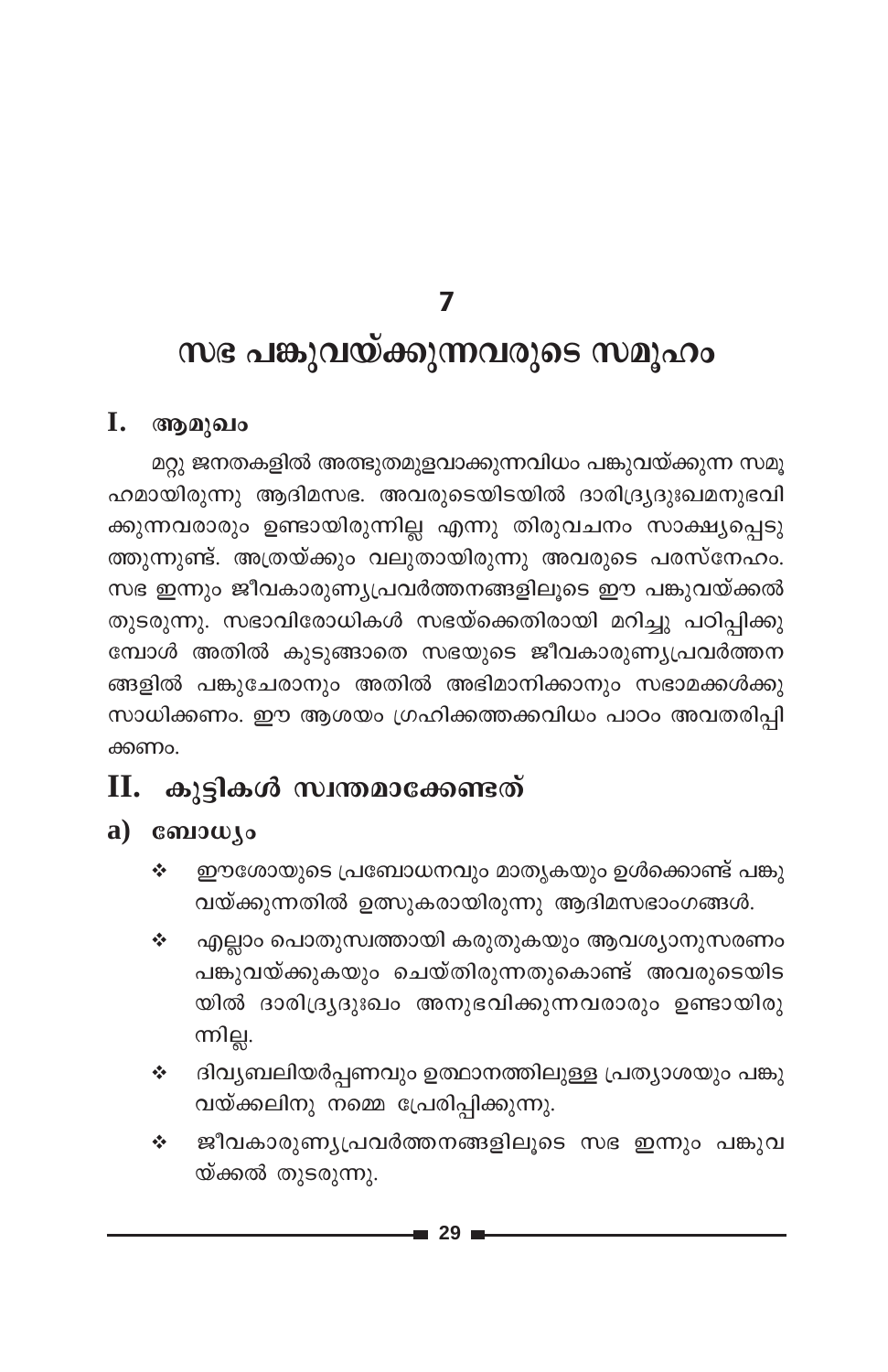## b)  $\alpha$ നോഭാവം

- സമ്പത്തും കഴിവുകളും സമയവുമെല്ലാം പങ്കുവയ്ക്കാനുള്ള ÷ സന്നദ്ധത.
- സഭയുടെ ജീവകാരുണ്യ പ്രവർത്തനങ്ങളിൽ അഭിമാനവും ❖ അതിൽ പങ്കുചേരാനുള്ള സന്മനസ്.

## c) ശീലം

- സമ്പത്തും കഴിവുകളും അറിവുമെല്ലാം പങ്കുവയ്ക്കാൻ ലഭി  $\frac{1}{2}$ ക്കുന്ന അവസരങ്ങൾ പ്രയോജനപ്പെടുത്തുന്നു.
- സഭയുടെ ജീവകാരുണ്യപ്രവർത്തനങ്ങളിൽ അഭിമാനപൂർവ്വം ÷ പങ്കുചേരുന്നു.

#### III. ബോധനോപാധികൾ

സഭയുടെ ജീവകാരുണ്യപ്രവർത്തനങ്ങളുടെ ചിത്രങ്ങൾ, മിഷന റിമാരുടെ പ്രേഷിതപ്രവർത്തനങ്ങളുടെ ചിത്രങ്ങൾ, പേപ്പർകട്ടിംഗ്സ്, വി. ഫാദർ ഡാമിയൻ, വിൻസന്റ് ഡി പോൾ, മദർതെരേസ തുടങ്ങിയ വരുടെ ജീവചരിത്രങ്ങൾ, തിരുവചനക്കാർഡുകൾ, വിശുദ്ധ ഗ്രന്ഥം, വത്തിക്കാൻ കൗൺസിൽ പ്രമാണരേഖകൾ, ഭാരതസഭാചരിത്രം

### $\mathbf{IV}_{\cdot}$ പാഠാവതരണം

സഭയുടെ ജീവകാരുണ്യപ്രവർത്തനങ്ങളുടെ ചിത്രങ്ങളോ സി.ഡി യോ പ്രദർശിപ്പിച്ചുകൊണ്ട് തുറന്ന ചർച്ചയിലൂടെ ക്ലാസ് ആരംഭിക്കാം. ആദിമസഭയുടെ മാതൃകയെക്കുറിച്ചു പറഞ്ഞുകൊടുക്കാം. പങ്കുവയ്ക്കു വാൻ നമ്മെ പ്രേരിപ്പിക്കുന്ന തിരുവചനങ്ങൾ കണ്ടെത്തി എഴുതാം. ഫാദർ ഡാമിയൻ, വിൻസന്റ് ഡി പോൾ, മദർതെരേസ തുടങ്ങിയവ രുടെ ജീവചരിത്രം ചർച്ചചെയ്യാം.

#### V. പാഠബന്ധിത പ്രവർത്തനങ്ങൾ

( ഒന്നാം പാഠത്തിലേതുപോലെ )

## മാതൃസഭയെ അറിയാൻ

[ഭാരതസഭാചരിത്രം (റവ. ഡോ. സേവ്യർ കൂടപ്പുഴ) അദ്ധ്യായം  $5:$  പേജ് 196-197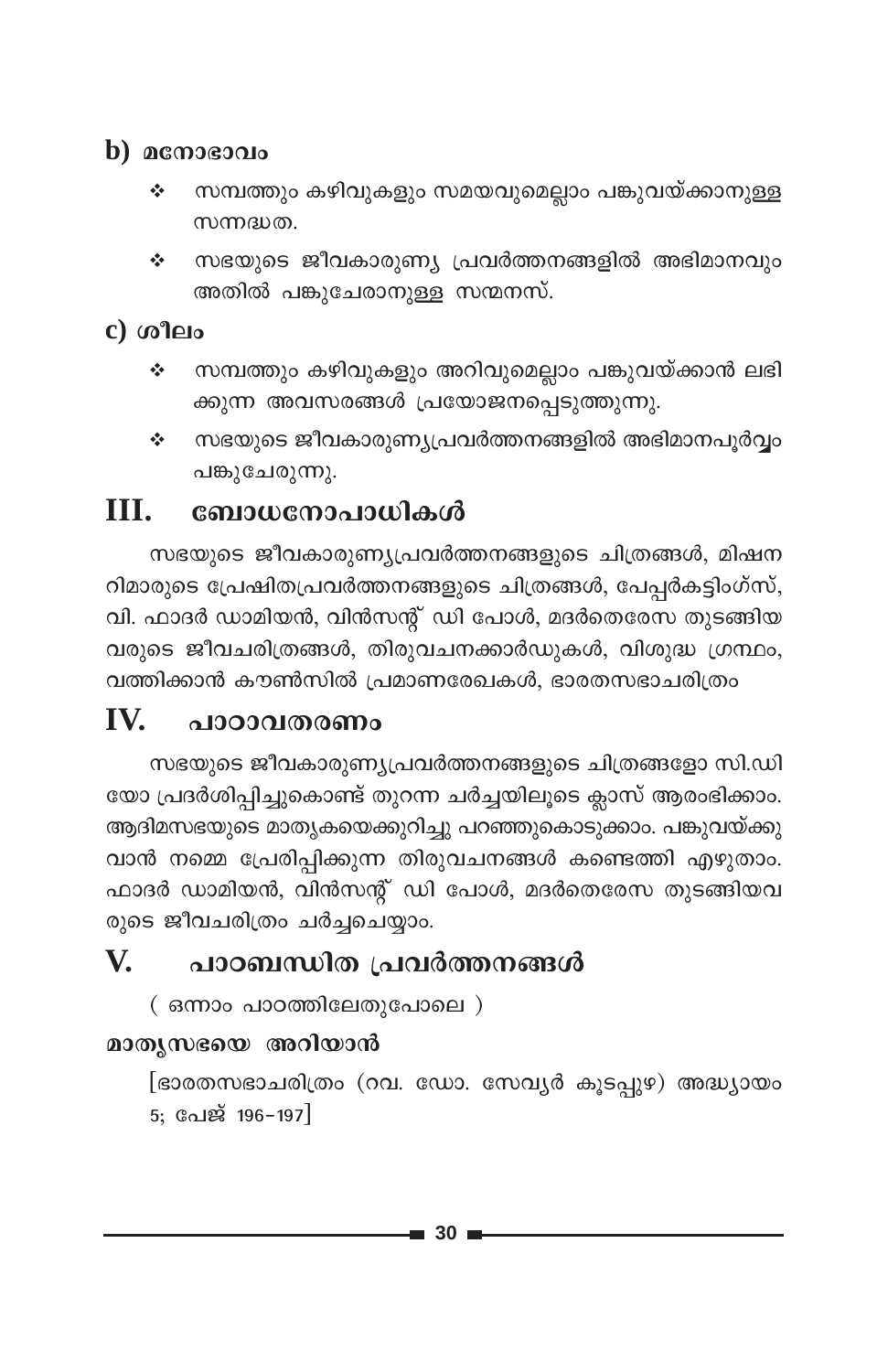### ഉത്തരം കണ്ടെത്താം

- 1. പേജ് 45 ഖണ്ഡിക 1. 2
- 2. പേജ് 45 ഖണ്ഡിക 3
- 3. പേജ് 46 ഖണ്ഡിക 2
- 4. പേജ് 46 ഖണ്ഡിക 4
- 5. പേജ് 47 ഖണ്ഡിക 3

#### VI. അനുബന്ധിത പ്രവർത്തനങ്ങൾ

- കുട്ടികൾക്കു പരസ്പരം പങ്കുവയ്ക്കാനുള്ള സാധൃതകളും  $1.$ വേദികളും ചർച്ചയിലൂടെ കണ്ടെത്തി ചാർട്ടു തയ്യാറാക്കുക.
- സഭയുടെ ഏതെങ്കിലുമൊരു ജീവകാരുണ്യ സ്ഥാപനം  $2.$ സന്ദർശിക്കുക.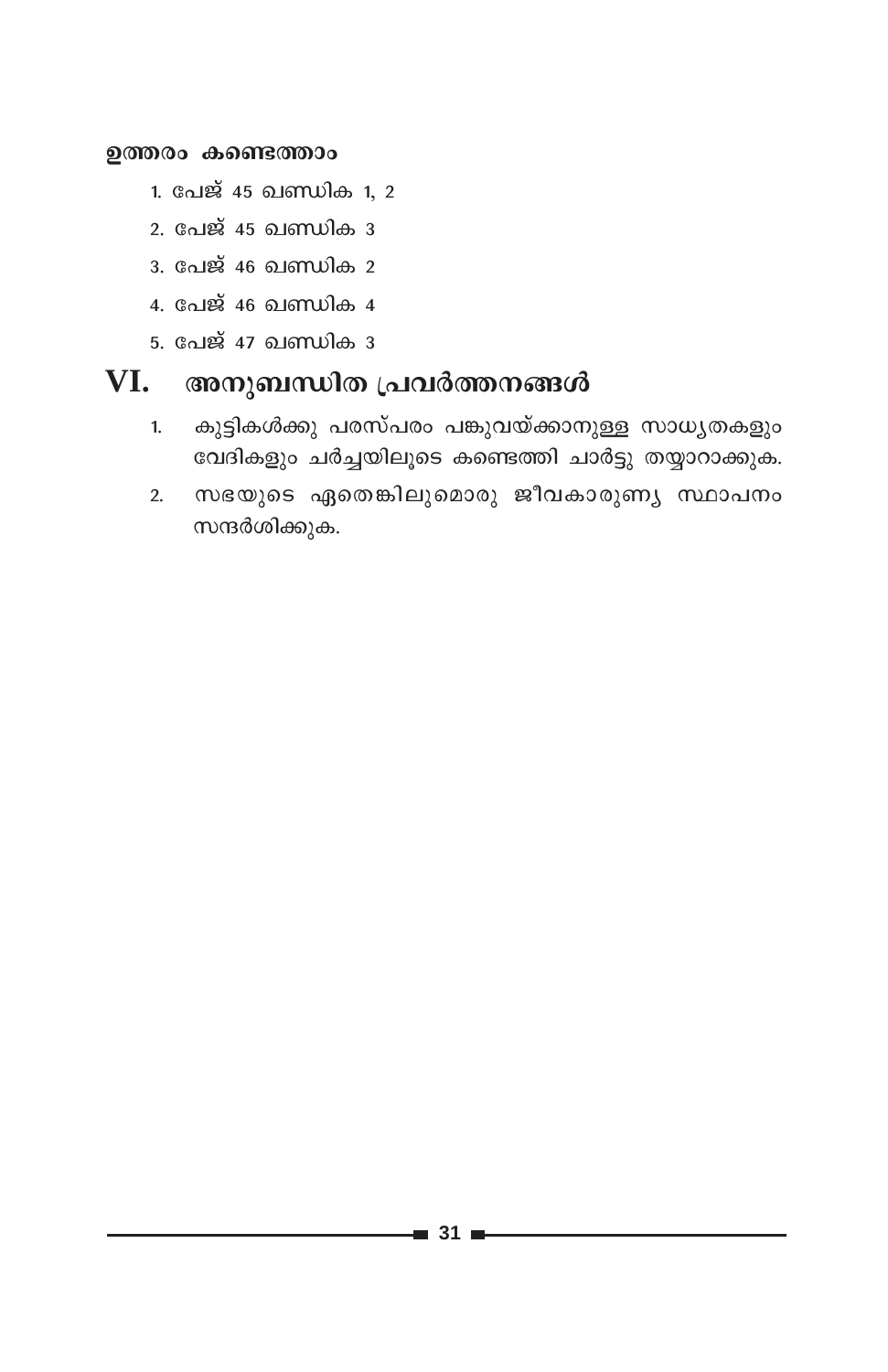8

## സഭ പ്രവാചക ജനം

## I. ആമുഖം

ദൈവഹിതം ജനത്തെ അറിയിക്കുകയും അതു സ്വജീവിതത്തിൽ പ്രാവർത്തികമാക്കി സാക്ഷ്യം വഹിക്കുകയും ചെയ്യുന്നവനാണ് പ്രവാ ചകൻ. മാമ്മോദീസായിലൂടെയും തൈലാഭിഷേകത്തിലൂടെയും പരി ശുദ്ധാത്മാവിനാൽ അഭിഷിക്തരാകുന്ന സഭാമക്കളും പ്രവാചകജന മായിത്തീരുന്നു. ഭൂമിയുടെ ഉപ്പും ലോകത്തിന്റെ പ്രകാശവുമാകുവാൻ നാം വിളിക്കപ്പെട്ടിരിക്കുന്നു. കൂദാശകളുടെ സ്ഥീകരണം വഴി ശക്തി പ്രാപിച്ചും വിശ്വാസപ്രേരിതമായ ജീവിതം നയിച്ചും മാതൃകയാലും വചനത്താലും സുവിശേഷം പ്രചരിപ്പിച്ചും നമ്മുടെ പ്രവാചക ദൗത്യം നിറവേറ്റണം. ഈ ആശയം ഗ്രഹിക്കത്തക്കവിധം പാഠം അവതരിപി ക്കണം.

#### കുട്ടികൾ സ്വന്തമാക്കേണ്ടത് П.

### $a)$  comp $a$

- മാമ്മോദീസായിലൂടെ നാം ദൈവത്തിന്റെ പ്രവാചകജനമായി  $\sigma_{\rm eff}^{\rm th}$ മാറിയിരിക്കുന്നു.
- സമൂഹത്തിലെ തിന്മകളകറ്റാനും ആത്മാവിലുള്ള ജീവിത ÷ ത്തിന്റെ രുചിപകരാനും നമുക്കു കടമയുണ്ട്.
- കൂദാശകളുടെ സ്വീകരണം വഴി ശക്തി പ്രാപിച്ചും വിശ്വാസ ÷ പ്രേരിതമായ ജീവിതം നയിച്ചും മാതൃകയാലും വചന ത്താലും സുവിശേഷം പ്രചരിപ്പിച്ചും ഈ കടമ നിറവേറ്റണം.
- സത്യത്തിന്റെയും സ്നേഹത്തിന്റെയും സാക്ഷികളായി ജീവി ٠ ക്കാൻ നാം വിളിക്കപ്പെട്ടിരിക്കുന്നു.
- $\mathbf{b}$ ) മനോഭാവം
	- സാമൂഹിക തിന്മകളോടു പ്രതികരിക്കാനുള്ള സന്നദ്ധത. ÷
	- എന്തു വിലകൊടുത്തും സതൃത്തിനും സ്നേഹത്തിനും  $\sigma_{\rm eff}^{\rm th}$ സാക്ഷ്യം വഹിക്കാനുള്ള ധീരത.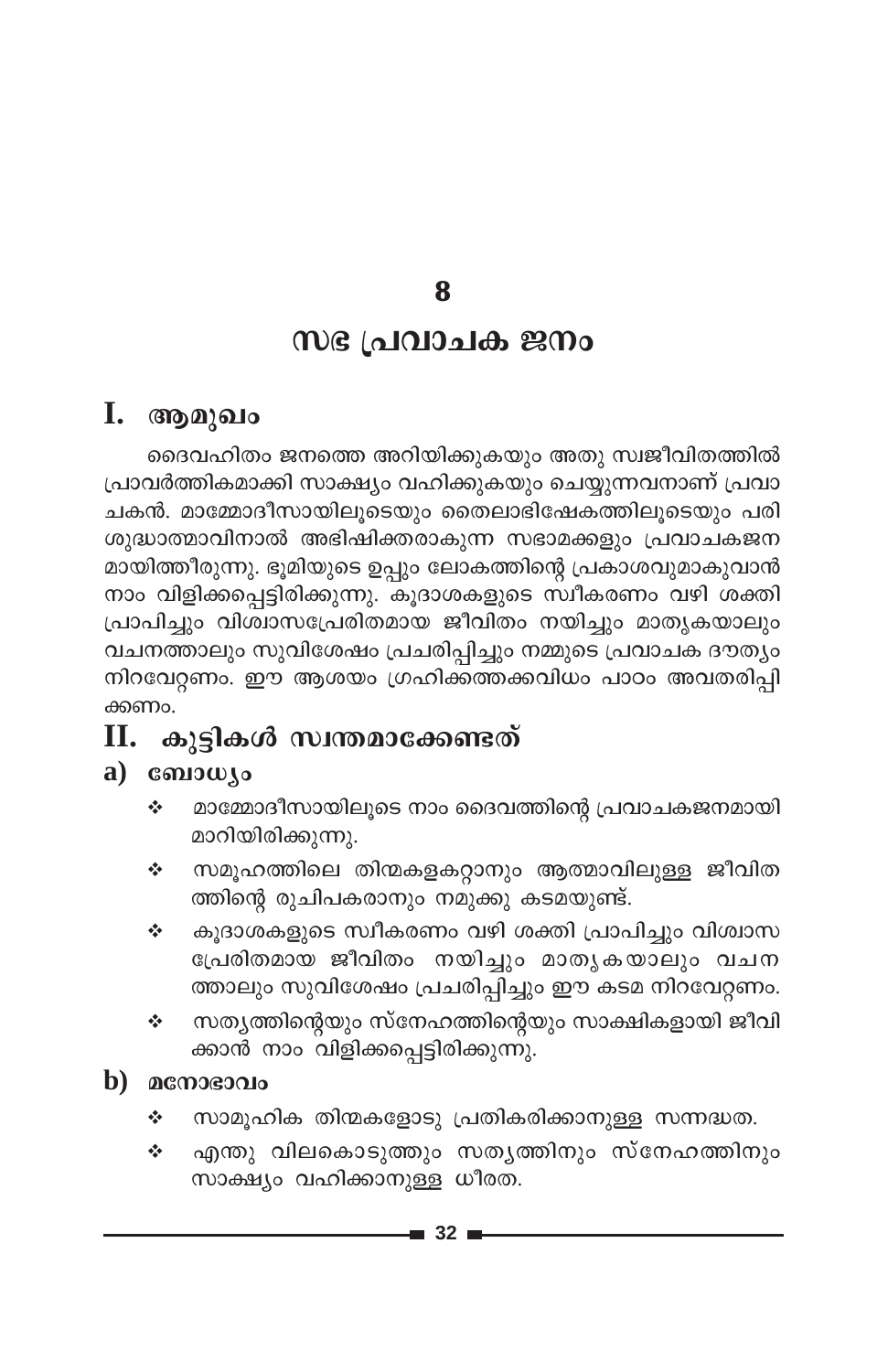## $c)$   $\omega$   $\omega$

- $\cdot$  തിന്മകളിൽ നിന്നും അകന്നു നില്ക്കുന്നു.
- $\boldsymbol{\cdot}$  സാമൂഹിക തിന്മകൾക്കെതിരെ പ്രതികരിക്കുന്നു.

#### ബോധനോപാധികൾ III.

പേപ്പർകട്ടിംഗ്സ്, തിരുവചനക്കാർഡുകൾ, വിശുദ്ധ ഗ്രന്ഥം, വത്തി ക്കാൻ കൗൺസിൽ പ്രമാണരേഖകൾ, ഭാരതസഭാചരിത്രം

#### $\mathbf{IV}_{\cdot}$ പാഠാവതരണം

ജറെമിയാപ്രവാചകന്റെ ജീവിതത്തിലെ ഏതെങ്കിലുമൊരു സംഭവം റോൾ പ്ലേ ആയി അവതരിപ്പിച്ചുകൊണ്ട് ക്ലാസ് ആരംഭിക്കാം. പ്രവാച കന്റെ പ്രത്യേകതകൾ എന്തൊക്കെയാണെന്നു ചർച്ച ചെയ്യാം. പ്രവാ ചകദൗത്യം ലഭിച്ചിരിക്കുന്ന നമുക്ക് ഇന്നത്തെ ലോകത്തിൽ എങ്ങനെ ഈ ദൗത്യം നിറവേറ്റാൻ സാധിക്കും എന്നു ചർച്ചയിലൂടെ കണ്ടെത്തി ചാർട്ടു ചെയ്യുക. തിന്മയ്ക്കെതിരായി സഭാനേതൃത്വം നൽകിയിട്ടുള്ള പ്രസ്താവനകളും പഠനങ്ങളും പത്രവാർത്തകളിൽ നിന്നും കണ്ടെത്തി അവതരിപ്പിക്കുക.

#### V. പാഠബന്ധിത പ്രവർത്തനങ്ങൾ

(ഒന്നാം പാഠത്തിലേതുപോലെ )

### മാതൃസഭയെ അറിയാൻ

[ഭാരതസഭാചരിത്രം (റവ. ഡോ. സേവ്യർ കൂടപ്പുഴ) അദ്ധ്യായം 7: പേജ് 238–281]

## ഉത്തരം കണ്ടെത്താം

- 1. പേജ് 51 ലെസ്സിക 1, 2,
- 2. പേജ് 51 ഖണ്ഡിക**3**.
- 3. പേജ് 52 ഖണ്ഡിക 2.
- $4.$  പേജ് 52, 53.
- <u>5. പേജ് 53 ഖണ്ഡിക 3.</u>

### VI. അനുബന്ധിത പ്രവർത്തനങ്ങൾ

- ഇന്നു ലോകത്തിൽ നിലനിൽക്കുന്ന പ്രധാനപ്പെട്ട തിന്മകൾ  $1.$ ഏവയെന്നെഴുതി അവയെ എങ്ങനെ ഇല്ലായ്മ ചെയ്യാമെന്നു ചർച്ച ചെയ്യുക.
- 2. മദ്യം, മയക്കുമരുന്ന്, പുകവലി, കൈക്കൂലി അഴിമതി തുട ങ്ങിയ സാമൂഹിക തിന്മകൾക്കെതിരെ സന്ധിയില്ലാസമരം ചെയ്യുമെന്നു പ്രതിജ്ഞ ചെയ്യുക.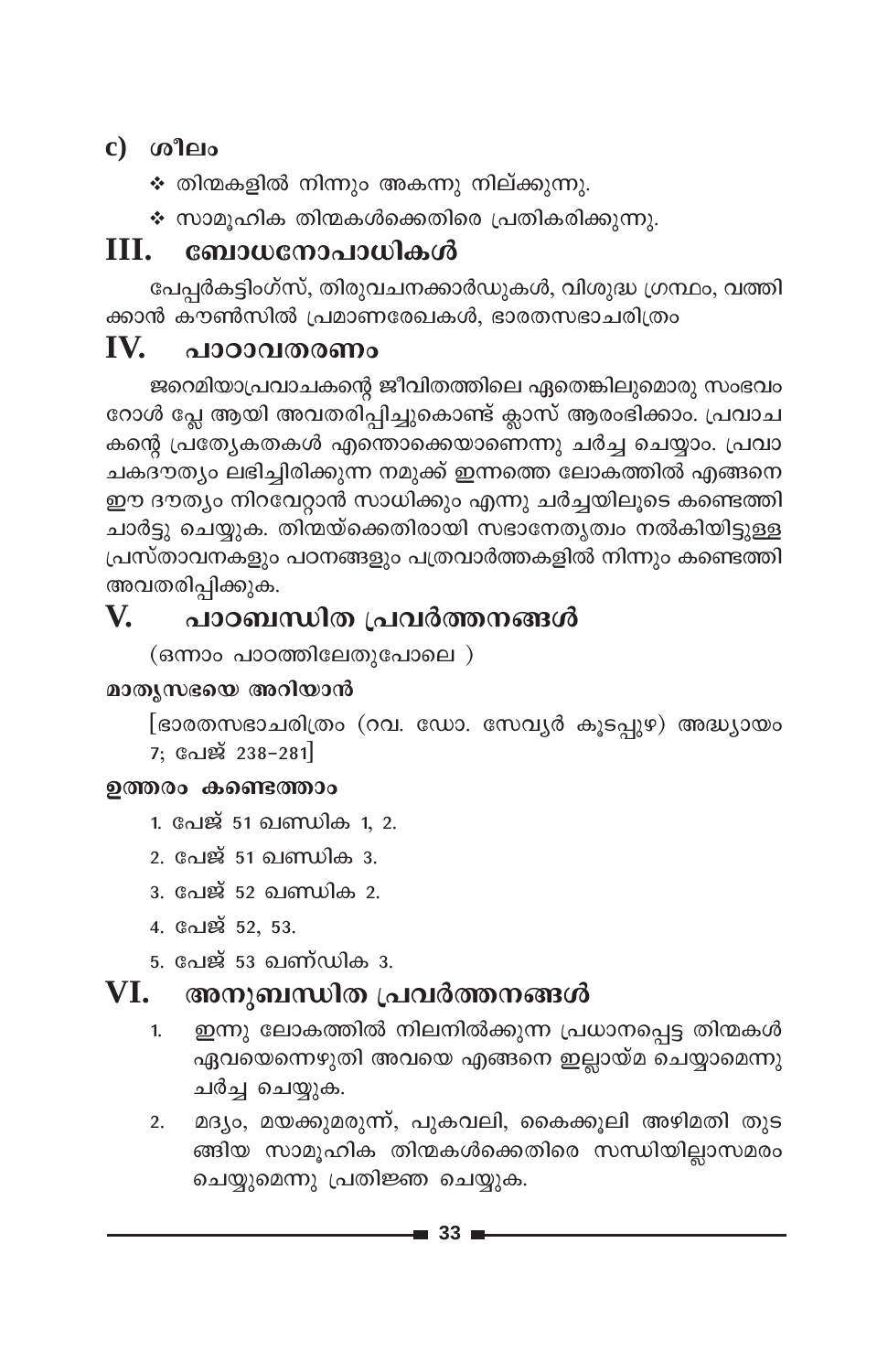9

## പ്രേഷിതയായ സഭ

#### ആമുഖം I.

സഭ സ്വഭാവത്താലേ പ്രേഷിതയാണ്. ഈശോ സഭയെ ഏല്പിച്ച ദൗത്യമാണ് പ്രേഷിതപ്രവർത്തനം. ഈശോ ലോകത്തിന്റെ ഏക രക്ഷ കനാണ് എന്ന സത്യം ലോകമെങ്ങുമുള്ള ജനങ്ങളെ അറിയിക്കുക ഓരോ ക്രിസ്ത്യാനിയുടെയും കടമയാണ്. പന്തക്കുസ്തായിൽ പരി ശുദ്ധാത്മാവിനെ സ്ഥീകരിച്ചശേഷം വിദൂരനാടായ ഭാരതത്തിലേയ്ക്ക് വിശുദ്ധ തോമാശ്ലീഹാ സുവിശേഷദീപവുമായി കടന്നുവന്നു. ആ പിതാവിന്റെ പ്രേഷിതചൈതന്യം സ്വന്തമാക്കിയ സീറോമലബാർസ ഭയും പ്രേഷിതപ്രവർത്തനങ്ങളിൽ ഏറെ മുന്നേറിക്കൊണ്ടിരിക്കുന്നു. മാതൃസഭയുടെ ചൈതന്യം സ്വന്തമാക്കി പ്രേഷിതതീക്ഷ്ണതയുള്ള വരായി നമുക്കും വളരാം. ഈ ആശയം ഗ്രഹിക്കത്തക്കവിധം പാഠം അവതരിപ്പിക്കണം.

## II. കുട്ടികൾ സ്ഥതമാക്കേണ്ടത്

### a)  $\omega_{\text{10}}$

- ഈശോ ആണ് ആദ്യത്തെ പ്രേഷിതൻ. അവിടുന്നാണ് ഏക ÷ രക്ഷകൻ
- നമ്മുടെ പിതാവായ മാർതോമ്മാശ്ലീഹ ഏറെ ക്ലേശങ്ങൾ ÷ ഭാരതത്തിലെത്തി പ്രേഷിതപ്രവർത്തനം നട ഏറ്റെടുത്ത് ത്തി.
- ഈശോ ലോകത്തിന്റെ ഏകരക്ഷകനാണ് എന്ന സത്യം  $\frac{1}{2}$ സകല ജനപദങ്ങളേയും അറിയിക്കുവാനും എല്ലാവരേയും ഈ രക്ഷയിലേയ്ക്ക് ആനയിക്കുവാനും സഭ നിയുക്തയാ യിരിക്കുന്നു.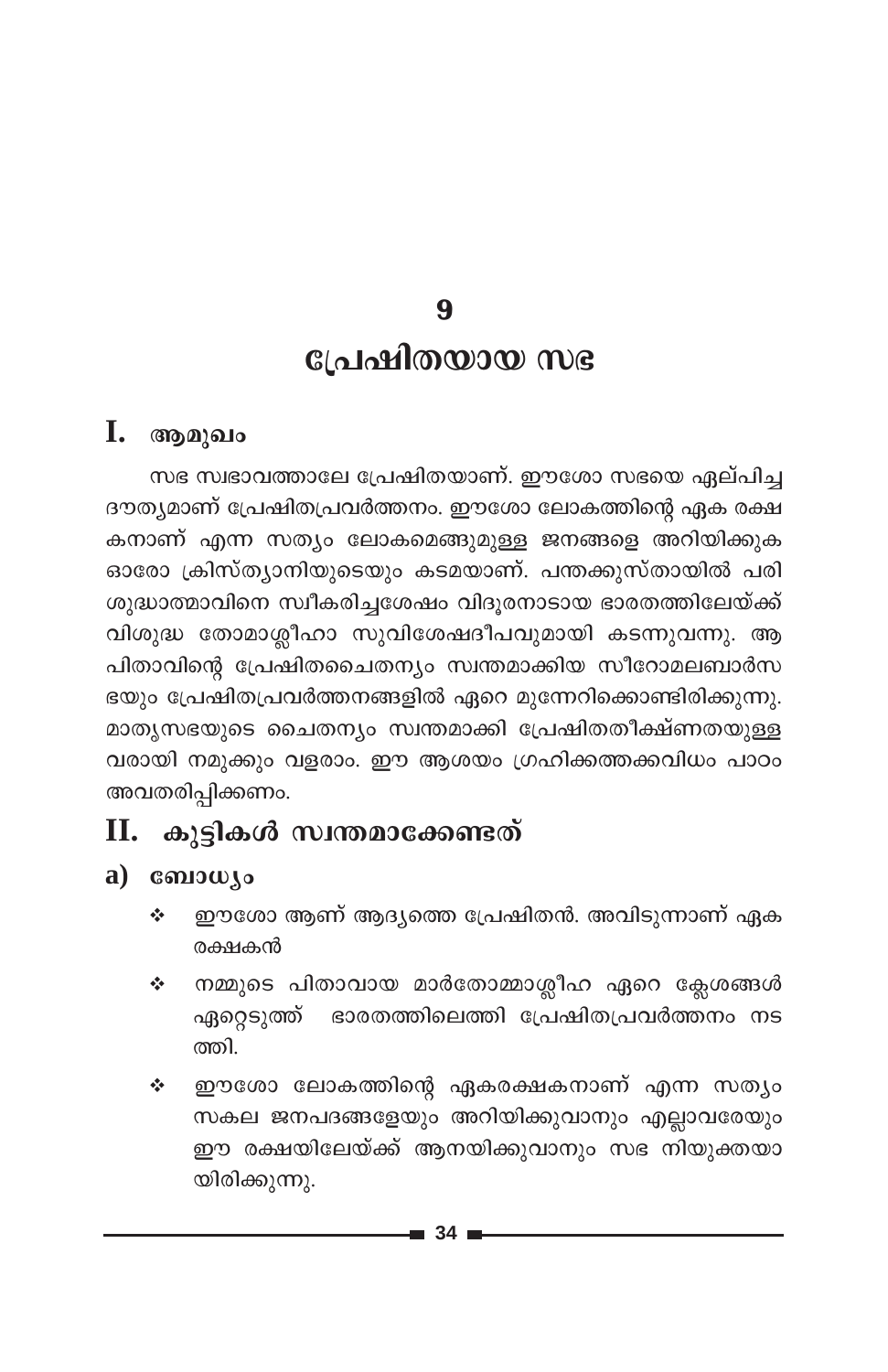- സീറോമലബാർ സഭയ്ക്ക് ഇന്ന് ധാരാളം മിഷൻ രൂപതക ÷ ളുണ്ട്.
- ഏതു ജീവിതാന്തസ്സ് തെരഞ്ഞെടുത്താലും ജീവിതസാക്ഷ്യ ÷ ത്തിലൂടെ പ്രേഷിതപ്രവർത്തനം നടത്തണം.

### $\mathbf b)$  **acmosool**

- സഭയുടെ പ്രേഷിതപ്രവർത്തനങ്ങളോടുള്ള മതിപ്പ്.  $\frac{1}{2}$
- മിഷൻ രൂപതകളെയും പ്രേഷിതപ്രവർത്തനങ്ങളെയും സഹാ ÷ യിക്കാനുള്ള സന്മനസ്സ് .

### $c)$  ശീലം

- ഈശോയെക്കുറിച്ച് മറ്റു മതസ്ഥരായ കൂട്ടുകാരോട് സംസാ ÷ രിക്കുന്നു.
- മിഷനുവേണ്ടി പ്രാർത്ഥിക്കുകയും ത്യാഗം ചെയ്ത് സഹാ ÷ യിക്കുകയും ചെയ്യുന്നു.

#### III. ബോധനോപാധികൾ

സീറോ മലബാർ സഭയുടെ മിഷൻ രൂപതകളടങ്ങിയ ഭൂപടം. മിഷന റിമാരുടെ ജീവിതാനുഭവങ്ങൾ, വിശുദ്ധ തോമ്മാശ്ലീഹായുടെ ചിത്രം, വി. ഫ്രാൻസീസ് സേവ്യറിന്റെ ചിത്രം, ഏഴരപ്പള്ളികൾ അടയാളപ്പെ ടുത്തിയ ഭൂപടം, പേപ്പർകട്ടിംഗ്സ്, തിരുവചന്ക്കാർഡുകൾ്, വിശുദ്ധ ഗ്രന്ഥം, വത്തിക്കാൻ കൗൺസിൽ പ്രമാണരേഖകൾ, ഭാരതസഭാച രിത്രം

#### $\mathbf{IV}_{\cdot}$ പാഠാവതരണം

തോമ്മാശ്ലീഹായുടെയും വി.ഫ്രാൻസീസ് സേവൃറിന്റെയും ചിത്രങ്ങൾ കാണിച്ചുകൊണ്ടും അദേഹത്തിന്റെ പ്രേഷിതപ്രവർത്ത നത്തെക്കുറിച്ചു ചർച്ച ചെയ്തുകൊണ്ടും ക്ലാസ് ആരംഭിക്കാം. ഈശോ ശ്ലീഹന്മാരെ പ്രേഷിതപ്രവർത്തന ദൗതൃമേല്പിക്കുന്ന രംഗം റോൾ പ്ലേ ആയി അവതരിപ്പിക്കാം. മിഷനറിമാരെ ആരെയെങ്കിലും സംല ഭൃരാക്കാൻ സാധിച്ചാൽ അവരുടെ മിഷനറി അനുഭവം പങ്കുവയ്പ്പി ക്കാം. മിഷനറിമാരുടെ ദുരിതങ്ങളെക്കുറിച്ചുള്ള പത്രവാർത്തകൾ കണ്ടെത്തി അവതരിപ്പിക്കുകയും ചെയ്യാം.

### പാഠബന്ധിത പ്രവർത്തനങ്ങൾ V.

(ഒന്നാം പാഠത്തിൽ നൽകിയിട്ടുള്ളതുപോലെ)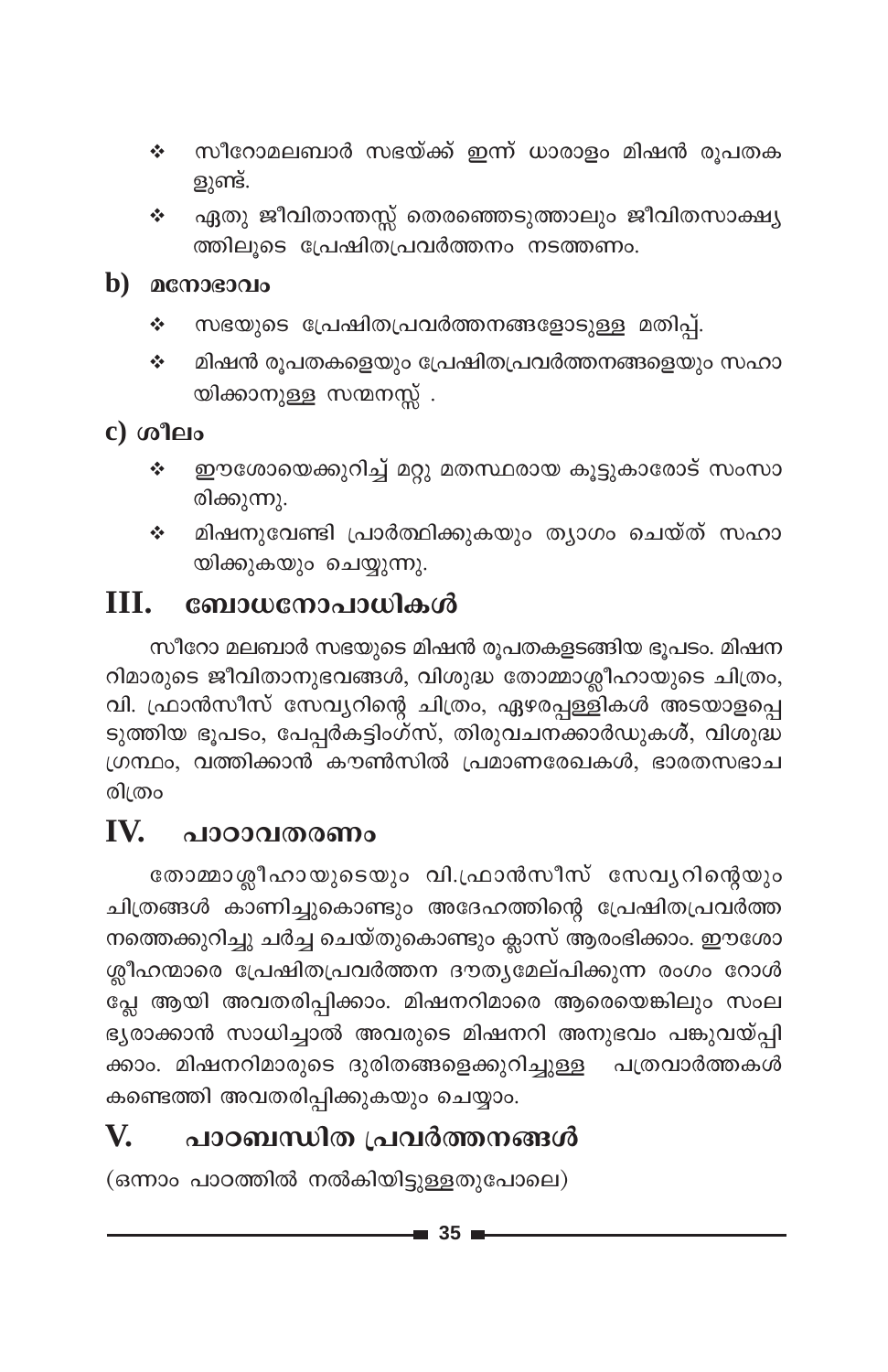### മാതൃസഭയെ അറിയാൻ

[ഭാരതസഭാചരിത്രം (റവ. ഡോ. സേവ്യർ കൂടപ്പുഴ) അദ്ധ്യായം 8]

### ഉത്തരം കണ്ടെത്താം

- <u>1. പേജ് 55 ഖണ്ഡിക 1</u>
- 2. പേജ് 56 ഖണ്ഡിക 2
- <u>3. പേജ് 59 ഖണ്ഡിക 2</u>
- 4. പേജ് 58, 59
- <u>5. പേജ് 59 ഖണ്ഡിക 2</u>

## VI. അനുബന്ധിത പ്രവർത്തനങ്ങൾ

- ഒരു മിഷനറിയുമായി അഭിമുഖം നടത്തുക.  $1.$
- 2. മറ്റു മതസ്ഥരായ കൂട്ടുകാരോട് ബൈബിൾ കഥകൾ പറയുക.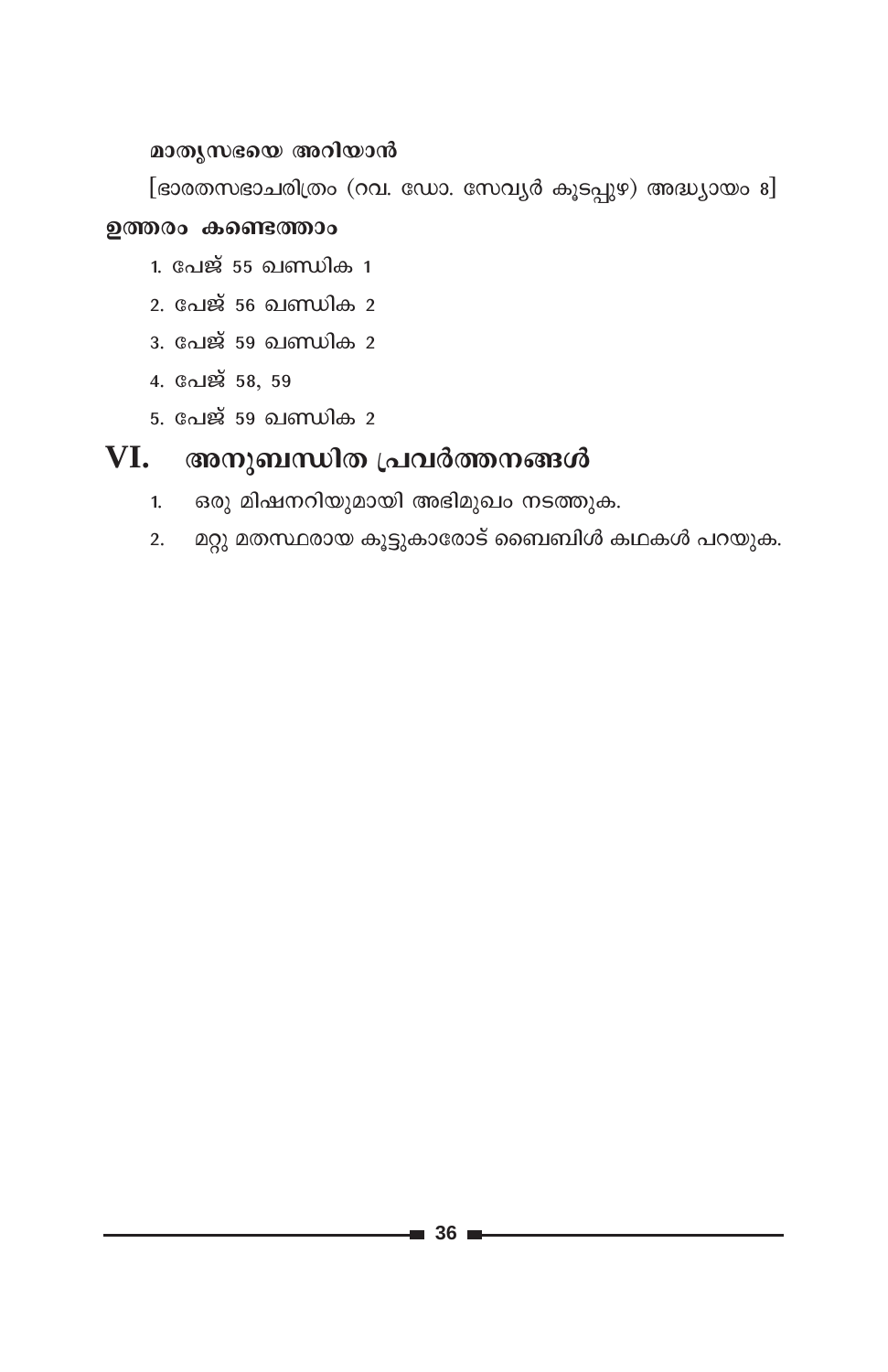## $10$

## തീർത്ഥാടകയായ സഭ

## I. ആമുഖം

ക്രൈസ്തവജീവിതം സ്വർഗം ലക്ഷ്യമാക്കിയുള്ള ഒരു തീർത്ഥാട നമാണ്. ഇസ്രായേൽ ഈജിപ്തിൽ നിന്നും കാനാൻ ദേശത്തേയ്ക്കു തീർത്ഥാടനം ചെയ്തതുപോലെ സഭയും പാപത്തിന്റെ അടിമത്ത ത്തിൽ നിന്നും മോചനം നേടി സ്വർഗത്തിലേയ്ക്ക് തീർത്ഥാടനം ചെയ്യുന്നു. നിതൃതയിലേയ്ക്കുള്ള കവാടമാണ് മരണം. മരണാനന്തരം ഒരു തനതുവിധിയും പൊതുവിധിയും നമ്മെ കാത്തിരിക്കുന്നു. അതിന്റെ അടിസ്ഥാനത്തിൽ സ്വർഗമോ നരകമോ ശുദ്ധീകരണസ്ഥ ലമോ നമുക്കു ലഭിക്കുന്നു. വിശ്വാസത്തിലും സ്നേഹത്തിലും അധി ഷ്ഠിതമായ സത്പ്രവൃത്തികളിലൂടെ സ്വർഗത്തിലെത്തിച്ചേരാൻ നാം പരിശ്രമിക്കണം. ഈ ആശയം ഗ്രഹിക്കത്തക്കവിധം പാഠം അവതരി പ്പിക്കണം.

## II. കുട്ടികൾ സ്വന്തമാക്കേണ്ടത്

### $a)$  consulto

- സ്വർഗം ലക്ഷ്യമാക്കി തീർത്ഥാടനം ചെയ്യുന്നവരുടെ സമു  $\mathcal{L}^{\bullet}$ ഹമാണ് സഭ.
- പാപത്തിന്റെ അടിമത്തത്തിൽ നിന്നും മോചനം നേടി  $\mathbf{e}_{\mathbf{a}}^{\mathbf{e}}$ വേണം ഈ തീർത്ഥാടനം നടത്താൻ.
- ഭൂമിയിലെ ക്രൈസ്തവജീവിതം സ്വർഗീയജീവിതത്തിന്റെ  $\mathbf{r}_{\mathbf{a}}^{\mathbf{a}}$ മുന്നാസ്വാദനമാണ്.
- മനുഷ്യൻ ഒരിക്കൽ മരിക്കണമെന്നും മരണശേഷം വിധിക്കു  $\mathcal{L}_{\mathcal{C}}$ വിധേയനാകണമെന്നും ദൈവം നിശ്ചയിച്ചിരിക്കുന്നു.
- നന്മചെയ്തവർക്ക് സ്വർഗഭാഗ്യം ലഭിക്കും  $\mathbf{e}_\mathbf{a}^\bullet$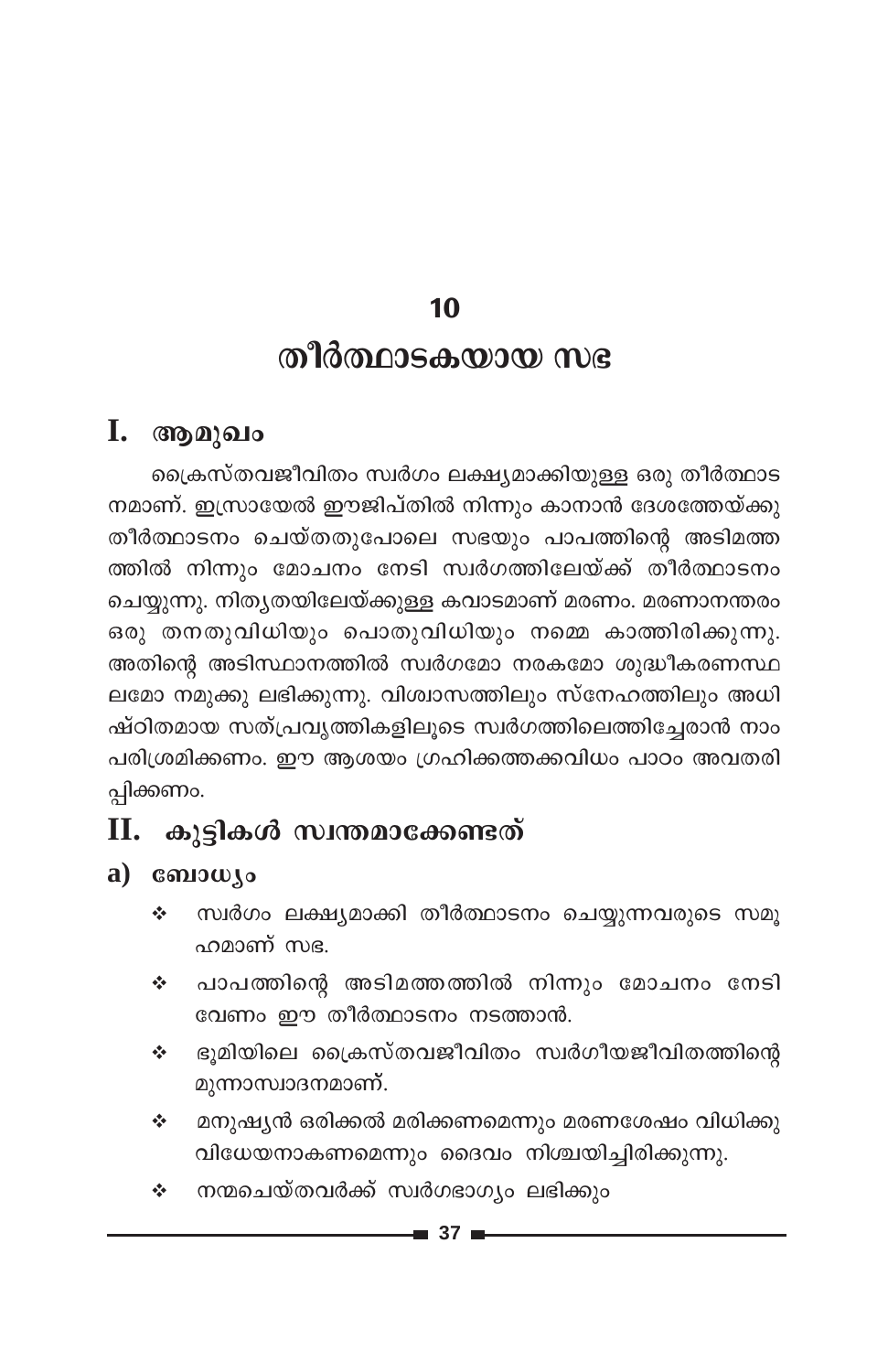- മാരകമായ പാപത്തിൽ ഉറച്ചുനിൽക്കുകയും മരണസമയത്തു  $\mathcal{L}_{\mathcal{C}}$  . പോലും അനുതപിക്കാതെ മരിക്കുകയും ചെയ്യുന്നവർക്ക് നിത്യനരകവും ലഭിക്കും.
- അന്ത്യനേരത്തെങ്കിലും മാനസാന്തരപ്പെടുകയും എന്നാൽ ÷. ദൈവസ്നേഹത്തിന്റെ പൂർണതയിലെത്താതെ മരിക്കു കയും ചെയ്യുന്നവർ ശുദ്ധീകരണത്തിലൂടെ പൂർണത പ്രാ പിക്കും.
- ശുദ്ധീകരണസ്ഥലത്തിൽ കഴിയുന്നവർക്കുവേണ്ടി നമ്മൾ ÷. പ്രാർത്ഥിക്കേണ്ടതാണ്.

### $\mathbf b$ ) മനോഭാവം

- ❖ നന്മചെയ്തു ജീവിച്ച് സ്വർഗത്തിലെത്താനുള്ള താല്പര്യം.
- ∻ മരിച്ചവർക്കുവേണ്ടി പ്രാർത്ഥിക്കാനുള്ള ഉത്സാഹം .

## $c)$   $\omega$   $\omega$

- പാപവും പാപസാഹചര്യങ്ങളും ഉപേക്ഷിക്കുന്നു. 泰兰
- ജീവിതകർത്തവ്യങ്ങൾ ശരിയായി നിർവഹിച്ച് നന്മയിൽ വള ÷. രുന്നു.
- ശുദ്ധീകരണാത്മാക്കൾക്കുവേണ്ടി ദിവസവും പ്രാർത്ഥി  $\sigma_{\rm eff}^{\rm th}$ ക്കുന്നു.

#### $III.$ ബോധനോപാധികൾ

ഏതെങ്കിലുമൊരു തീർത്ഥാടനത്തിന്റെ ചിത്രം, പൊതുവിധിയുടെ ചിത്രം, ശുദ്ധീകരണസ്ഥലത്തുനിന്നും ആത്മാക്കളെ രക്ഷിക്കുന്ന ചിത്രം. തിരുവചനക്കാർഡുകൾ

വിശുദ്ധ ഗ്രന്ഥം, വത്തിക്കാൻ കൗൺസിൽ പ്രമാണരേഖകൾ, ഭാ രതസഭാചരിത്രം

#### IV. പാഠാവതരണം

കുട്ടികൾ നടത്തിയിട്ടുള്ള ഏതെങ്കിലുമൊരു തീർത്ഥാടനത്തിന്റെ ചിത്രം (മലയാറ്റൂർ, ഭരണങ്ങാനം........) അവതരിപ്പിച്ച് ചർച്ചയിലൂടെ ക്ലാസ് ആരംഭിക്കാം. ഇസ്രായേലിന്റെ തീർത്ഥാടന ചരിത്രം കഥാരൂപ ത്തിലവതരിപ്പിക്കുക. പൊതുവിധിയെക്കുറിച്ചുള്ള ദൈവവചനഭാഗം വായിച്ച് അതിനെ അടിസ്ഥാനമാക്കി ഒരു ചിത്രം വരച്ച് ക്ലാസിൽ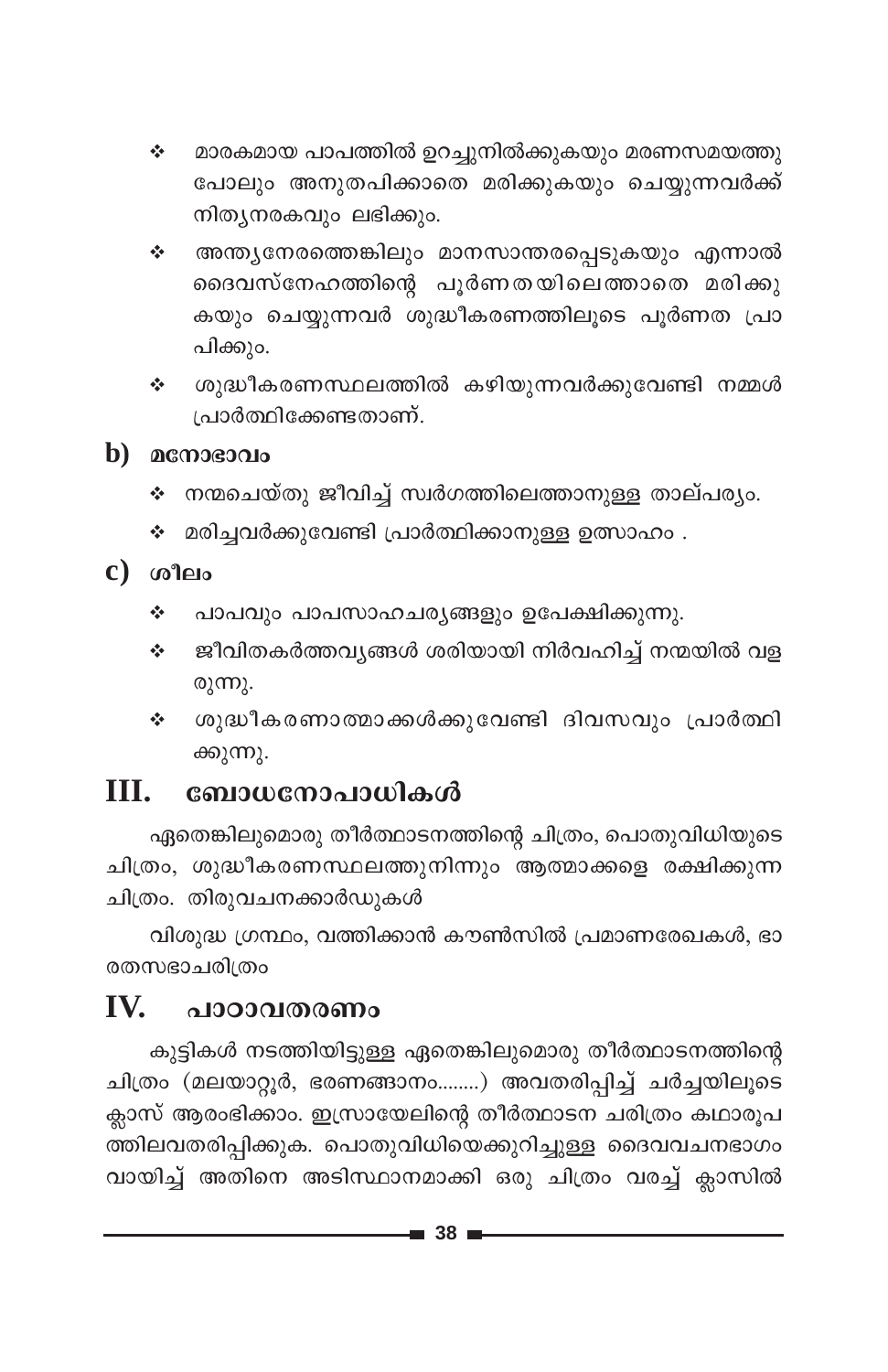പ്രദർശിപ്പിക്കുക. അല്ലെങ്കിൽ ആ വചനം എഴുതി ക്ലാസിൽ പ്രദർശി പിക്കുക. മരിച്ചവർക്കുവേണ്ടി പ്രാർത്ഥിക്കേണ്ടതിന്റെ ആവശ്യകത ചർച്ച ചെയ്യുക.

## V. പാഠബന്ധിത പ്രവർത്തനങ്ങൾ

(ഒന്നാം പാഠത്തിലേതുപോലെ ചെയ്യുക)

## മാതൃസഭയെ അറിയാൻ

[ഭാരതസഭാചരിത്രം (റവ. ഡോ. സേവ്യർ കൂടപ്പുഴ) അദ്ധ്യായം 10; പേജ് 362-374]

### ഉത്തരം കണ്ടെത്താം

- 1. പേജ് 62 ഖണ്ഡിക 1
- 2. പേജ് 62 ഖണ്ഡിക 2; പേജ് 63 ഖണ്ഡിക 1
- <u>3. പേജ് 65 ഖണ്ഡിക 2</u>
- 4. പേജ് 63 ഖണ്ഡിക 4, 5
- <u>5. പേജ് 65 ഖണ്ഡിക 4: പേജ് 64 ഖണ്ഡിക 4</u>

#### VI. അനുബന്ധിത പ്രവർത്തനങ്ങൾ

- നിങ്ങളുടെ മരണശേഷം മറ്റുള്ളവർ നിങ്ങളെക്കുറിച്ചു പറയാൻ  $1<sub>1</sub>$ സാധ്യതയുള്ള 5 കാര്യങ്ങൾ എഴുതുക.
- ശുദ്ധീകരണസ്ഥലത്തെ ആത്മാക്കളെ നിങ്ങൾക്ക് എങ്ങനെ  $\overline{2}$ . യൊക്കെ സഹായിക്കാമെന്നു ചർച്ച ചെയ്ത് നടപ്പാക്കുക.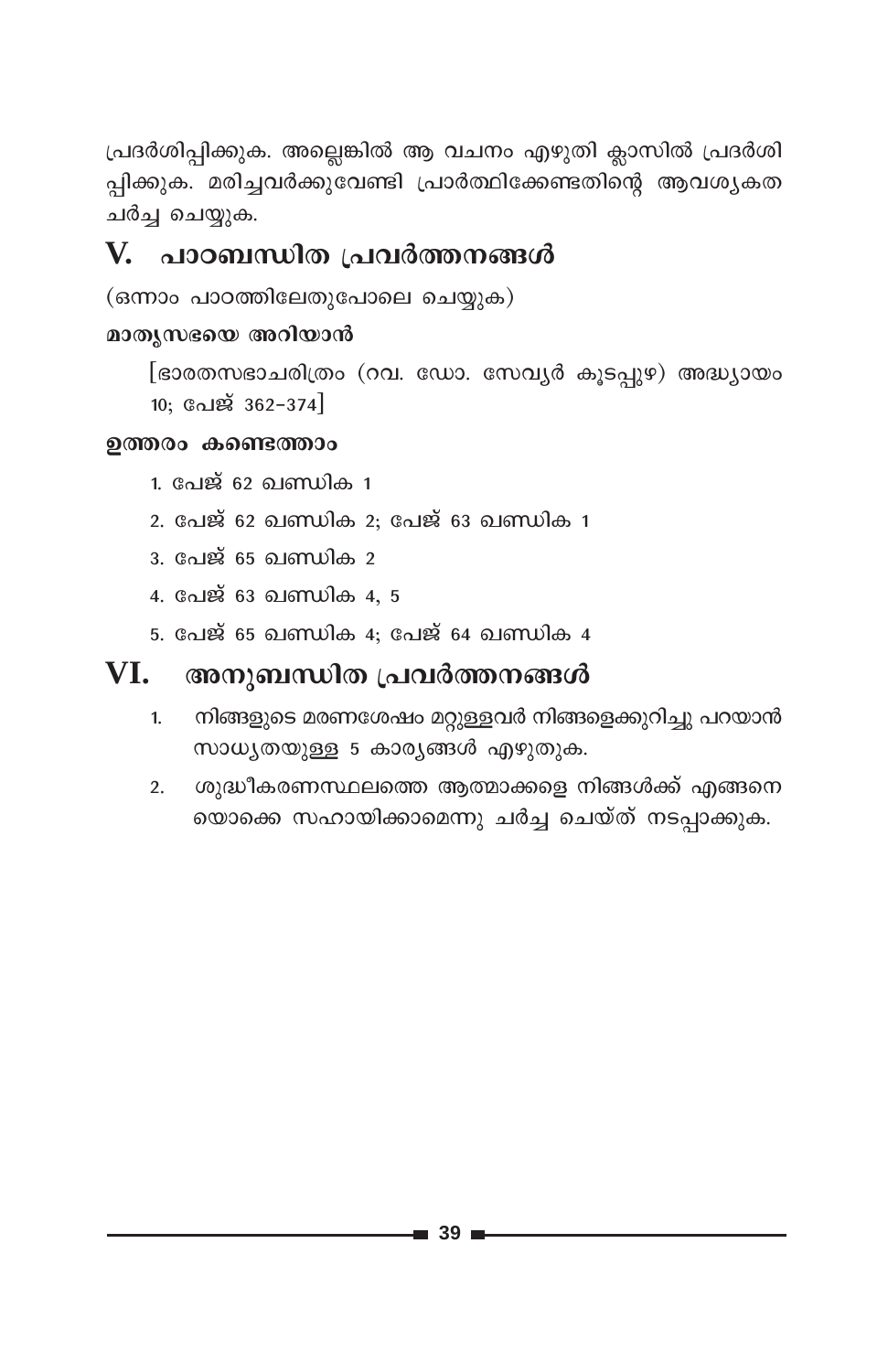## 11

## സഭ ഏകമാണ്

#### I. ആമുഖം

വിശ്വാസികളുടെ കൂട്ടായ്മയായ സഭ വിശ്വാസം, കൂദാശ, ശ്ലൈഹികകൂട്ടായ്മ എന്നിവയിൽ ഐക്യം പുലർത്തുന്നു. എന്നാൽ ആരാധനക്രമം, ദൈവശാസ്ത്രം, ആദ്ധ്യാത്മികത, ശിക്ഷണക്രമം എന്നിവയിൽ വൈവിധ്യവുമുണ്ട്. ഈ വൈവിധ്യം സഭാകൂട്ടായ്മയെ തളർത്തുകയല്ല വളർത്തുകയാണു ചെയ്യുന്നത്. തിരുസഭയിൽ ഇന്ന് 24 വ്യക്തിസഭകളുണ്ട്. ഇവയുടെ കൂട്ടായ്മയാണ് കത്തോലിക്കാസഭ. ഒരോ വ്യക്തിസഭയും അതതിന്റെ പാരമ്പര്യവും പ്രത്യേകതകളും കാത്തുസൂക്ഷിക്കാൻ കടപ്പെട്ടിരിക്കുന്നു. സീറോമലബാർസഭയും ഒരു വ്യക്തിസഭയാണ്. ഈ ആശയം ഗ്രഹിക്കത്തക്കവിധം പാഠം അവത രിപ്പിക്കണം.

## $II.$  കൂട്ടികൾ സ്വന്തമാക്കേണ്ടത്

### a)  $\omega_{\text{1}}$

- ഈശോ സ്ഥാപിച്ച സഭ ഏകമാണ്. ഈ സഭ വ്യക്തിസഭ  $\mathcal{L}_{\mathcal{S}}$ കളുടെ കൂട്ടായ്മയായിട്ടാണ് നിലനിൽക്കുന്നത്
- ഈ സഭകൾ വിശ്വാസം, കൂദാശകൾ, ശ്ലൈഹികനേതൃത്വം ÷ എന്നിവയിൽ ഐക്യം പുലർത്തുന്നു ; ആരാധനക്രമം, ദൈവ ശാസ്ത്രം, ആദ്ധ്യാത്മികത, ശിക്ഷണക്രമം എന്നിവയിൽ വൃതൃസ്തത പുലർത്തുന്നു.
- എല്ലാ സഭകൾക്കും തുല്യ പദവിയാണുള്ളത്. ÷
- സീറോമലബാർ സഭ ഒരു വ്യക്തിസഭയാണ്. ÷
- പൗരസ്ത്യ സുറിയാനി ആരാധനക്രമമാണ് തദ്ദേശിയമായ  $\frac{1}{2}$ അനുരൂപണങ്ങളോടുകൂടി സീറോമലബാർസഭയ്ക്കുള്ളത്.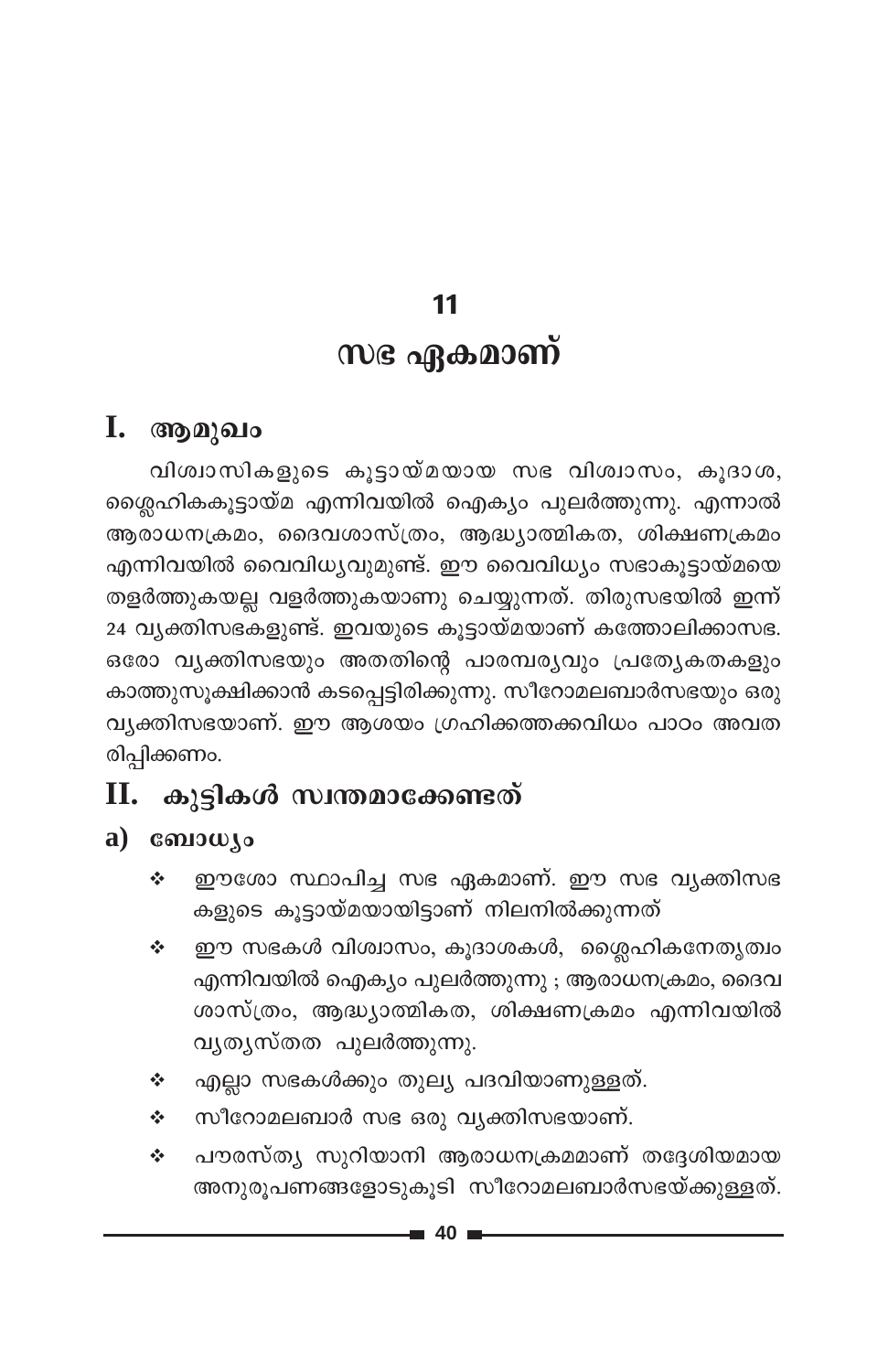സീറോമലബാർ സഭയും കൽദായസഭയും പൗരസ്ത്യ സു റിയാനി ആരാധനാക്രമമാണ് ഉപയോഗിക്കുന്നത്.

- ❖ ഓരോ വൃക്തിസഭയുടെയും പാരമ്പര്യവും ചൈതനൃവും കാത്തുസുക്ഷിക്കാൻ അതിലെ അംഗങ്ങൾക്കു കടമയുണ്ട്.
- $\mathbf b$ ) മനോഭാവം
	- കത്തോലിക്കാസഭയിൽ അംഗമായിരിക്കുന്നതിൽ അഭിമാനം.  $\mathcal{L}_{\mathcal{S}}$
	- എല്ലാ വ്യക്തിസഭകളോടുമുള്ള ബഹുമാനം. ÷
	- സീറോമലബാർസഭയുടെ പാരമ്പര്യങ്ങളും പ്രത്യേകതകളും ÷ മനസ്സിലാക്കാനും അവ പാലിക്കാനുമുള്ള താല്പര്യം .
- $c)$  ശീലം
	- സീറോമലബാർസഭയുടെ ചൈതന്യത്തിൽ ജീവിക്കുന്നു. ÷
	- എല്ലാ കത്തോലിക്കരോടും സ്നേഹവും ആദരവും  $\frac{1}{2}$ പുലർത്തുന്നു.

#### III. ബോധനോപാധികൾ

24 വ്യക്തിസഭകളെയും അവയുടെ കുടുംബങ്ങളെയും വ്യക്ത മാക്കുന്ന ചാർട്ട്, തിരുവചനക്കാർഡുകൾ, വിശുദ്ധ ഗ്രന്ഥം, വത്തിക്കാൻ കൗൺസിൽ പ്രമാണരേഖകൾ

#### IV. പാഠാവതരണം

മുന്തിരിച്ചെടിയുടെ ഉപമ കഥാരൂപത്തിലോ കവിതാരൂപത്തിലോ

(മുന്തിരിച്ചെടിയല്ലോ ഞാൻ

നിങ്ങളതിൻ ശാഖകളും

നിങ്ങളെന്നിൽ വസിക്കുകിൽ

പൂത്തുതളിർക്കും... എന്ന ഗാനം, ക്രിസ്തുഗാഥയിലെ പ്രസക്ത വരികൾ, സ്വയം നിർമ്മിക്കുന്നകവിതകൾ മുതലായവ) അവതരിപ്പി ച്ചുകൊണ്ട് ക്ലാസ് ആരംഭിക്കാം. മുന്തിരിവള്ളിയുടെ ചിത്രവും ഉപയോ ഗിക്കാം. കേരളത്തിലുള്ള കത്തോലിക്കേതര സഭകളെക്കുറിച്ചു ചർച്ച ചെയ്യാം. 24 വ്യക്തിസഭകൾ ഏവയെന്ന് ചാർട്ടിന്റെ സഹായത്തോടെ വിശദമാക്കുക.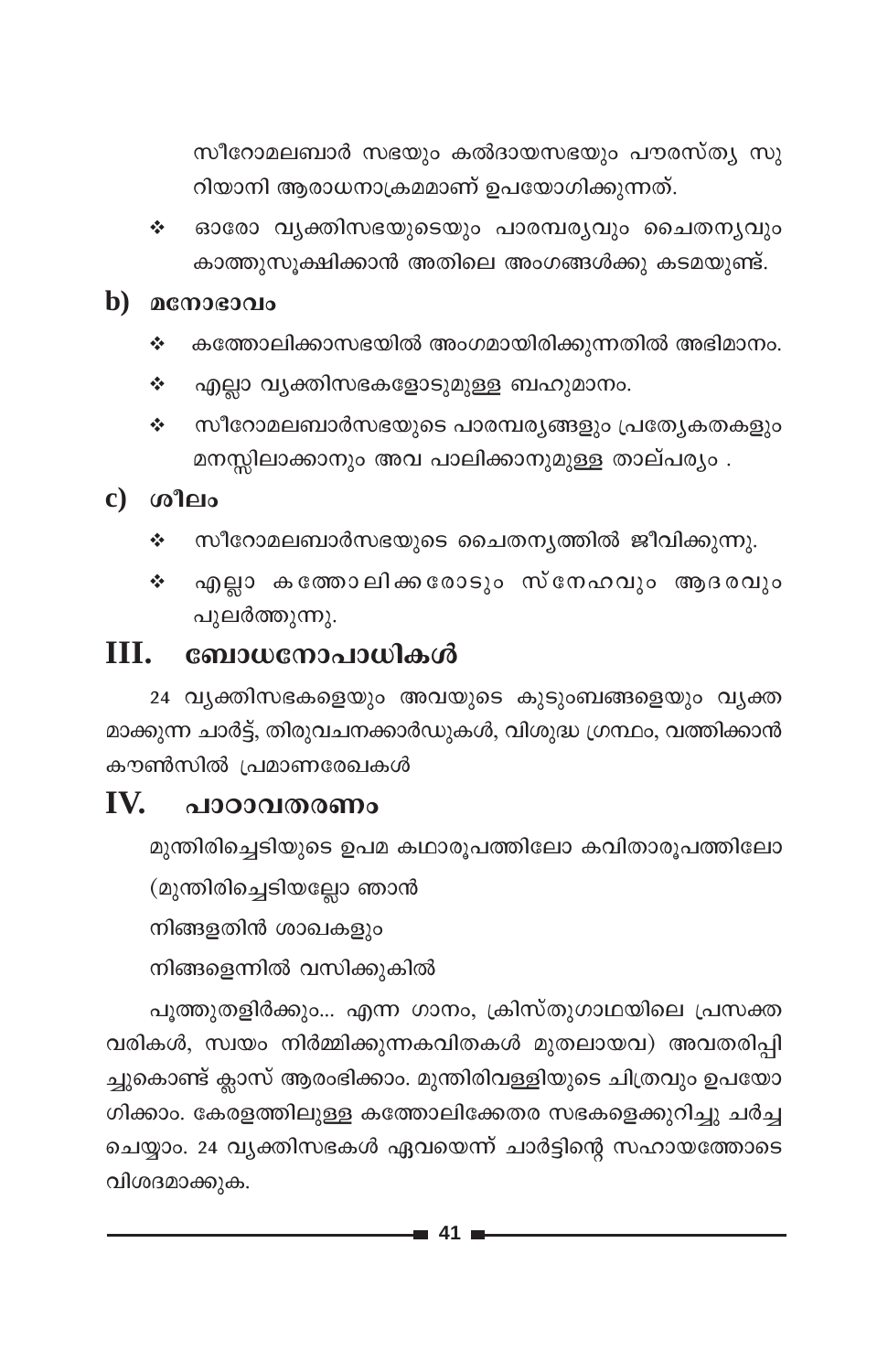## V. പാഠബന്ധിത പ്രവർത്തനങ്ങൾ

```
(ഒന്നാം പാഠത്തിലേതുപോലെ)
```
### മാതൃസഭയെ അറിയാൻ

[ഭാരതസഭാചരിത്രം (റവ. ഡോ. സേവ്യർ കൂടപ്പുഴ) അദ്ധ്യായം 11; പേജ് 426- 430

### ഉത്തരം കണ്ടെത്താം

- 1. പേജ് 70 ഖണ്ഡിക 2,3
- 2. പേജ് 69 ഖണ്ഡിക 3.4: പേജ് 70 ഖണ്ഡിക 1
- $\frac{3}{2}$  പേജ് 70 ഖണ്ഡിക 4
- $\frac{1}{2}$  പേജ് 71 ലെ ബ്രിക 1
- <u>5. പേജ് 70 ഖണ്ഡിക 3</u>

## VI. അനുബന്ധിത പ്രവർത്തനങ്ങൾ

'വർത്തമാനപുസ്തകം' പരിചയപ്പെടുത്തുക.  $1<sub>1</sub>$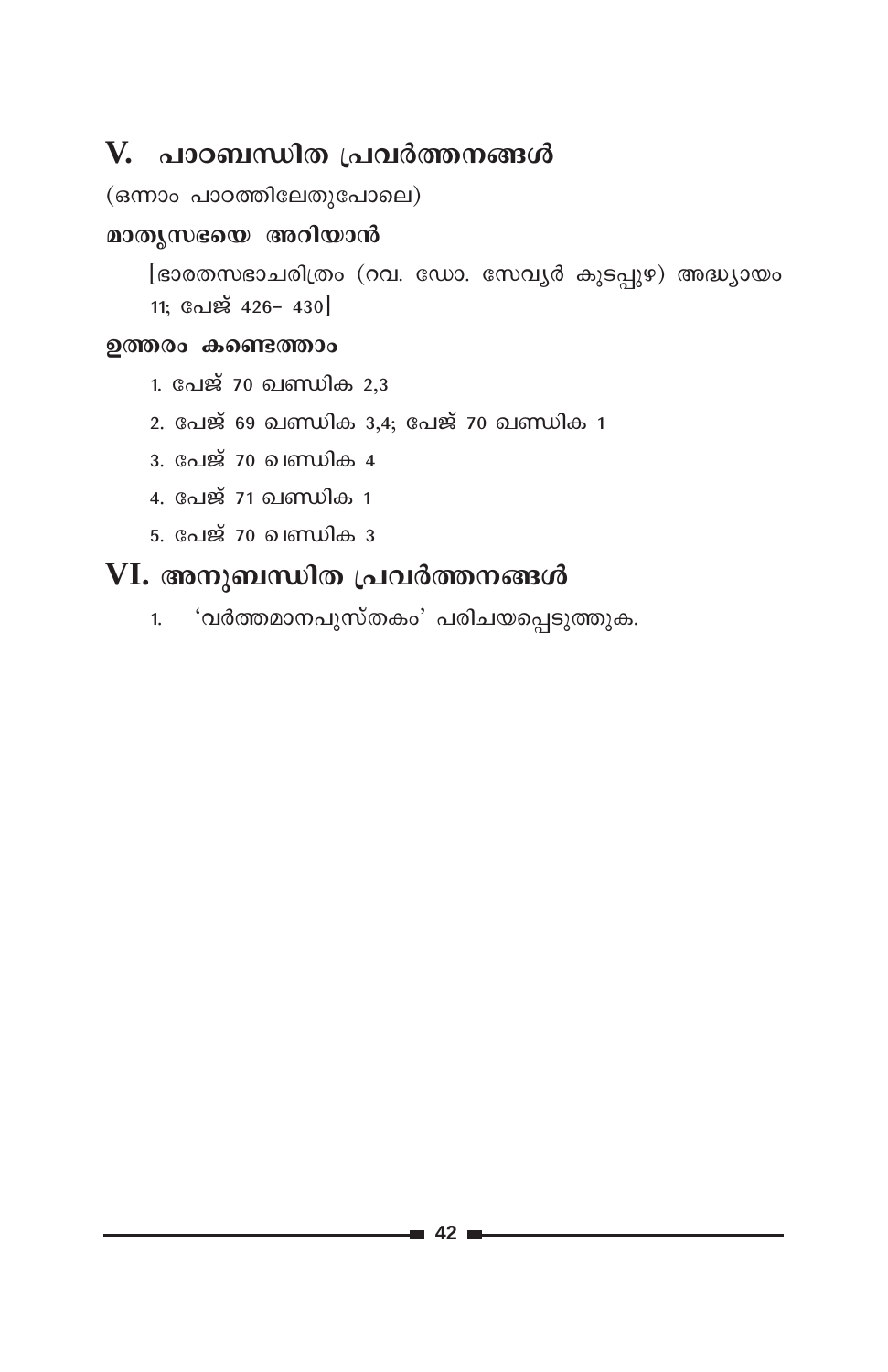# $12$ സഭ പരിശുദ്ധമാണ്

## I. ആമുഖം

പരിശുദ്ധനായ ദൈവത്തിന്റെ സ്വന്തമായ സഭയും പരിശുദ്ധയാണ്. അതേസമയം പാപികളും ബലഹീനരുമായ മനുഷ്യരാണ് സഭയിലു ള്ളത്. അതിനാൽ അവൾ വിശുദ്ധീകരിക്കപ്പെടേണ്ടവളുമാണ്. ഈശോ യുടെ തിരുരക്തത്താലും തിരുവചനത്താലും കൂദാശകളാലും കൂദാ ശാനുകരണങ്ങളാലും നമ്മൾ വിശുദ്ധീകരിക്കപ്പെടുന്നു. നോമ്പും ഉപ വാസവും പ്രാർത്ഥനയും മറ്റു വിശുദ്ധീകരണ മാർഗങ്ങളാണ്. ഈ ആശയം ഗ്രഹിക്കത്തക്കവിധം പാഠം അവതരിപ്പിക്കണം.

#### കുട്ടികൾ സ്വന്തമാക്കേണ്ടത് П. –

### a)  $\cos\omega$

- കത്തോലിക്കാസഭ ദൈവത്തിന്റെ സ്വന്തമാകയാൽ അത് പരി  $\frac{1}{2}$ ശുദ്ധമാണ്.
- സഭയിലെ അംഗങ്ങൾ ബലഹീനരും പാപികളുമായ മനു  $\mathbf{e}_\mathbf{a}^\bullet$ ഷ്യരായതിനാൽ സഭ വിശുദ്ധീകരിക്കപ്പെടേണ്ടവളുമാണ്.
- സഭാംഗങ്ങളായ നാമോരോരുത്തരും വിശുദ്ധിയിൽ വളരു  $\mathcal{L}_{\mathbf{c}^*}$ .<br>ന്നതനുസരിച്ച് സഭ വിശുദ്ധീകരിക്കപ്പെട്ടുകൊണ്ടിരിക്കും.
- ഈശോ കുരിശിലെ ബലി വഴിയായി നമ്മെ വിശുദ്ധീകരി  $\mathcal{L}_{\mathcal{S}}$ ച്ചിരിക്കുന്നു. കൂദാശകളിലൂടെയും തിരുവചനത്തിലൂടെയും കൂദാശാനുകരണത്തിലൂടെയും ഈ വിശുദ്ധി നാം സ്വന്തമാ ക്കണം.
- നോമ്പും ഉപവാസവും പ്രാർത്ഥനയും നമ്മെ പാപക്കറക  $\mathbf{e}_\mathbf{a}^\bullet$ ളിൽ നിന്നും സംരക്ഷിച്ച് വിശുദ്ധിയിലേയ്ക്കു നയിക്കുന്ന മാർഗങ്ങളാണ്.
- സ്വന്തം ജീവിതാവസ്ഥയുടെ കടമകൾ വിശ്വസ്തതാപൂർവ്വം ÷ നിറവേറ്റിക്കൊണ്ട് സ്നേഹത്തിന്റെ പൂർണത നേടുമ്പോഴാണ് നാം വിശുദ്ധി പ്രാപിക്കുന്നത്.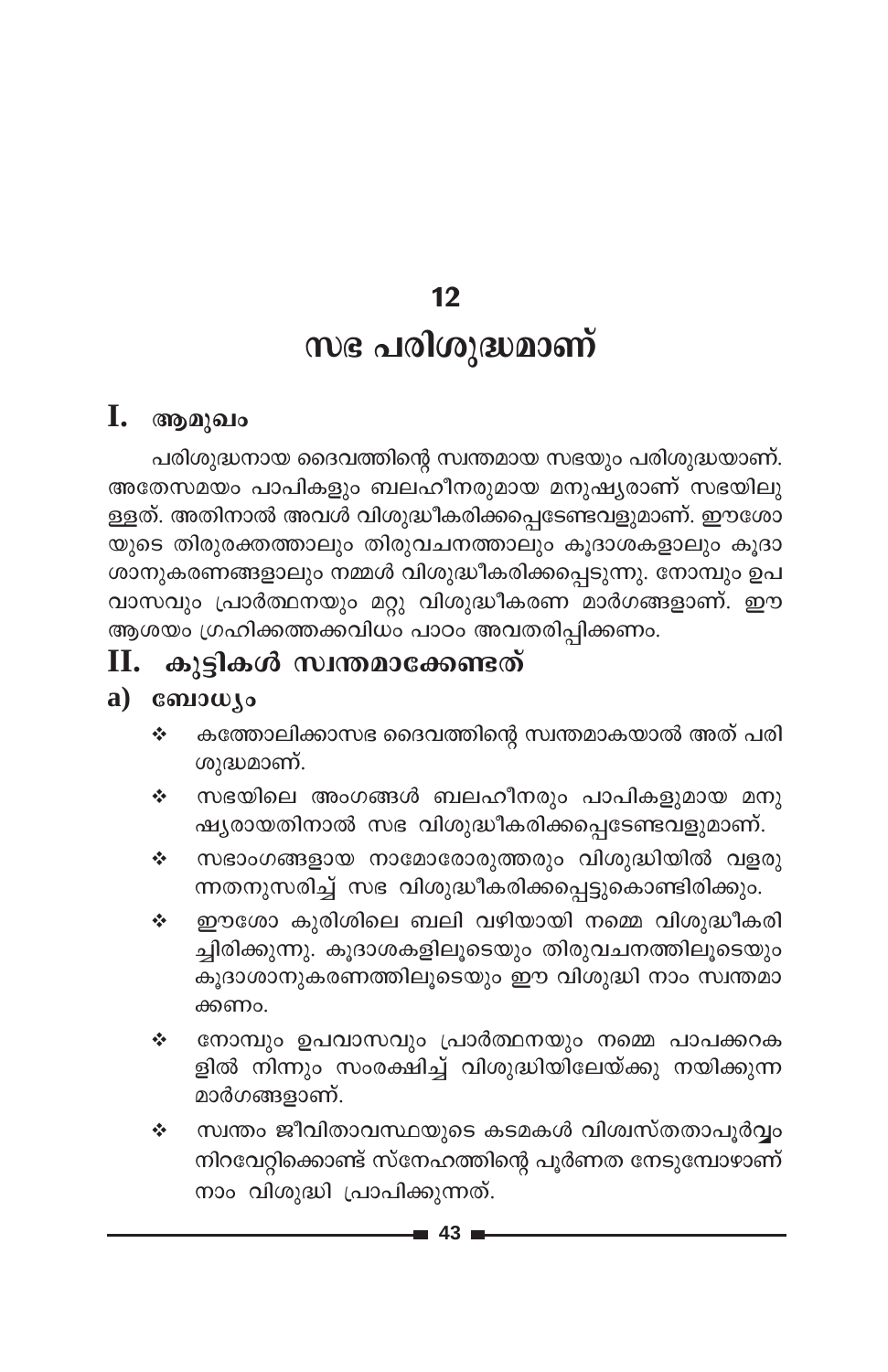## b)  $\alpha$ നോഭാവം

- സഭയിലെ വിശുദ്ധീകരണ മാർഗങ്ങളോടു സഹകരിക്കാനുള്ള  $\frac{1}{2}$ താല്പര്യം.
- ജീവിത വിശുദ്ധി പാലിക്കാനുള്ള ജാഗ്രത  $\frac{1}{2}$
- $c)$  ശീലം
	- തിരുവചനം വായിച്ചു ധ്യാനിക്കുന്നതിനും കൂദാശകൾ സ്വീക  $\frac{1}{2}$ രിക്കുന്നതിനും നിഷ്ഠപുലർത്തുന്നു.
	- ജീവിത കടമകൾ വിശ്വസ്തതയോടെ നിറവേറുന്നു.  $\frac{1}{2}$

#### ബോധനോപാധികൾ HI.

വിശുദ്ധരുടെ ചിത്രങ്ങൾ ഒട്ടിച്ചു രൂപപ്പെടുത്തിയ ഒരു ശരീരത്തിന്റെ ചാർട്ട് (ശിരസ്സായി ഈശോയുടെ ചിത്രം), വിവിധങ്ങളായ തെറ്റുക ളിലകപ്പെട്ട സഭാമക്കളെക്കുറിച്ചുള്ള പേപ്പർ കട്ടിംഗ്സ് ഒട്ടിച്ച ഒരു ശരീ രത്തിന്റെ ചാർട്ട് (ശിരസ്സായി ഈശോയുടെ ചിത്രം, കൊളാഷ്), സഭ യുടെ വിശുദ്ധിയെ പ്രതിപാദിക്കുന്ന തിരുവചനങ്ങൾ രേഖപ്പെടുത്തിയ ചാർട്ട്, തിരുവചനക്കാർഡുകൾ, വിശുദ്ധ ഗ്രന്ഥം, വത്തിക്കാൻ കൗൺസിൽ പ്രമാണരേഖകൾ, ഭാരതസഭാചരിത്രം

#### $\bf{IV}$ പാഠാവതരണം

വിശുദ്ധരെ ചേർത്തു നിർമ്മിച്ച ചാർട്ടും പാപികളെക്കുറിച്ചുളള വാർത്തകൾ കൊണ്ടു നിർമ്മിച്ച ചാർട്ടും പ്രദർശിപ്പിച്ചുകൊണ്ട് ചർച്ച യിലൂടെ പാഠത്തിലേയ്ക്കു കടക്കുന്നു. നാം വിശുദ്ധരാകുമ്പോൾ സഭാ ഗാത്രവും വിശുദ്ധമാകുമെന്നും നാം തിന്മ ചെയ്യുമ്പോൾ സഭയുടെ മുഖം വികൃതമാകുന്നുവെന്നും ചർച്ചയിലൂടെ വ്യക്തമാകണം. പരി ശുദ്ധി പാലിക്കാനുള്ള നമ്മുടെ ഉത്തരവാദിത്വത്തെക്കുറിച്ച് അറിവു നൽകുന്ന തിരുവചനങ്ങൾ പറയിക്കുന്നു.

### V. പാഠബന്ധിത പ്രവർത്തനങ്ങൾ

(ഒന്നാം പാഠത്തിലേതുപോലെ)

## മാതൃസഭയെ അറിയാൻ

[ഭാരതസഭാചരിത്രം (റവ. ഡോ. സേവ്യർ കൂടപ്പുഴ) അദ്ധ്യായം 11: പേജ് 431- 460]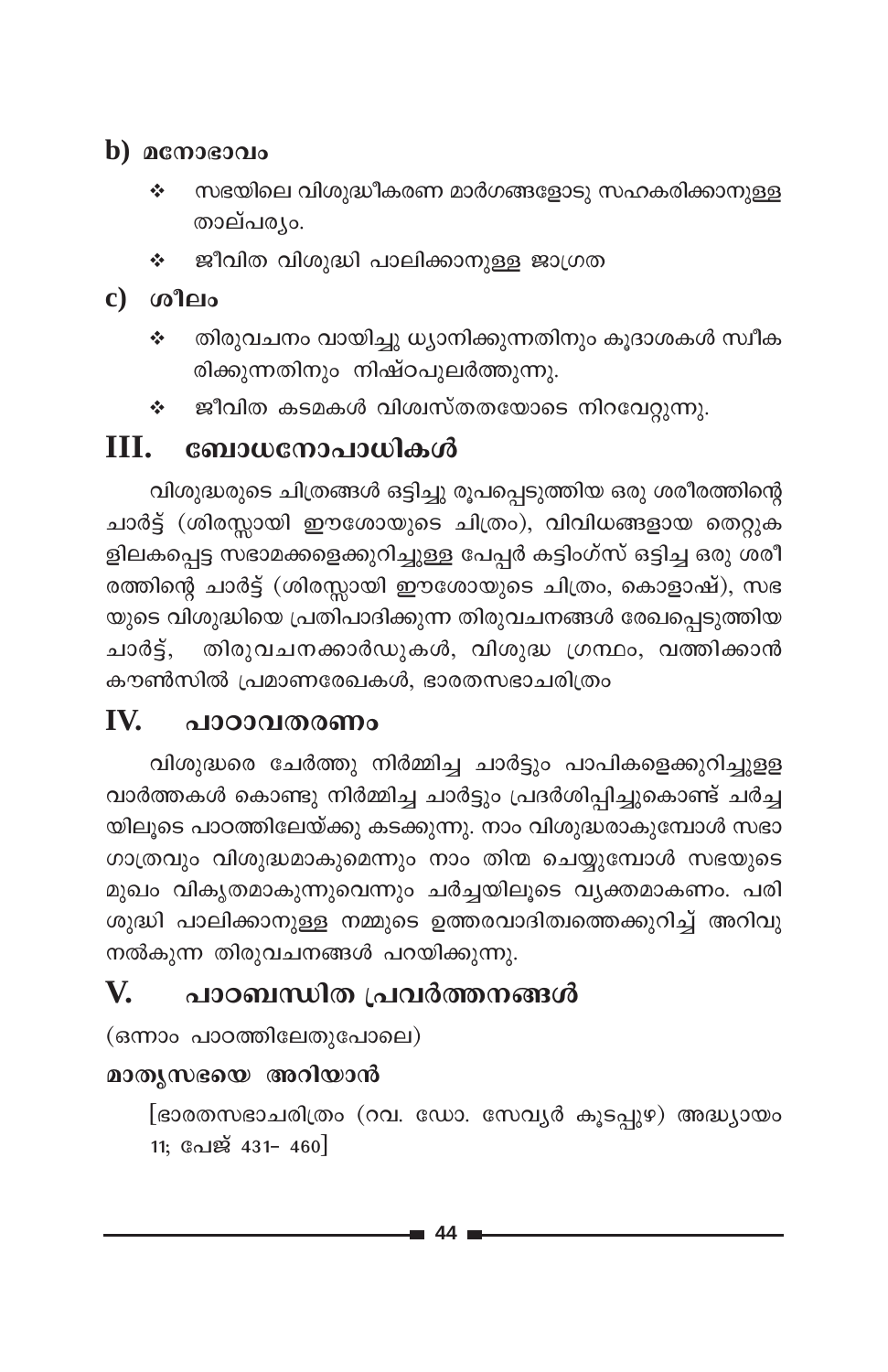### ഉത്തരം കണ്ടെത്താം

- 1. പേജ് 73 ഖണ്ഡിക 1
- 2. പേജ് 74 ഖണ്ഡിക 2
- 3. പേജ് 77 ഖണ്ഡിക 3
- 4. പേജ് 77 ഖണ്ഡിക 2
- <u>5. പേജ് 76 ഖണ്ഡിക 5</u>

#### VI. അനുബന്ധിത പ്രവർത്തനങ്ങൾ

പരിശുദ്ധരാകുവാനുള്ള ആഹ്വാനംനൽകുന്ന ബൈബിൾവാക്യ  $\mathbf{1}$ ങ്ങൾ കഴിയുന്നിടത്തോളം കണ്ടെത്തുക.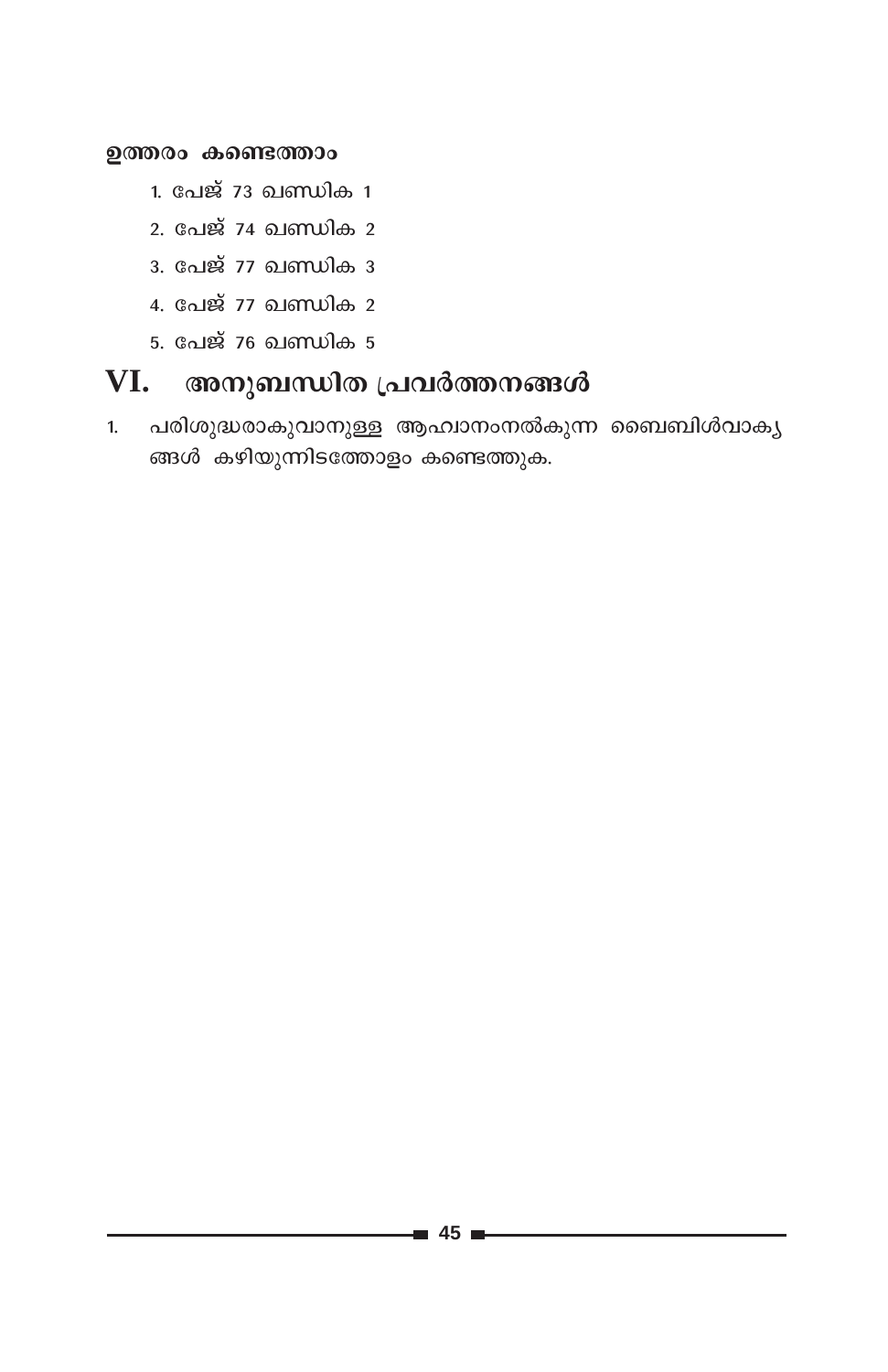## 13

# സഭ <mark>ര</mark>്യൈഹികമാണ്

#### I. ആമുഖം

കത്തോലിക്കാസഭ ശ്ലീഹന്മാരാകുന്ന അടിത്തറമേൽ പണിയപ്പെ ട്ടതാണ് . ശ്ലീഹന്മാരുടെ വചനപ്രഘോഷണ ഫലമായാണ് വിവിധ സ്ഥലങ്ങളിൽ പ്രൈസ്തവസമൂഹങ്ങൾ രൂപം കൊണ്ടത്. മാർത്തോമ്മാശ്ലീഹായാൽ സ്ഥാപിതമായതിനാൽ സീറോമലബാർ സഭയ്ക്കും ശ്ലൈഹിക പാരമ്പര്യമുണ്ട്. ശ്ലീഹന്മാരുടെ പിൻഗാമികളായ മെത്രാന്മാരാണ് ഇന്ന് സഭയിലെ ഗ്ലൈഹിക സാന്നിദ്ധ്യം. ശ്ലൈഹി കാടിത്തറയുള്ള സഭയിൽ അഭിമാനിക്കുവാനും വ്യാജസഭകളെ തിരി ച്ചറിയാനും ഈ പാഠം സഹായിക്കണം.

## $II.$  കൂട്ടികൾ സ്വന്തമാക്കേണ്ടത്

## $a)$  comowyo

- സഭ സ്ഥാപിതമായിരിക്കുന്നത് ശ്ലീഹന്മാരാകുന്ന അടിത്തറ  $\frac{1}{2}$ യിലാണ്; ഈശോയാണ് മൂലക്കല്ല്.
- ശ്ലീഹന്മാരുടെ സാക്ഷ്യവും പ്രഘോഷണവുമാണ് സഭയുടെ ÷ വളർച്ചയ്ക്ക് കളമൊരുക്കിയത്.
- ശ്ലീഹന്മാരുടെ പിൻഗാമികളാണ് മെത്രാന്മാർ. ÷
- പഠിപ്പിക്കുക, നയിക്കുക, വിശുദ്ധീകരിക്കുക എന്നീ ത്രിവിധ ÷ ദൗത്യങ്ങളിൽ മെത്രാന്മാർ പങ്കുചേർക്കപ്പെട്ടിരിക്കുന്നു.
- മെത്രാന്മാരുടെ കുട്ടായ്മയാണ് സഭയെ നയിക്കുന്നത്. ഈ  $\frac{1}{2}$ കൂട്ടായ്മയുടെ തലവൻ മാർപാപ്പയാണ്.
- സീറോമലബാർസഭ ഒരു മേജർ ആർക്കി എപ്പിസ്കോപ്പൽ ❖ സഭയാണ്.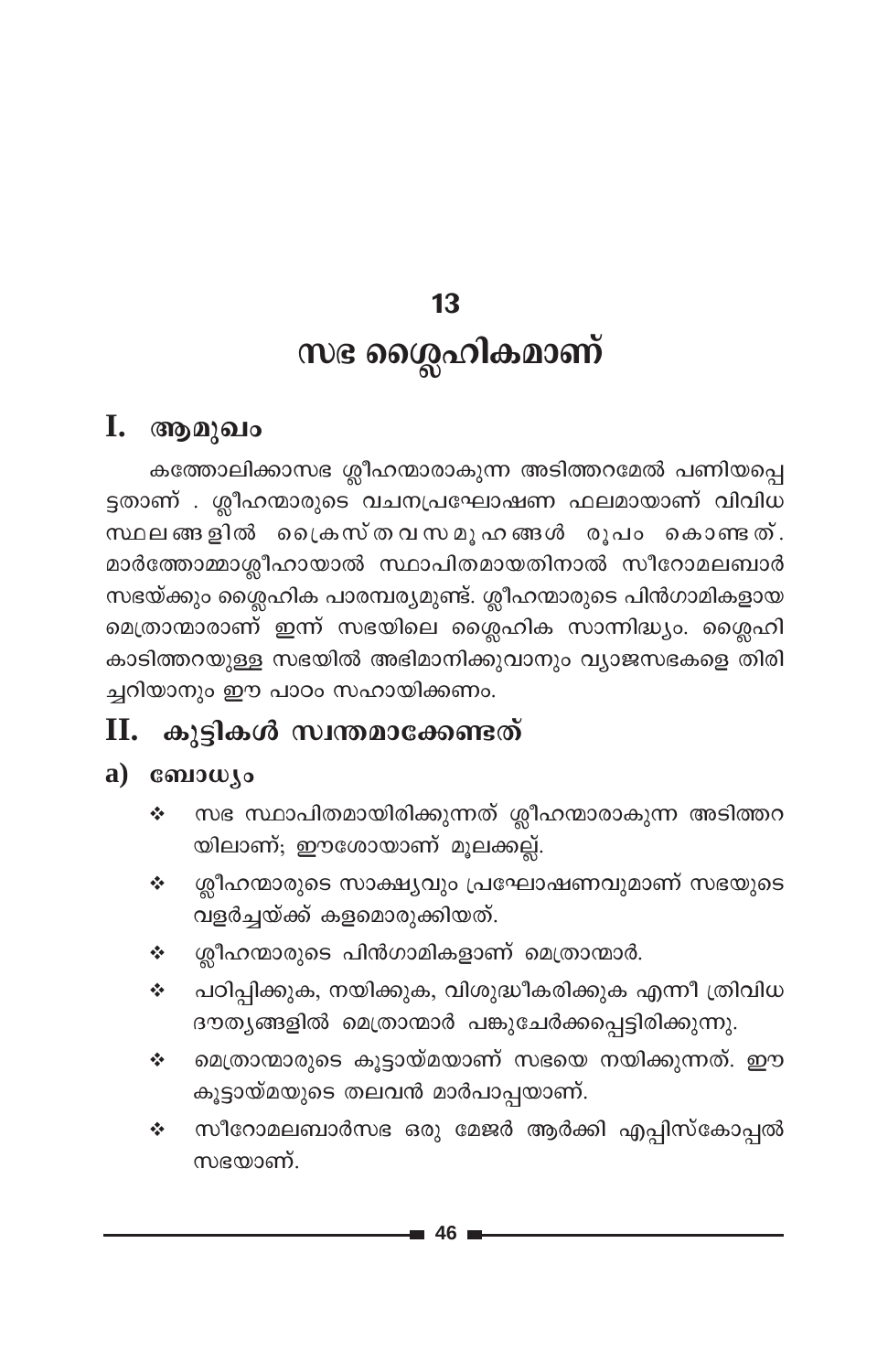## $\bf b)$  മനോഭാവം

- ശ്ലൈഹികസഭയിൽ അംഗമായിരിക്കുന്നതിലുള്ള അഭിമാനം.  $\sigma_{\rm eff}^{\rm th}$
- മെത്രാന്മാരോടും വൈദികരോടും ഉള്ള ആദരവ് . **桑**

## $c)$  ശീലം

- പെന്തക്കോസ്തൽ സമൂഹങ്ങളുടെ അബദ്ധപ്രബോധനങ്ങ  $\frac{1}{2}$ ളിൽ നിന്നും അകന്നു നിൽക്കുന്നു.
- ❖ സഭാപ്രബോധനങ്ങൾ താല്പര്യപൂർവ്വം അനുസരിക്കുന്നു.

### $III.$ ബോധനോപാധികൾ

ഈശോയുടെ വചനം ശ്രവിക്കുന്ന അപ്പസ്തോലന്മാരുടെയും, ശ്ലീഹന്മാർ വചനം പ്രഘോഷിക്കുന്നതിന്റെയും, മാർത്തോമ്മാശ്ലീഹാ യുടെയും, മാർപാപ്പയുടെയും, മേജർ ആർച്ചുബിഷപ്പിന്റെയും, മെത്രാ ന്മാരുടെ സിനഡിന്റെയും,രൂപതാധ്യക്ഷന്മാരുടെയും ചിത്രങ്ങൾ, തിരു വചനക്കാർഡുകൾ്, വിശുദ്ധ ഗ്രന്ഥം, വത്തിക്കാൻ കൗൺസിൽ പ്രമാ ണരേഖകൾ, ഭാരതസഭാചരിത്രം

### IV. പാഠാവതരണം

ഈശോയുടെ വചനം ശ്രവിക്കുന്ന ശ്ലീഹന്മാരുടെ ചിത്രങ്ങൾ വചനം പ്രഘോഷിക്കുന്ന ശ്ലീഹന്മാരുടെ ചിത്രങ്ങൾ എന്നിവ പ്രദർശിപ്പിച്ചുകൊണ്ട് ക്ലാസ് ആ്രംഭിക്കാം. ശ്ലീഹന്മാരുടെ വിശ്വാസാ നുഭവമാണ് സഭയുടെ അടിസ്ഥാനമെന്നു വ്യക്തമാക്കിയ ശേഷം ശ്ലീഹ ന്മാരിലൂടെയും അവരുടെ പിൻഗാമികളായ മെത്രാന്മാരിലൂടെയും തുട രുന്ന ത്രിവിധ ദൗത്യങ്ങൾ വിശദമാക്കാം. തോമ്മാശ്ലീഹായുടെ ചിത്രം പ്രദർശിപ്പിച്ചുകൊണ്ട് ചോദ്യങ്ങളിലൂടെ ഭാരതസഭയും തോമ്മാശ്ലീ ഹായുമായുള്ള ബന്ധം വിശദമാക്കാം. മാർപാപ്പ, മേജർആർച്ചുബിഷ പ്പ്, രൂപതാധ്യക്ഷൻ എന്നിവരുടെ ചിത്രം കാണിച്ച് സഭാഗാത്രത്തിൽ അവർക്കുള്ള സ്ഥാനവും ഉത്തരവാദിത്വങ്ങളും വ്യക്തമാക്കാം.

### പാഠബന്ധിത പ്രവർത്തനങ്ങൾ V.

ഒന്നാം പാഠത്തിൽ നൽകിയിട്ടുള്ള നിർദേശങ്ങൾ അനുസരിച്ചു ചെയ്യാൻ ശ്രദ്ധിക്കുക

## മാതൃസഭയെ അറിയാൻ

[ഭാരതസഭാചരിത്രം (റവ. ഡോ. സേവ്യർ കൂടപ്പുഴ) അദ്ധ്യായം 12; പേജ് 534- 548]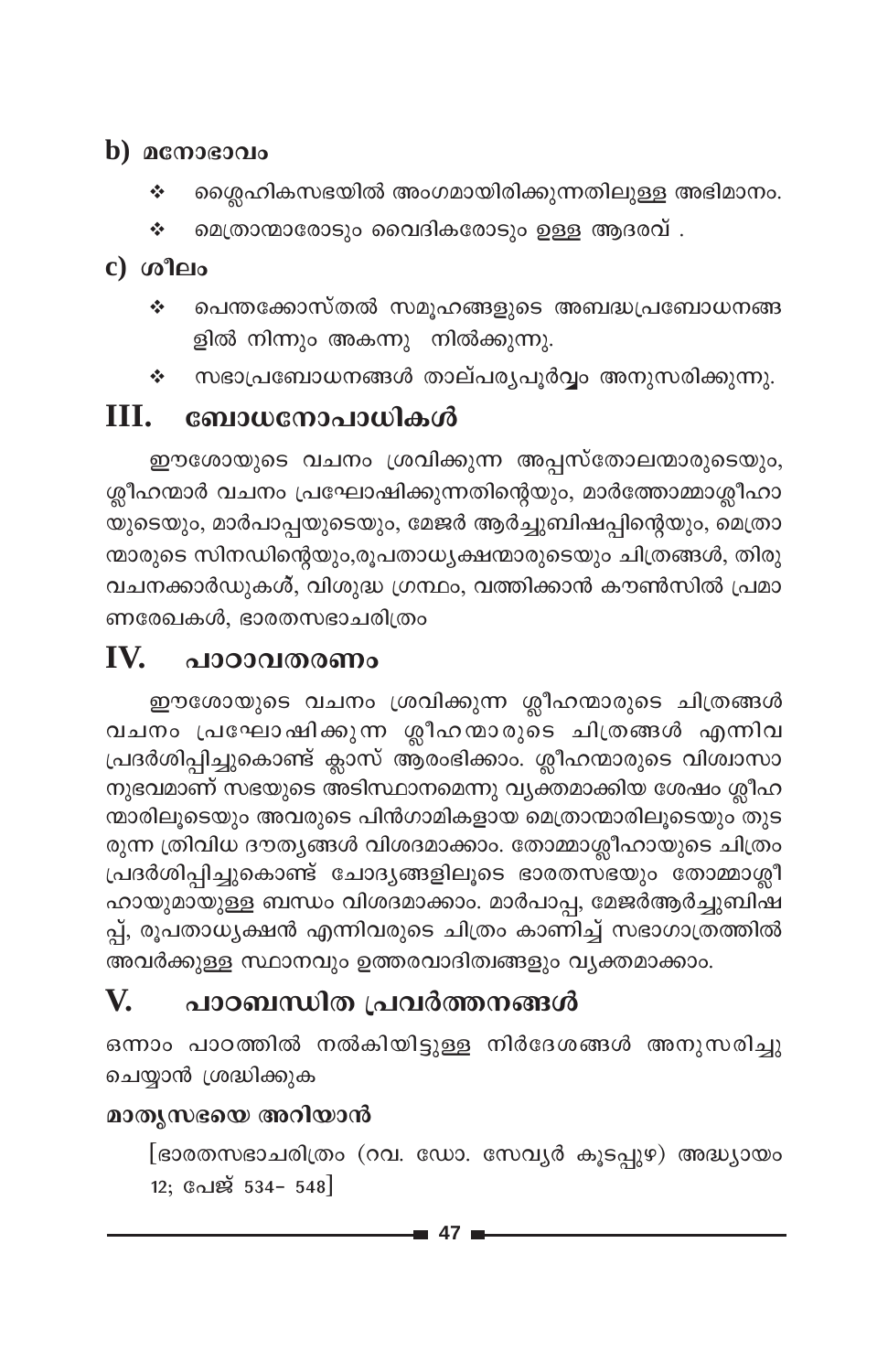### ഉത്തരം കണ്ടെത്താം

- 1. പേജ് 80 ഖണ്ഡിക 1
- 2. പേജ് 80 ഖണ്ഡിക 2
- 3. പേജ് 81 **ഖണ്ഡിക** 3
- 4. പേജ് 83 ഖണ്ഡിക 2
- <u>5. പേജ് 82 ഖണ്ഡിക 2</u>

#### VI. അനുബന്ധിത പ്രവർത്തനങ്ങൾ

സീറോമലബാർ സഭയിലെ രൂപതകളും അവയുടെ ഇടയന്മാരും  $1<sub>1</sub>$ ആരെന്നു കണ്ടെത്തി എഴുതി ക്ലാസിൽ പ്രദർശിപ്പിക്കുക. ചിത്ര ങ്ങൾ ചേർക്കുന്നത് അഭിലഷണീയമാണ്.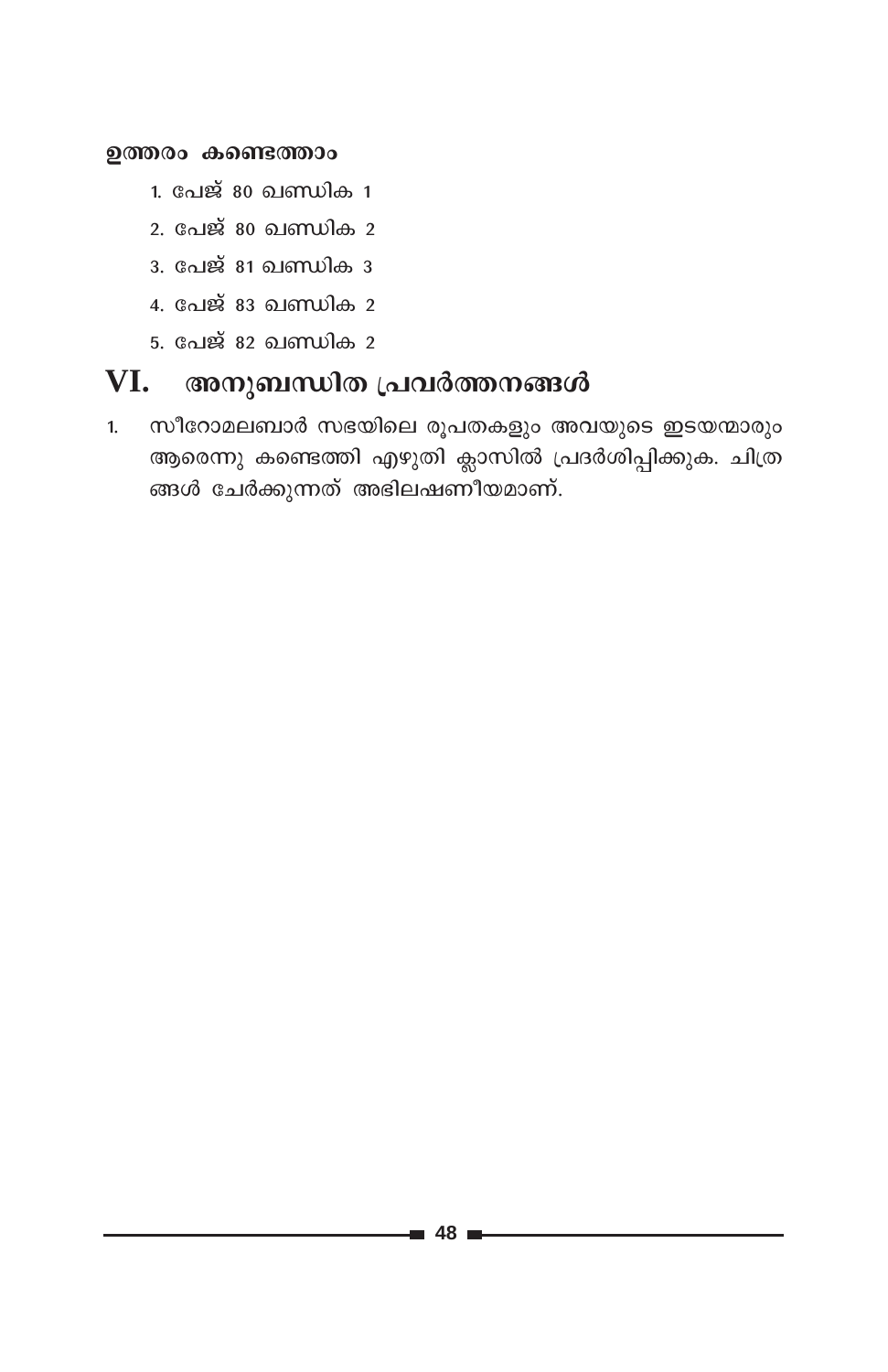### 14

## സഭ സാർവത്രികമാണ്

## I. ആമുഖം

ലോകത്തിലെല്ലായിടത്തും സന്നിഹിതയായിക്കൊണ്ട് എല്ലാ വർക്കും രക്ഷയുടെ മാർഗമാകാൻ സഭ നിയോഗിക്കപ്പെട്ടിരിക്കുന്നു. ജാതി മത വർഗ വർണ ഭേദമില്ലാതെ എല്ലാവരെയും ഉൾക്കൊള്ളു വാൻ കടപ്പെട്ടവളായ സഭയുടെ മക്കളും ജീവിതത്തിൽ ഈ സാർവ്വ ത്രിക സ്വഭാവം വ്യക്തമാക്കണം. ഈ ആശയം ഗ്രഹിക്കത്തക്കവിധം പാഠം അവതരിപ്പിക്കണം.

### കുട്ടികൾ സ്വന്തമാക്കേണ്ടത് П.

## a) ബോധ്യം

- സഭ ലോകത്തിലെല്ലായിടത്തും സന്നിഹിതയായിക്കൊണ്ട് ÷ എല്ലാവർക്കും രക്ഷയുടെ മാർഗമായി തീരുന്നു.
- .<br>ജാതി മത വർഗ വർണ ഭേദമില്ലാതെ എല്ലാവരേയും രക്ഷ ÷ യിലേയ്ക്കാനയിക്കുവാൻ അവ്ൾ നിയുക്ത്യായിരിക്കുന്നു.
- പാശ്ചാതൃവും പൗരസതൃവുമായ പാരമ്പരൃങ്ങൾ സംരക്ഷി ÷. ക്കപ്പെടുകയും ആദരിക്കപ്പെടുകയും ജീവിതത്തിൽ സ്വീക രിക്കപ്പെടുകയും ചെയ്യുമ്പോഴാണ് സഭയുടെ കാതോലികത പ്രകടമാകുന്നത്.
- ❖ സഭയുടെ വിശ്വാസരഹസ്യങ്ങളെ വിശ്വാസികൾക്കു വ്യാഖ്യാ നിച്ചു കൊടുക്കുന്നതിനും കാലാകാലങ്ങളിൽ സഭയിൽ ഉണ്ടാ യിട്ടുള്ള തെറ്റായ പഠനങ്ങളെ തിരുത്തുന്നതിനും വേണ്ടിയാണ് 21 സാർവ്വത്രിക സൂനഹദോസുകൾ കൂടിയി ട്ടുള്ളത്.
- b) മനോഭാവം
	- എല്ലാവരേയും സ്നേഹിക്കുകയും ഈശോയെക്കുറിച്ച് അവ രോടു സംസാരിക്കുകയും ചെയ്യുക എന്റെ കടമയാണെന്ന ഉത്തരവാദിത്വബോധം.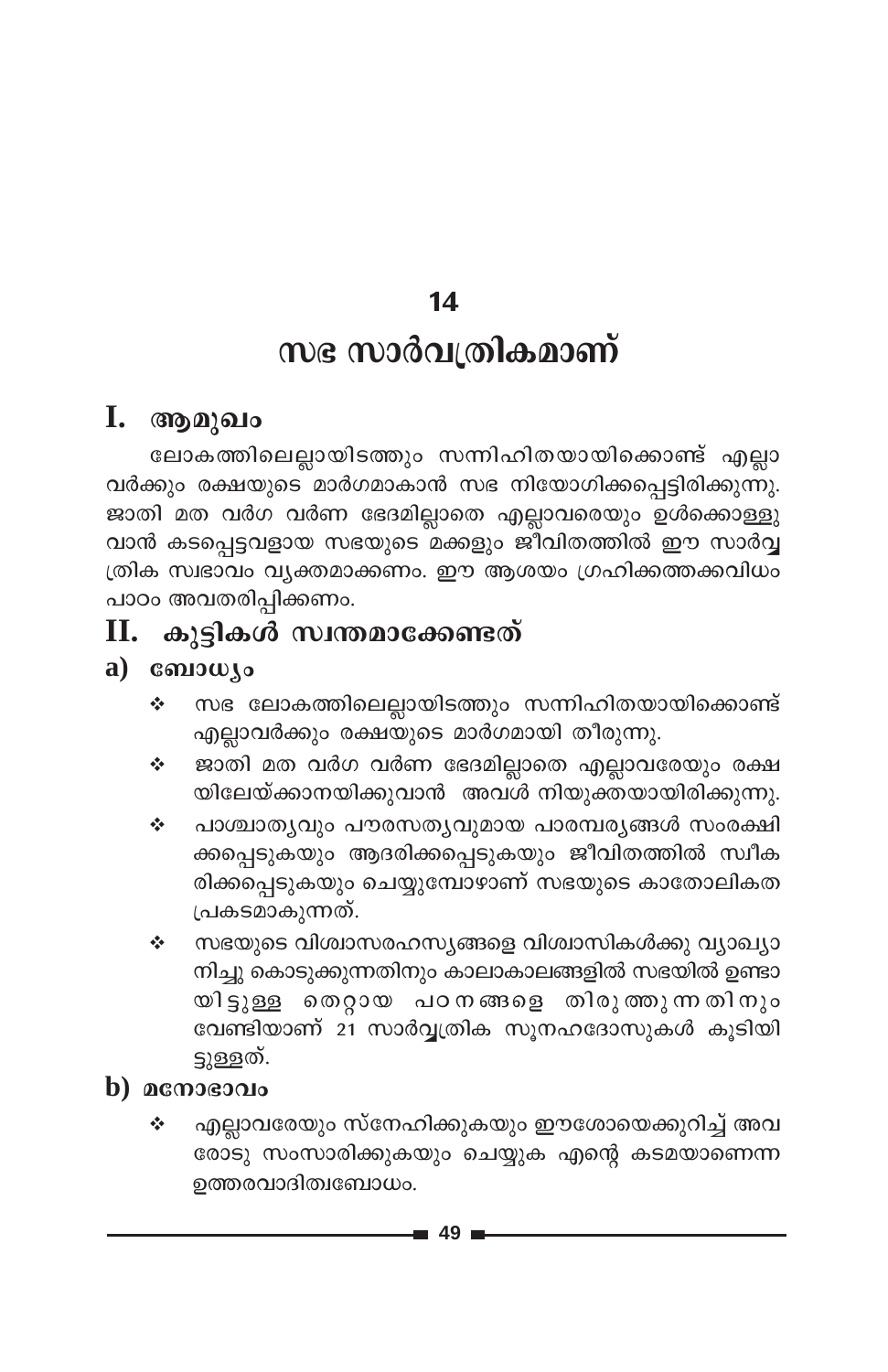❖ പാശ്ചാത്യ പൗരസ്ത്യ പാരമ്പര്യങ്ങളെക്കുറിച്ചു മതിപ്പ് .

 $c)$  ശീലം

- $\frac{1}{2}$ സർവ്വ മനുഷ്യരോടും അവസരോചിതമായി വചനം പങ്കു വയ്ക്കുന്നു.
- ❖ പൗരസ്തൃ പാരമ്പരൃങ്ങൾ പഠിക്കുകയും പാലിക്കുകയും ചെയ്യുന്നു.

#### ബോധനോപാധികൾ III.

പാഠപുസ്തകത്തിലെ കടുകുമരത്തിന്റെ ചിത്രം, വിവിധ ദേശ ക്കാരും ഭാഷക്കാരും തിരുവചനം ശ്രവിക്കുകയോ വിശുദ്ധ കുർബാന യർപ്പിക്കുകയോ ചെയ്യുന്നതിന്റെ ചിത്രം, സഭയുടെ സാർവ്വത്രിക സ്വഭാവം വ്യക്തമാക്കുന്ന തിരുവചനക്കാർഡുകൾ, വിശുദ്ധ ഗ്രന്ഥം, വത്തിക്കാൻ കൗൺസിൽ പ്രമാണരേഖകൾ, ഭാരതസഭാചരിത്രം

#### $\mathbf{IV}_{\cdot}$ പാഠാവതരണം

പാഠപുസ്തകത്തിലെ ചിത്രം ഉപയോഗിച്ച് കടുകുമണിയുടെ ഉപമ വിശദീകരിച്ചുകൊണ്ട് ക്ലാസ് ആരംഭിക്കാം. വിവിധ ദേശക്കാരും ഭാഷക്കാരും തിരുവചനം ശവിക്കുകയോ വിശുദ്ധ കുർബാനയർപ്പി ക്കുകയോ ചെയ്യുന്നതിന്റെ ചിത്രത്തിലൂടെ സഭയുടെ സാർവ്വത്രിക സ്വഭാവം വ്യക്തമാക്കാം.

#### V. പാഠബന്ധിത പ്രവർത്തനങ്ങൾ

(ഒന്നാം പാഠത്തിലേതുപോലെ)

## മാതൃസഭയെ അറിയാൻ

[ഭാരതസഭാചരിത്രം (റവ. ഡോ. സേവ്യർ കൂടപ്പുഴ) അദ്ധ്യായം 13; പേജ് 555- 560]

## ഉത്തരം കണ്ടെത്താം

- <u>1. പേജ് 85 ഖണ്ഡിക 2</u>
- 2. പേജ് 86 ഖണ്ഡിക 2. 3
- <u>3. പേജ് 86 ഖണ്ഡിക 4</u>
- 4. പേജ് 87 ഖണ്ഡിക 1
- <u>5. പേജ് 87 ഖണ്ഡിക 2</u>

### VI. അനുബന്ധിത പ്രവർത്തനങ്ങൾ

സഭാതരു ഇനിയും വേരുപിടിച്ചിട്ടില്ലാത്ത രാജ്യങ്ങൾക്കും സ്ഥല  $1.$ ത്തിനും വേണ്ടി പ്രാർത്ഥിക്കുക.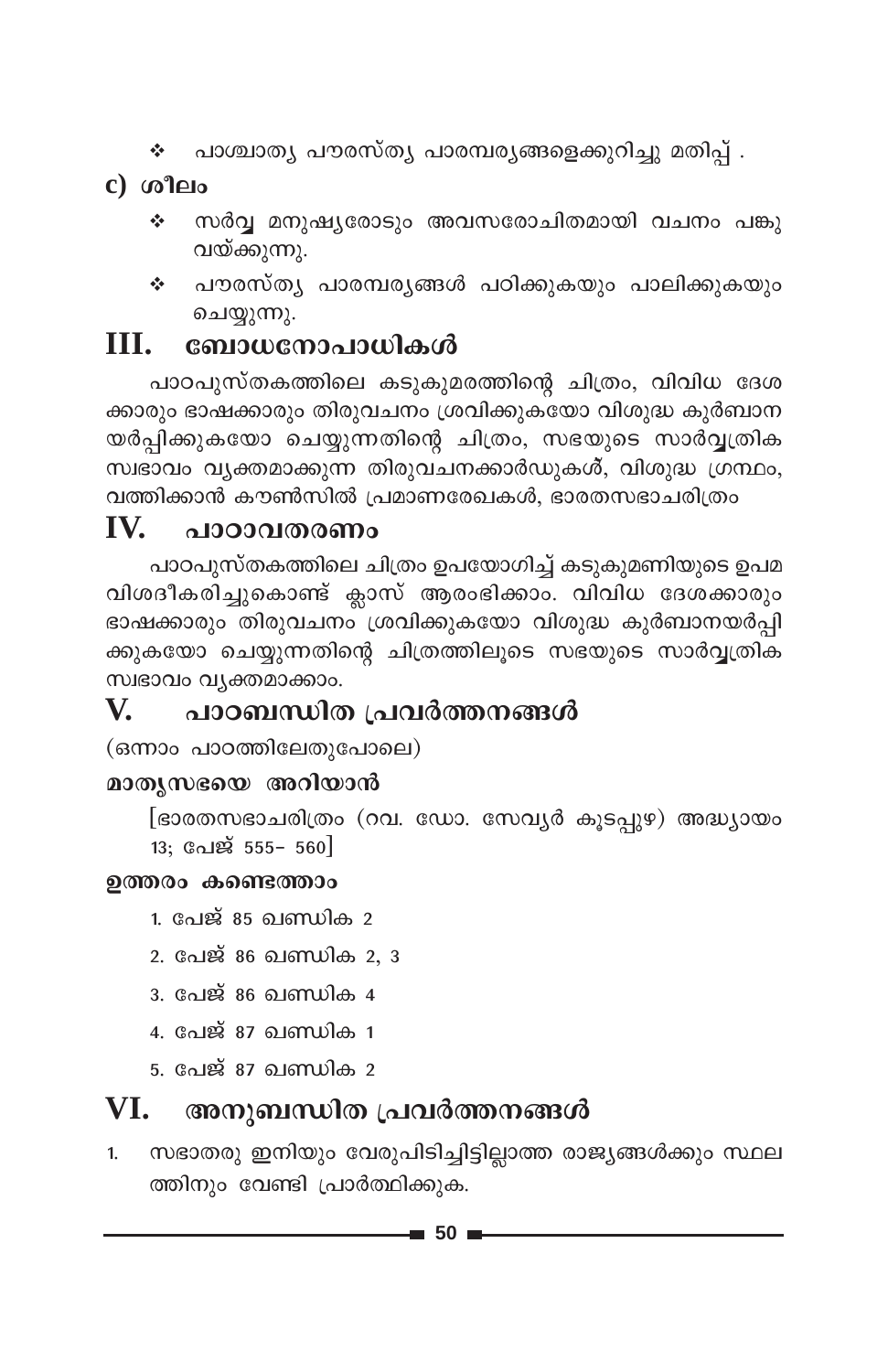## 15

## മറിയം സഭയുടെ മാതാവും മാതൃകയും

#### I. ആമുഖം

കുരിശിൻചുവട്ടിൽവച്ച് മാതാവിനെ യോഹന്നാന് ഏല്പിച്ചുകൊ ടുത്തതുവഴി നമ്മെ ഓരോരുത്തരേയും ഈശോ മാതാവിനെ ഏല്പി ച്ചിരിക്കുന്നു. അതിനാൽ മാതാവിന്റെ മാധ്യസ്ഥ്യം തേടുവാനും മാതൃക അനുകരിക്കുവാനും നമുക്കു കടമയുണ്ട് എന്ന ബോധ്യം കുട്ടികൾക്കു ലഭിക്കത്തക്കവിധം പാഠം അവതരിപ്പിക്കണം.

## $\mathbf{II.}$  കുട്ടികൾ സ്വന്തമാക്കേണ്ടത്

### $a)$  comp $0.5$

- കുരിശിൻ ചുവട്ടിൽ വച്ച് ഈശോ മറിയത്തെ നമുക്ക് അമ്മ  $\frac{1}{2}$ യായിത്തന്നു.
- മറിയം സഭയുടെ അമ്മയും പ്രതിരൂപവും മാതൃകയുമാണ്. ÷
- മറിയത്തെപ്പോലെ വിശ്വാസത്തിലും ഉപവിയിലും മിശിഹാ ÷. യോടുള്ള വിശ്വസ്തതയിലും നമ്മൾ വളരണം.
- ജപമാല, തീർത്ഥാടനം, നോമ്പാചരണം, തിരുനാളാഘോ  $\frac{1}{2}$ ഷങ്ങൾ എന്നിവയിലൂടെയെല്ലാം മരിയഭക്തി പ്രകടമാക്കാം.
- ബുധനാഴ്ചയാചരണവും യാമപ്രാർത്ഥനയിലെ സ്തുതിപ്പു ÷ കളും പൗരസ്തൃരുടെ ദൈവമാതൃഭക്തിയുടെ പ്രകടനങ്ങ ളാണ്.
- $\mathbf b$ ) മനോഭാവം
	- പരിശുദ്ധ അമ്മയോടുള്ള സ്നേഹവും ആശ്രയത്വവും. ٠
	- അമ്മയുടെ മാതൃകയനുസരിച്ച് ദൈവഹിതത്തിനു കീഴ്വഴങ്ങി ÷ ജീവിക്കാനുള്ള താൽപര്യം.